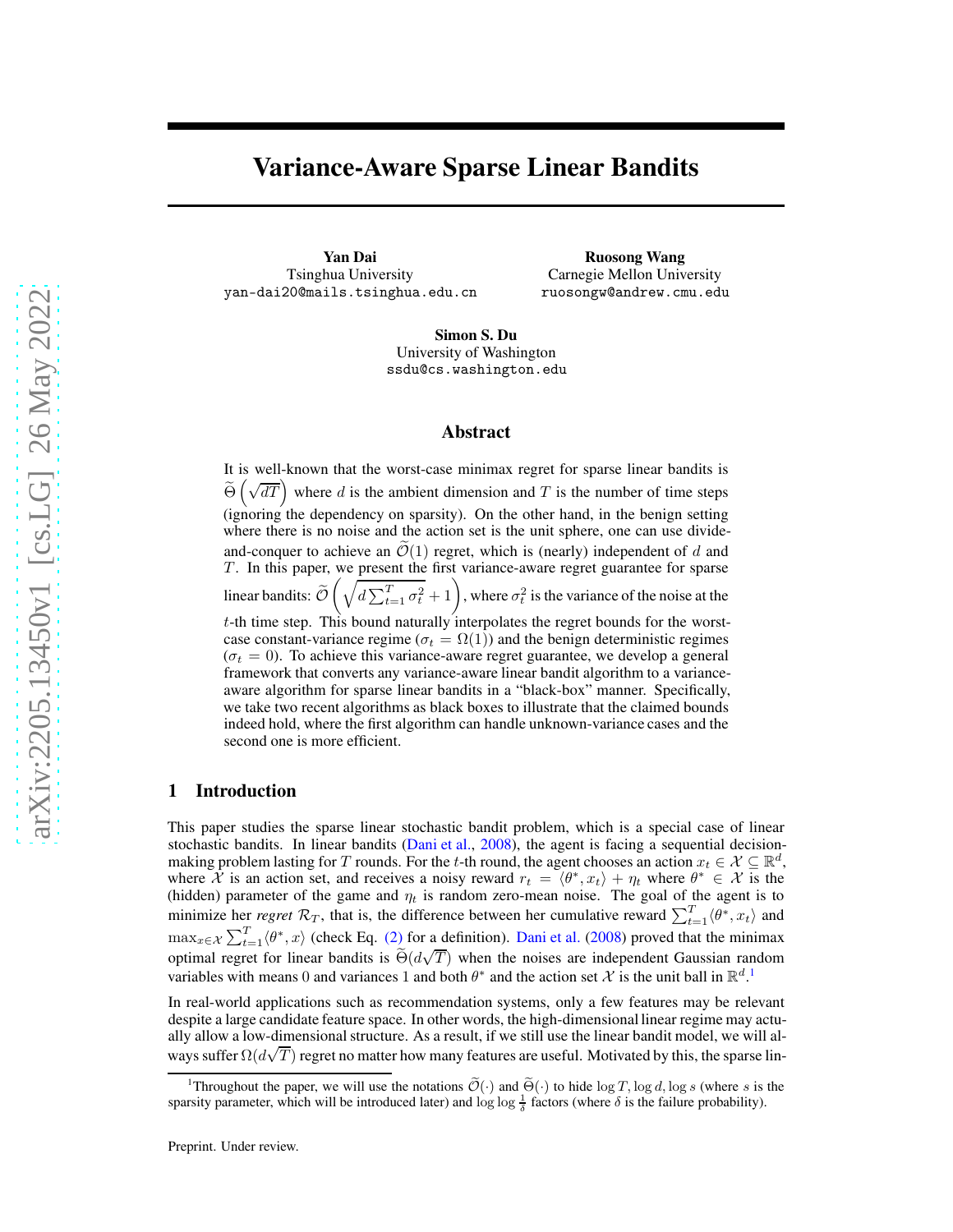ear stochastic bandit problem was introduced [\(Abbasi-Yadkori et al.](#page-9-0), [2012;](#page-9-0) [Carpentier and Munos,](#page-10-1) [2012\)](#page-10-1). This problem has an additional constraint that the hidden parameter,  $\theta^*$ , is sparse, i.e.,  $\|\theta^*\|_0 \leq s$  for some  $s \ll d$ . However, the agent has *no* prior knowledge about s and thus the interaction protocol is exactly the same as that of linear bandits. The minimax optimal regret for sparse linear bandits is  $\widetilde{\Theta}(\sqrt{sdT})$  [\(Abbasi-Yadkori et al.](#page-9-0), [2012](#page-9-0); [Antos and Szepesvári,](#page-9-1) [2009\)](#page-9-1).<sup>[2](#page-1-0)</sup> This bound bypasses the  $\Omega(d\sqrt{T})$  lower bound for linear bandits as we always have  $s = ||\theta^*||_0 \le d$  and the agent does not have access to  $s$  either (though a few previous works assumed a known  $s$ ).

However, both the  $\tilde{\mathcal{O}}(d\sqrt{T})$  and the  $\tilde{\mathcal{O}}(\sqrt{sdT})$  bounds are the *worst-case* regret bounds and sometime are too pessimistic especially when  $d$  is large. On the other hand, many problems with delicate structures permit a regret bound much smaller than the worst-case bound. The structure this paper focuses on is the magnitude of the noise. Consider the following motivating example.

Motivating Example (Deterministic Sparse Linear Bandits): Consider the case where the action set is the unit ball  $\mathcal{X} = \mathbb{B}^d$ , and there is no noise, i.e., the feedback is  $r_t = \langle \theta^*, x_t \rangle$  for each time step  $t \in [T]$ . In this case, one can identify all non-zero entries of  $\theta^*$  coordinates in  $\mathcal{O}(s \log d)$  steps with high probability via a divide-and-conquer algorithm, and thus yield a *dimension-free* regret  $\widetilde{\mathcal{O}}(s)$ (see Appendix [B](#page-13-0) for more details about this).<sup>[3](#page-1-1)</sup> However, this divide-and-conquer algorithm is specific for deterministic sparse linear bandit problems and does not work for noisy models. Henceforth, we study the following natural question:

### *Can we design an algorithm whose regret adapts to the noise level such that the regret interpolates the* <sup>√</sup> dT*-type bound in the worst case and the dimension-free bound in the deterministic case?*

Before introducing our results, we would like to mention that there are recent works that studied the noise-adaptivity in linear bandits [\(Zhou et al.](#page-11-0), [2021;](#page-11-0) [Zhang et al.](#page-11-1), [2021](#page-11-1); [Kim et al.,](#page-11-2) [2021\)](#page-11-2). They gave *variance-aware* regret bounds of the form  $O$  $\sqrt{ }$  $poly(d)\sqrt{\sum_{t=1}^{T} \sigma_t^2} + poly(d)$  $\overline{ }$ where  $\sigma_t^2$  is the

(conditional) variance of the noise  $\eta_t$ . This bound reduces to the standard  $\tilde{\mathcal{O}}(\text{poly}(d)\sqrt{T})$  bound in the worst-case when  $\sigma_t = \Omega(1)$ , and to a constant-type regret  $\hat{\mathcal{O}}(\text{poly}(d))$  that is independent of T. However, compared with the linear bandits setting, the variance-aware bound for sparse linear bandits is more significant because it reduces to a *dimension-free* bound in the noiseless setting. Despite this, to our knowledge, no variance-aware regret bounds exist for sparse linear bandits.

#### 1.1 Our Contributions

This paper gives the first set of variance-aware regret bounds for sparse linear bandits. We design a general framework to reduce variance-aware sparse linear bandits to variance-aware linear bandits with little overhead in regret. For the ease of presentation, we define the following notation to characterize the *variance-awareness* of a sparse linear bandit algorithm:

**Definition 1.** A variance-aware sparse linear bandit algorithm  $\mathcal{F}$  is  $(f(s, d), q(s, d))$ -variance*aware, if for any given failure probability*  $\delta > 0$ *, with probability*  $1 - \delta$ *, F ensures* 

$$
\mathcal{R}^{\mathcal{F}}_T \leq \widetilde{\mathcal{O}}\left(f(s,d)\sqrt{\sum_{t=1}^T \sigma_t^2 \mathop{polylog} \frac{1}{\delta} + g(s,d) \mathop{polylog} \frac{1}{\delta}}\right)
$$

when  $\mathcal{R}_T^{\neq}$  *is the regret of*  $\mathcal F$  *in*  $T$  *time steps, d is the ambient dimension and s is the maximum number of non-zero coordinates. Specifically, for linear bandits,* f, g *are functions only of* d*.*

<span id="page-1-0"></span><sup>&</sup>lt;sup>2</sup>[Carpentier and Munos](#page-10-1) [\(2012\)](#page-10-1) and [Lattimore et al.](#page-11-3) [\(2015\)](#page-11-3) obtained an  $\mathcal{O}(s\sqrt{T})$  regret bound under different models. The former one assumed a component-wise noise model, while the latter one assumed a  $\|\theta^*\|_1 \leq 1$ ground-truth as well as a  $||x_t||_{\infty} \leq 1$  action space. See [A](#page-12-0)ppendix A for more discussions on this.

<span id="page-1-1"></span><sup>&</sup>lt;sup>3</sup>We also remark that some assumptions on the action is needed. For example, if every action can only query one coordinate (each action corresponds to one vector of the standard basis) then an  $\Omega(d)$  regret lower bound is unavoidable. Hence, in this paper, we only consider the benign case that action set is the unit ball.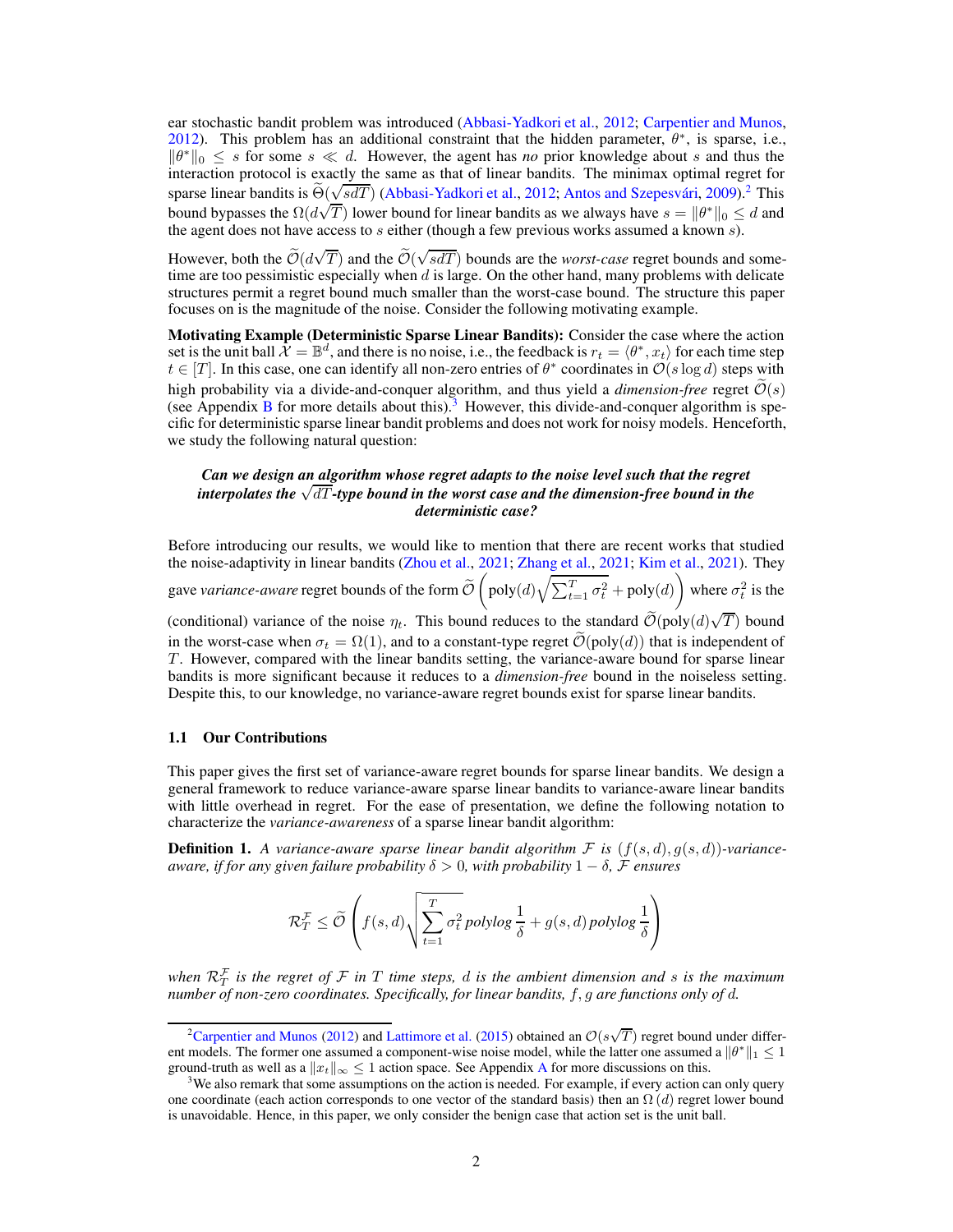Hence, an  $(f, g)$ -variance-aware algorithm will achieve  $\tilde{O}(f(s, d)\sqrt{T})$  polylog  $\frac{1}{\delta}$ ) worst-case regret and  $\widetilde{\mathcal{O}}(g(s, d)$  polylog  $\frac{1}{\delta}$ ) deterministic-case regret. Ideally, we would like  $g(s, d)$  being independent of d, making the bound *dimension-free* in deterministic cases, as the divide-and-conquer approach.

In this paper, we provide a general framework that can convert *any* linear bandit algorithm  $F$  to a corresponding sparse linear bandit algorithm  $G$  in a black-box manner. Moreover, it is *varianceaware-preserving*, in the sense that, if  $\mathcal F$  enjoys the variance-aware property, so does  $\mathcal G$ . Generally speaking, if the plug-in linear bandit algorithm  $\mathcal F$  is  $(f(d), g(d))$ -variance-aware, then our framework directly gives an  $(s(f(s) + \sqrt{d}), s(g(s) + 1))$ -variance-aware algorithm G for sparse linear bandits.

Besides presenting our framework, we also illustrate its usefulness by plugging in two existing variance-aware linear bandit algorithms, where the first one is variance-aware (i.e., works in unknown-variance cases) but computationally inefficient. In contrast, the second one is efficient but requires the variance  $\sigma_t^2$  to be delivered together with feedback  $r_t$ . Their regret guarantees are stated as follows.

- 1. The first variance-aware linear bandit algorithm we plug in is VOFUL, which was proposed by [Zhang et al.](#page-11-1) [\(2021\)](#page-11-1) and improved by [Kim et al.](#page-11-2) [\(2021\)](#page-11-2). This algorithm is computationally inefficient but deals with *unknown variances* and yields better regret bound than the second algorithm. Using this VOFUL, our framework generates a  $(s^{2.5} + s\sqrt{d}, s^3)$ -variance-aware algorithm for sparse linear bandits. Compared to the  $\Omega(\sqrt{sdT})$  regret lower-bound for sparse linear bandits [\(Lattimore and Szepesvári](#page-11-4), [2020](#page-11-4), §24.3), our worst-case regret bound is near-optimal up to a factor  $\sqrt{s}$ . Moreover, our bound is independent of d and T in the deterministic case, nearly matching the bound of divide-and-conquer algorithm dedicated to the deterministic setting up to  $poly(s)$ factors.
- 2. The second algorithm we plug in is Weighted OFUL [\(Zhou et al.,](#page-11-0) [2021\)](#page-11-0), which requires known variances but is computationally efficient. We obtain an  $(s^2 + s\sqrt{d}, s^{1.5}\sqrt{T})$ -variance-aware *efficient* algorithm. In the deterministic case, this algorithm can only achieve a  $\sqrt{T}$ -type regret bound (albeit still independent of  $d$ ). We note that this is not due to our framework but due to Weighted OFUL which itself cannot gives constant regret bound in the deterministic setting.

Finally, we would like to remark that the state-of-the-art variance-aware linear bandit algorithm [\(Kim et al.,](#page-11-2) [2021\)](#page-11-2) does not match the regret lower bound by a gap of  $\sqrt{d}$ . If better variance-aware linear bandit algorithms are derived in the future, it will give a better bound for sparse ones as well.

#### 1.2 Technical Overview

At a high level, our framework follows the "explore-then-commit" approach, which was also used by [Carpentier and Munos](#page-10-1) [\(2012\)](#page-10-1) for sparse linear bandits, where the agent first identifies the non-zero entries of  $\theta^*$  and then performs a linear bandit algorithm on them. However, it is unclear how to incorporate variances in their algorithm so that the deterministic-case regret is independent of  $T$ .

In our proposed framework, our idea is still to identify the non-zero coordinates and then perform linear bandit algorithms on them. However, we reduce the uncertainty gently and alternate between the "explore" and "commit" modes. More preciously, we decrease the "gap threshold"  $\Delta$  in a halving manner, during which we maintain a set  $S$  of coordinates that we believe in having a nonzero magnitude. Then, for each ∆, we perform the following two steps, which *first* commits *then* explores:

1. In the first step, we get an estimate for the coordinates in S via a linear bandit algorithm  $\mathcal F$ on  $S$ . Intuitively, as long as  $\mathcal F$  learns the structure of the linear bandit better, we will get a closer estimate of  $\{\theta_i^*\}_{i \in S}$ . This is formally characterized by the "regret-to-sample-complexity" conversion: Suppose that  $\mathcal F$  plays  $x_1, x_2, \ldots, x_n$  and achieves regret  $\mathcal R_n^{\mathcal F}$ , then we automatically ensure

$$
\langle \theta^* - \hat{\theta}, \theta^* \rangle \le \frac{\mathcal{R}_n^{\mathcal{F}}}{n}, \text{ where } \hat{\theta} \triangleq \frac{1}{n} \sum_{i=1}^n x_i. \tag{1}
$$

<span id="page-2-0"></span>Therefore, if we take  $\widehat{\theta}$  as our estimate for those coordinates in S, we will get smaller and smaller estimation errors as long as  $\mathcal{R}_n^{\neq}$  is sub-linear. Moreover, we can show that  $\theta$  will not be away from  $\chi$  by a lot (check Lemma [21](#page-18-0) in the appendix for more details). Hence, we can directly use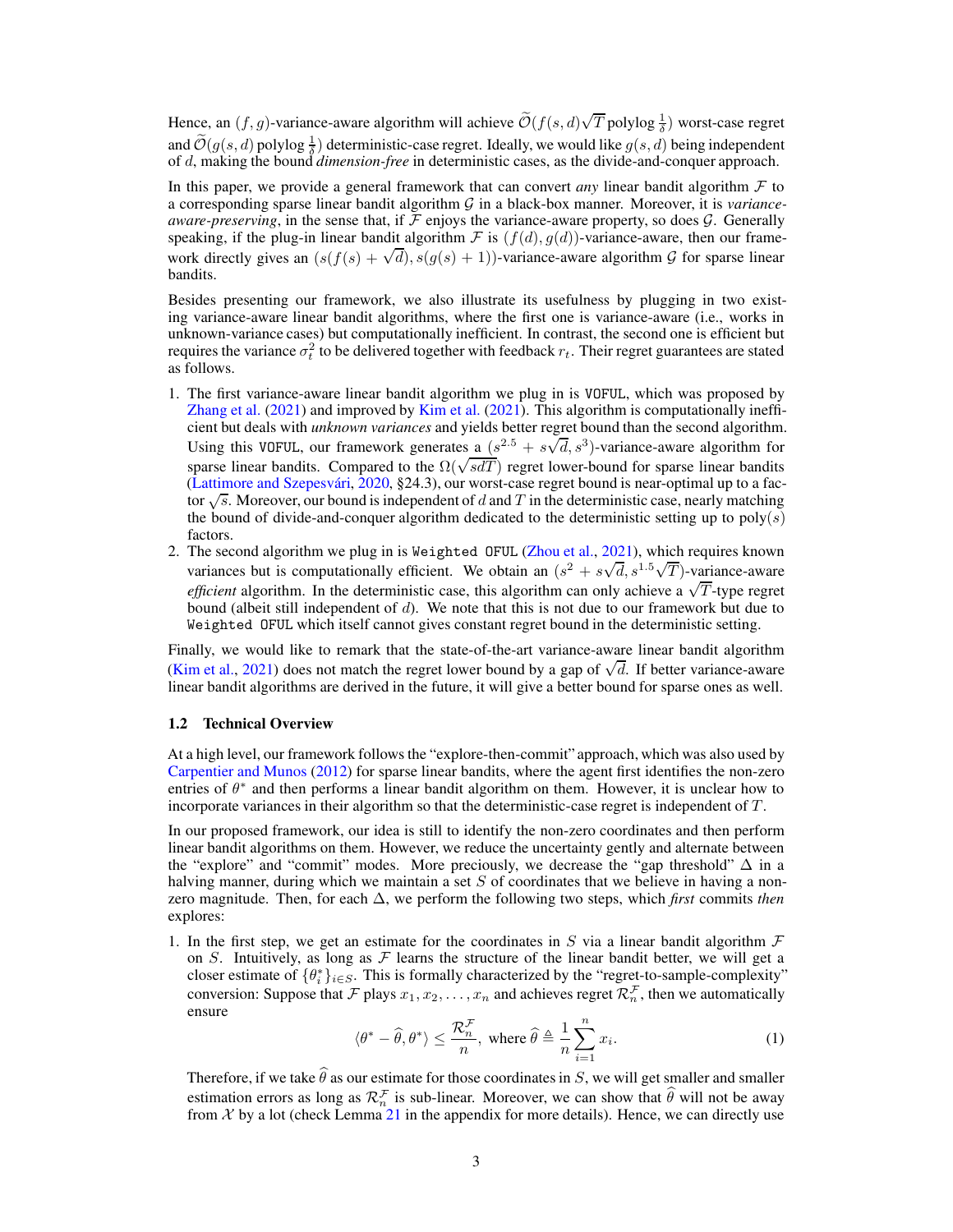$\theta$  as our estimate to  $\{\theta_i^*\}_{i \in S}$  in this phase. More importantly, if we are granted access to  $\mathcal{R}_n^{\neq}$ , we will also know how close we are and proceed to the next stage once it becomes satisfactory. However, as  $\mathcal{R}_n^{\neq}$  is actually unrevealed to the agent, our framework requires a *pessimistic* estimation such that  $\mathcal{R}_n^{\mathcal{F}} \geq \mathcal{R}_n^{\mathcal{F}}$  with high probability (which is chosen as the regret guarantee of  $\mathcal{F}$ ). Hence, terminating when  $\frac{1}{n}\overline{\mathcal{R}_n^F} < \Delta^2$  can then ensure  $\langle \theta^* - \hat{\theta}, \theta^* \rangle < \Delta^2$  with high probability.

2. While keeping the regret incurred by the coordinates identified in S small by putting mass  $\hat{\theta}_i$  for each  $i \in S$ , we need to identify new coordinates with estimated magnitude  $|\hat{r}_i| > \Delta$  and add them to S. The estimation is done by random projection, an idea borrowed from compressed sensing literature [\(Blumensath and Davies](#page-10-2), [2009;](#page-10-2) [Carpentier and Munos](#page-10-1), [2012\)](#page-10-1). Note that putting mass  $\hat{\theta}_i$  for all  $i \in S$  will induce bias to our estimation as  $\sum_{i \in S} \hat{\theta}_i^2 \neq \sum_{i \in S} \hat{\theta}_i \theta_i^*$ . However, due to the previous stage, this bias will be bounded by  $\mathcal{O}(\Delta^2)$  and become dominated by  $\frac{\Delta}{4}$  as  $\Delta$  decreases. Henceforth, if we omit this bias, we will get closer and closer estimates due to standard concentration inequalities. Similar to the 'commit' stage, we will also need to bound our estimation error to decide when to proceed. Fortunately, due to Empirical Bernstein Inequalities [\(Maurer and Pontil,](#page-11-5) [2009;](#page-11-5) [Zhang et al.,](#page-11-1) [2021\)](#page-11-1), we can always overestimate the estimation error with high probability.

Therefore, conditioning on good events, we can ensure all coordinates not in S have magnitudes no more than  $\mathcal{O}(\Delta)$  and all coordinates in S will together contribute regret bounded by  $\mathcal{O}(\Delta^2)$ . Hence, the regret in each step is (roughly) bounded by  $\mathcal{O}(s\Delta^2)$ . Then upper bounding the number of steps needed for each stage together with some observations (Eq. [\(5\)\)](#page-6-0) gives our framework itself is  $(s\sqrt{d}, s)$ -variance-aware, which is  $\widetilde{\mathcal{O}}(s\sqrt{dT})$  in the worst case and  $\widetilde{\mathcal{O}}(s)$  in the deterministic case.

Besides our framework, we also strengthened the VOFUL algorithm [\(Zhang et al.,](#page-11-1) [2021;](#page-11-1) [Kim et al.,](#page-11-2) [2021\)](#page-11-2) by enabling it to estimate its own regret up to an error of order  $O(d \log \frac{1}{\delta})$  (where d is the dimension that it is executed on), which is critical for us to deploy it in unknown-variance situations where we need to determine when to stop executing the plug-in algorithm  $\mathcal{F}$ .

#### 1.3 Related Work

Linear Bandits. This problem was first introduced by [Dani et al.](#page-10-0) [\(2008\)](#page-10-0), where an algorithm with **EXECUTE THE TEXT THE CONSTRAINT WAS THE MATERIAL OF DUM CONSTRAINED AND MATERIAL REGRET CONSTRAINED ASSESS** FROM  $\Omega(d\sqrt{T})$  were given. After that, an improved upper bound  $\mathcal{O}(d\sqrt{T} \log T)$  [\(Abbasi-Yadkori et al.,](#page-9-2) [2011](#page-9-2)) together with an improved lower bound  $\Omega(d\sqrt{T \log T})$  [\(Li et al.](#page-11-6), [2019\)](#page-11-6) were derived. An extension of it, namely linear contextual bandits, where the action set allowed for each step can vary with time [\(Chu et al.,](#page-10-3) [2011](#page-10-3); [Kannan et al.,](#page-10-4) [2018;](#page-10-4) [Li et al.,](#page-11-6) [2019](#page-11-6), [2021\)](#page-11-7), is receiving more and more attention. The best-arm identification problem where the goal of the agent is to approximate  $\theta^*$  with as few samples as possible [\(Soare et al.,](#page-11-8) [2014;](#page-11-8) [Degenne et al.,](#page-10-5) [2019;](#page-10-5) [Jedra and Proutiere,](#page-10-6) [2020;](#page-10-6) [Alieva et al.,](#page-9-3) [2021\)](#page-9-3) is also of great interest.

Sparse Linear Bandits. [Abbasi-Yadkori et al.](#page-9-2) [\(2011](#page-9-2)) and [Carpentier and Munos](#page-10-1) [\(2012\)](#page-10-1) concurrently considered the sparse linear bandit problem, where the former work assumed a noise model of  $r_t = \langle x_t, \theta^* \rangle + \eta_t$  such that  $\eta_t$  is R-sub-Gaussian and achieved  $\tilde{\mathcal{O}}(R\sqrt{sdT})$  regret, while the latter one considered the noise model of  $r_t = \langle x_t + \eta_t, \theta^* \rangle$  such that  $\|\eta_t\|_2 \leq \sigma$  and  $\|\theta^*\|_2 \leq \theta$ , achieving  $\widetilde{\mathcal{O}}((\sigma + \theta)^2 s\sqrt{T})$  regret. [Lattimore et al.](#page-11-3) [\(2015\)](#page-11-3) assumed an hypercube (i.e.,  $\mathcal{X} = [-1, 1]^d$ ) action set and  $\underline{a} ||\theta^*||_1 \leq 1$  ground-truth, yielding  $\widetilde{\mathcal{O}}(s\sqrt{T})$  regret. [Antos and Szepesvári](#page-9-1) [\(2009\)](#page-9-1) proved a  $\Omega(\sqrt{dT})$  lower-bound when  $s = 1$  with the unit ball as X. Some recent works considered contextual settings [\(Bastani and Bayati,](#page-9-4) [2020;](#page-9-4) [Ren and Zhou,](#page-11-9) [2020\)](#page-11-9) or data-poor regimes where  $d \gg T$  [\(Hao et al.](#page-10-7), [2020,](#page-10-7) [2021a](#page-10-8)[,b](#page-10-9); [Wang et al.](#page-11-10), [2020\)](#page-11-10), which are both beyond the scope of this paper. Another work worth mentioning is the recent work by [Dong et al.](#page-10-10) [\(2021\)](#page-10-10), which studies bandits or MDPs with deterministic rewards. Their result implies an  $\tilde{\mathcal{O}}(T^{15/16}s^{1/16})$  upper bound for deterministic sparse linear bandits, which is independent of d. They also remarked the ad-hoc divide-and-conquer algorithm for deterministic sparse linear bandits, which achieves  $\mathcal{O}(s \log d)$  regret.

Variance-Aware Online Learning. For tabular MDPs, the variance information is widely used in both discounted settings [\(Lattimore and Hutter](#page-11-11), [2012\)](#page-11-11) and episodic settings [\(Azar et al.,](#page-9-5) [2017](#page-9-5); [Jin et al.](#page-10-11), [2018\)](#page-10-11), where [Zanette and Brunskill](#page-11-12) [\(2019](#page-11-12)) used variance information to derive problemdependent regret bounds for tabular MDPs. For bandits, [Audibert et al.](#page-9-6) [\(2009\)](#page-9-6) made use of vari-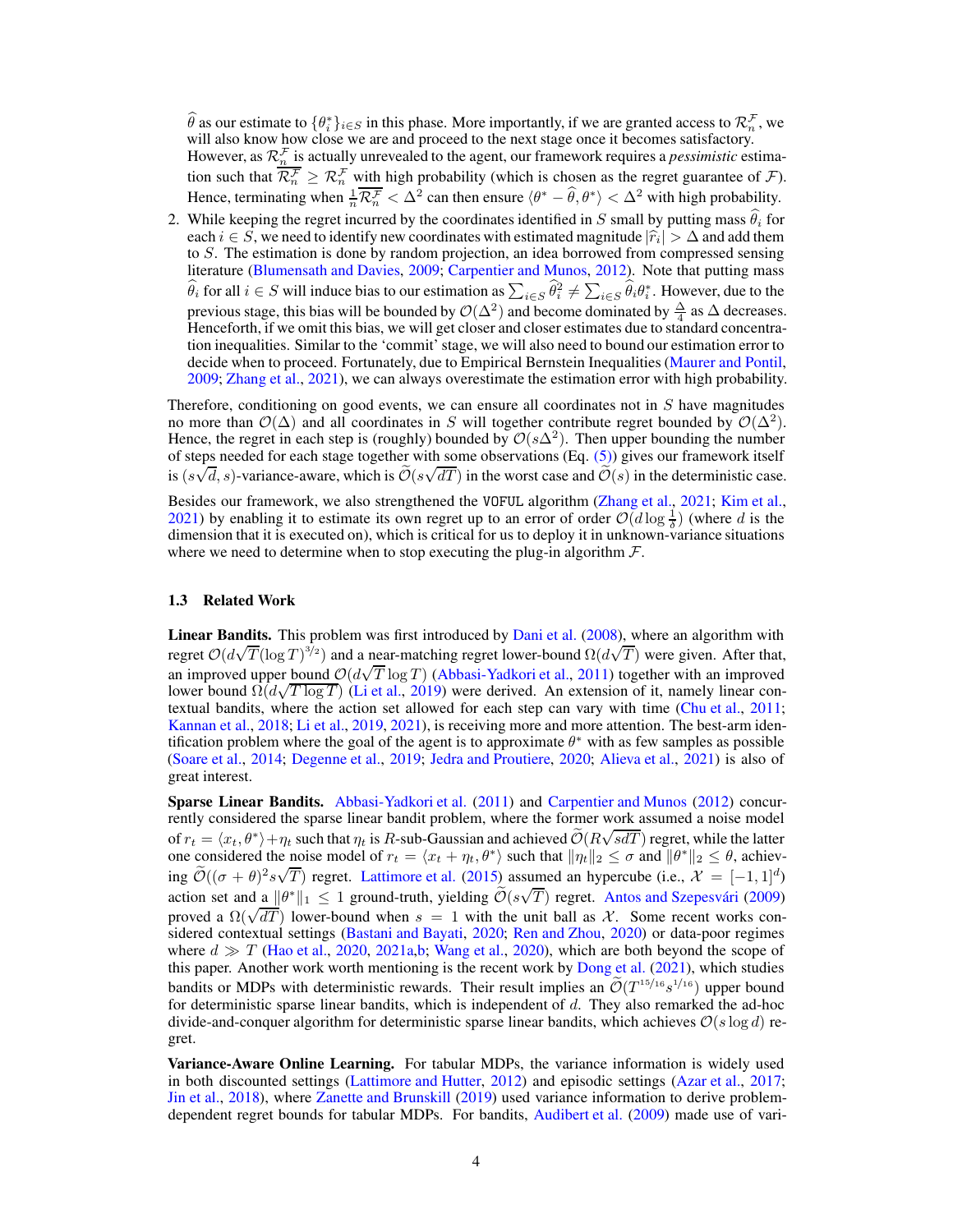ance information in multi-armed bandits, giving an algorithm outperforming existing ones when the variances for suboptimal arms are relatively small. For bandits with high-dimensional structures, [Faury et al.](#page-10-12) [\(2020\)](#page-10-12) studied variance adaptation for logistic bandits, [Zhou et al.](#page-11-0) [\(2021](#page-11-0)) considered linear bandits and linear mixture MDPs where the variance information is revealed to the agent, giving an  $\widetilde{\mathcal{O}}(d\sqrt{\sum_{t=1}^{T} \sigma_t^2} + \sqrt{dT})$  guarantee for linear bandits, and [Zhang et al.](#page-11-1) [\(2021](#page-11-1)) proposed another algorithm for linear bandits and linear mixture MDPs, which does not require any variance information, whose regret can be improved to be  $\widetilde{\mathcal{O}}(d^{1.5}\sqrt{\sum_{t=1}^{T} \sigma_t^2} + d^2)$  as shown by [Kim et al.](#page-11-2) [\(2021\)](#page-11-2). The recent work by [Hou et al.](#page-10-13) [\(2022\)](#page-10-13) considered variance-constrained best arm identification, where the feedback noise only depends on the action by the agent (whereas ours can depend on time, which is more general than theirs). Another recent work [\(Zhao et al.](#page-11-13), [2022\)](#page-11-13) studied variance-aware regret bounds for bandits with general function approximation in the known variance case.

## 2 Problem Setup

**Notations.** We use  $[N]$  to denote the set  $\{1, 2, ..., N\}$ . For a vector  $x \in \mathbb{R}^d$ , we use  $||x||_p$  to denote the  $L_p$ -norm of x, namely  $||x||_p \triangleq (\sum_{i=1}^d x_i^p)^{1/p}$ . We use  $\mathbb{B}^d$  to denote the unit ball in d-dimensional space, i.e.,  $\mathbb{B}^d \triangleq \{x \in \mathbb{R}^d \mid ||x||_2 \le 1\}$ . We use  $\widetilde{\mathcal{O}}(\cdot)$  and  $\widetilde{\Theta}(\cdot)$  to hide all logarithmic factors in terms of  $T, s, d$  and  $\log \frac{1}{\delta}$ . For an event  $\mathcal{E}$ , we use  $\mathbb{1}[\mathcal{E}]$  to denote it

We assume the action space and the ground-truth space are both the  $d$ -dimensional unit ball, denoted by  $\mathcal{X} \triangleq \mathbb{B}^d$ . Denote the ground-truth by  $\theta^* \in \mathcal{X}$ . Then there will be  $T \geq 1$  time steps for the agent to make decisions sequentially. At the beginning of time step  $t \in [T]$ , the agent has to choose an action  $x_t \in \mathcal{X}$ . At the end of step t, the agent will receive a *noisy* feedback  $r_t = \langle x_t, \theta^* \rangle + \eta_t$ ,  $\forall t \in [T]$ , where  $\eta_t$  is an zero-mean Gaussian random variable. Denote by  $\sigma_t^2 = \text{Var}(\eta_t | \mathcal{F}_{t-1})$  the conditional variance of  $\eta_t$ . For a fair comparison with the non-variance-aware algorithms, we make the assumption that  $\sigma_t^2 \leq 1$ . We remark that the Gaussian noise assumption is only for the ease of presentation, as the results can be easily generalized to conditionally symmetric and sub-Gaussian noises, which are formally defined in Appendix  $C.1$ . Note that Gaussian random variables indeed satisfy these two conditions.

The agent also receives a (deterministic) reward of magnitude  $\langle x_t, \theta^* \rangle$ . The agent is allowed to make the decision  $x_t$  based on all historical actions  $x_1, \dots, x_{t-1}$ , all historical feedback  $r_1, \dots, r_{t-1}$ , and any amount of private randomness. The goal of the agent is to minimize the regret, defined as follows.

Definition 2 (Regret). *The following random variable is the regret of an linear bandit algorithm.*

<span id="page-4-0"></span>
$$
\mathcal{R}_T = \max_{x \in \mathcal{X}} \sum_{t=1}^T \langle x, \theta^* \rangle - \sum_{t=1}^T \langle x_t, \theta^* \rangle = \sum_{t=1}^T \langle \theta^* - x_t, \theta^* \rangle. \tag{2}
$$

For the sparse linear bandit problem, we have an additional restriction that  $\|\theta^*\|_0 \leq s$ , i.e., there are at most s coordinates of  $\theta^*$  is non-zero. However, as mentioned in the introduction, the agent does *not* known anything about s. She only knows that she is facing a (probably sparse) linear environment.

### 3 Framework and Analysis

Our framework is presented in Algorithm [1.](#page-5-0) We first sketch the analysis of the framework itself in Section [3.1,](#page-4-1) and then give two applications using VOFUL2 [\(Kim et al.](#page-11-2), [2021](#page-11-2)) and Weighted VOFUL [\(Zhou et al.,](#page-11-0) [2021\)](#page-11-0) as  $\mathcal F$ , whose sketched analyses are presented in Sections [4](#page-7-0) and [5,](#page-8-0) respectively.

#### <span id="page-4-1"></span>3.1 Analysis of the Framework

Notations. For each  $\Delta$ , define  $\mathcal{T}_{\Delta}$  as the set of time steps associated with gap threshold  $\Delta$ . By the design of the algorithm, each  $\mathcal{T}_{\Delta}$  should be an interval. Moreover,  $\{\mathcal{T}_{\Delta}\}_\Delta$  forms a partition of  $[T]$ . Define  $\mathcal{T}_{\Delta}^{a}$  as the time steps in  $\mathcal{T}_{\Delta}$  such that  $\mathcal{F}$  is executed, and  $\mathcal{T}_{\Delta}^{b}$  as the remaining of them (i.e., those executing RANDOMPROJECTION when the gap threshold is  $\Delta$ ). Let  $\mathcal{T}_{\Delta}^{a}$  and  $\mathcal{T}_{\Delta}^{b}$  be the steps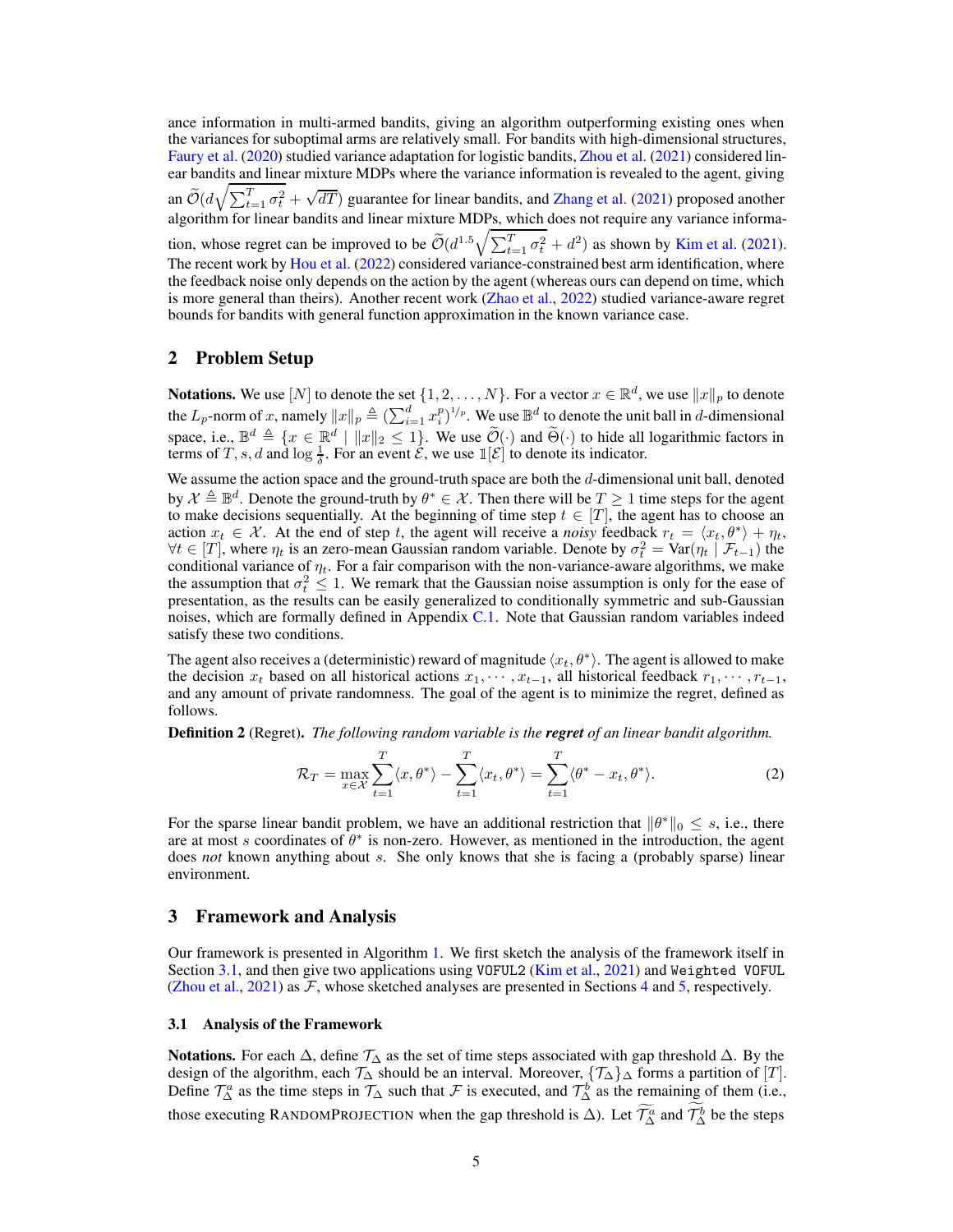<span id="page-5-0"></span>Algorithm 1 Reduction from Sparse Linear Bandits to Linear Bandits

**Input:** Number of dimensions d, linear bandit algorithm  $\mathcal F$  and its regret estimator  $\mathcal R_n^{\mathcal F}$ 

- 1: Initialize gap threshold  $\Delta \leftarrow \frac{1}{4}$ , estimated "good" dimensions  $S \leftarrow \emptyset$
- 2: while current time step  $t < T$  do
- 3: Initialize a new linear bandit instance F on coordinates S. ⊳ Phase A begins.<br>4: Execute F for  $n > 1$  steps and maintain the pessimistic estimation  $\overline{\mathcal{R}^{\mathcal{F}}_n}$ , until  $\frac{1}{2} \overline{\mathcal{R}^{\mathcal{F}}_n} < \Delta^2$ .
- 4: Execute F for  $n \geq 1$  steps and maintain the pessimistic estimation  $\overline{\mathcal{R}_n^F}$ , until  $\frac{1}{n} \overline{\mathcal{R}_n^F} < \Delta^2$ .
- 5: Suppose that  $\mathcal{F}$  plays  $x_1, x_2, \ldots, x_n$ , then set  $\widehat{\theta} = \frac{1}{n} \sum_{i=1}^n x_i$  as the estimate for  $\{\theta_i^*\}_{i \in S}$ .

6: Let 
$$
R \leftarrow \sqrt{1 - \sum_{i \in S} \hat{\theta}_i^2}
$$
,  $K = d - |S|$ .  $\triangleright$  Phase B begins.

- <span id="page-5-4"></span>7: **Continue** if  $\sum_{i \in S} \hat{\theta}_i^2 > 1 - \Delta^2 \triangleright$  There is no undiscovered coordinate with  $\theta_i^* > \frac{\Delta}{2}$ , w.h.p.
- 8: Perform *n* calls to RANDOMPROJECTION( $K, R, S, \hat{\theta}$ ) in Algorithm [2](#page-5-1) until:

<span id="page-5-3"></span>
$$
2\sqrt{2\sum_{k=1}^{n}(r_{k,i}-\overline{r}_{i})^{2}\ln\frac{4}{\delta}} (3)
$$

where  $r_k$  is the k-th return vector of the procedure RANDOMPROJECTION (Algorithm [2\)](#page-5-1) and  $\overline{r} \triangleq \frac{1}{n} \sum_{k=1}^{n} r_k$  is defined as the empirical mean of  $r_1, r_2, \ldots, r_k$ .

- 9: **for**  $i = 1, 2, ..., K$  **do**
- 10: Add the *i*-th element that is not in S to S, if  $|\overline{r}_i| > \Delta$  where  $\overline{r} = \frac{1}{N} \sum_{n=1}^{N} r_n$ .

## <span id="page-5-1"></span>Algorithm 2 The RANDOMPROJECTION Subroutine

- 1: **function** RANDOMPROJECTION $(K, R, S, \hat{\theta})$ <br>2: Generate K i.i.d. samples  $y_1, y_2, \dots, y_K$
- 2: Generate K i.i.d. samples  $y_1, y_2, \ldots, y_K$ , each with equal probability being  $\pm R/\sqrt{K}$ .  $\left( \hat{\hat{\theta}}_i, \quad i \in S \right)$
- 3: Construct query  $x_k \in \mathcal{X}$  by  $x_{k,i} =$  $y_j$ , is the j-th element that is not in S<sup>t</sup>
- 4: Play  $x_k$ , get feedback  $r_k = \langle x_k, \theta^* \rangle + \eta_k$  (as well as  $\sigma_k^2$  in known-variance cases).
- 5: **return**  $r_n \triangleq \frac{K}{R^2}((r_n \sum_{i \in S} \widehat{\theta}_i^2) y).$

that the agent decided not to proceed in  $\mathcal{T}_{\Delta}^a$  and  $\mathcal{T}_{\Delta}^b$ , respectively, which are formally defined as  $\mathcal{T}_{\Delta}^i = \{t \in \mathcal{T}_{\Delta}^i \mid t \neq \max_{t' \in \mathcal{T}_{\Delta}^i} t'\}, i = a, b$ . Define the final value of  $\Delta$  as  $\Delta_f$ , define  $n_{\Delta}^a = |\mathcal{T}_{\Delta}^a|$ and  $n_{\Delta}^b = |\mathcal{T}_{\Delta}^b|$ , then we have  $\sum_{\Delta=2^{-2},...,\Delta_f} (n_{\Delta}^a + n_{\Delta}^b) = T$ .

With these notations, we can decompose our regret  $\mathcal{R}_T$  into two parts,  $\mathcal{R}_T^a$  and  $\mathcal{R}_T^b$ , each defined as

$$
\mathcal{R}_T^a = \sum_{\Delta = 2^{-2}, ..., \Delta_f} \sum_{t \in \mathcal{T}_\Delta^a} \langle \theta^* - x_t, \theta^* \rangle, \quad \mathcal{R}_T^b = \sum_{\Delta = 2^{-2}, ..., \Delta_f} \sum_{t \in \mathcal{T}_\Delta^b} \langle \theta^* - x_t, \theta^* \rangle,
$$

where  $\mathcal{R}_T^a$  may depend on the choice of  $\mathcal F$  and  $\mathcal{R}_T^b$  only depends on the framework (Algorithm [1\)](#page-5-0) itself. We then show that, as long as the regret estimation  $\mathcal{R}_n^{\mathcal{F}}$  is indeed an overestimation of  $\mathcal{R}_n^{\mathcal{F}}$ with high probability, we can get a good upper bound of  $\mathcal{R}_T^b$ , which is formally stated as Theorem [3.](#page-5-2) The full proof of Theorem [3](#page-5-2) is postponed to Appendix [D](#page-17-0) and only sketched here.

<span id="page-5-2"></span>**Theorem 3.** Suppose that for any execution of F that last for n steps,  $\mathcal{R}_n^{\mathcal{F}} \geq \mathcal{R}_n^{\mathcal{F}}$  holds with *probability*  $1 - \delta$ , *i.e.,*  $\mathcal{R}_n^{\mathcal{F}}$  is pessimistic. Then the total regret incurred by the second phase satisfies

$$
\mathcal{R}_T^b = \widetilde{\mathcal{O}}\left(s\sqrt{d}\sqrt{\sum_{t=1}^T \sigma_t^2 \log\frac{1}{\delta}} + s\log\frac{1}{\delta}\right) \quad \text{with probability } 1 - \delta.
$$

**Remark.** This theorem indicates that our framework *itself* will only induce an  $(s\sqrt{d}, s)$ -variance-awareness to the resulting algorithm. As noticed by [Abbasi-Yadkori et al.](#page-9-2) [\(2011](#page-9-2)), when  $\sigma_t \equiv 1$ ,  $\Omega(\sqrt{sdT})$  regret is unavoidable, which means that it is only sub-optimal by a factor no more than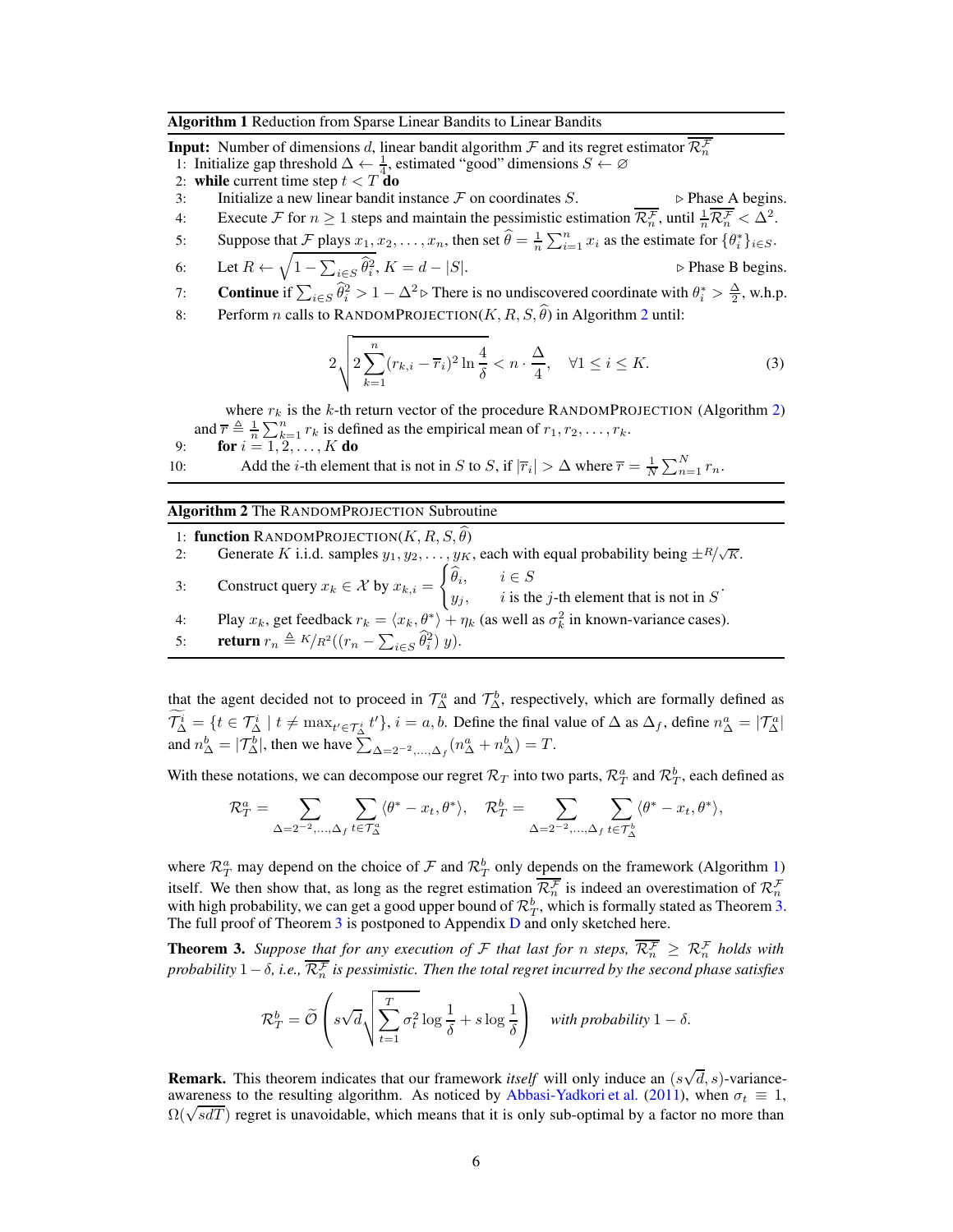$\sqrt{s}$ . Moreover, for deterministic cases, the  $\tilde{\mathcal{O}}(s)$  regret also matches the aforementioned divide-andconquer algorithm, which is specially designed and only works for deterministic cases.

*Proof Sketch of Theorem* [3.](#page-5-2) For each given gap threshold  $\Delta$ , we first define two "good events" that happens with high probability, namely  $\mathcal{G}_{\Delta}$  and  $\mathcal{H}_{\Delta}$ . Informally,  $\mathcal{G}_{\Delta}$  will be the event that  $\sum_{i \in S} \theta_i^* (\theta_i^* - \hat{\theta}_i) < \Delta^2$  indeed holds and  $\mathcal{H}_{\Delta}$  will be the event that  $|\theta_i^*| \ge \Omega(\Delta)$  if and only if  $i \in S$ . Check Eq. [\(13\)](#page-18-1) in the appendix for formal definitions of them. For  $\mathcal{G}_{\Delta}$ , from Eq. [\(1\),](#page-2-0) we know that it happens as long as  $\mathcal{R}_n^{\mathcal{F}} \geq \mathcal{R}_n^{\mathcal{F}}$ . We then argue that  $Pr\{\mathcal{H}_{\Delta} \mid \mathcal{G}_{\Delta}, \mathcal{H}_{2\Delta}\} \geq 1 - s\delta$ .

<span id="page-6-1"></span>After conditioning on  $\mathcal{G}_{\Delta}$  and  $\mathcal{H}_{2\Delta}$ , we have  $|\sum_{i \in S} (\hat{\theta}_i^2 - (\theta_i^*)^2)| \leq \mathcal{O}(\Delta^2)$  by direct calculation. Then consider the random projection process, where  $r_{n,i}$  can be viewed as an independent sample of

$$
\frac{K}{R^2} (y_i)^2 \theta_i^* + \sum_{j \in S} \widehat{\theta}_j (\theta_j^* - \widehat{\theta}_j) + \sum_{j \notin S, j \neq i} \left( \frac{K}{R^2} y_i y_j \right) \theta_j^* + \left( \frac{K}{R^2} y_i \right) \eta_n, \tag{4}
$$

where  $\frac{\sqrt{K}}{R}y_i$  is an independent Rademacher random variable. Therefore, the first term is exactly  $\theta_i^*$ (the magnitude we want to estimate), the second term is a small bias bounded by  $\mathcal{O}(\Delta^2)$  and the last two terms are zero-mean noises, which are bounded by  $\frac{\Delta}{4}$  with high probability from Eq. [\(3\)](#page-5-3) together with the Empirical Bernstein Inequality (Theorem [13\)](#page-14-0). Hence,  $Pr\{\mathcal{H}_{\Delta} | \mathcal{G}_{\Delta}, \mathcal{H}_{2\Delta}\} \geq 1 - s\delta$ . So we can conclude that, all the good events hold simultaneously with probability  $1 - (s + T)\delta$ .

Let us focus on an arm  $i^*$  that is never identified into S throughout Algorithm [1.](#page-5-0) The existence can be guaranteed by the without-loss-of-generality assumption that  $s < d$ . By properties of sample variances, for each execution of F, we have  $\sum_{n=1}^{N} (r_{n,i^*} - \overline{r}_{i^*})^2 \le \sum_{n=1}^{N} (r_{n,i^*} - \mathbb{E}[r_{n,i^*}])^2$  with high probability. Together with Eq. [\(3\),](#page-5-3) we can conclude the following upper bound for  $n_{\Delta}^{b}$ :

$$
(n_{\Delta}^b-1)\frac{\Delta}{4}<2\sqrt{2\sum_{t\in\widetilde{\mathcal{T}}_{\Delta}^b}(r_{t,i^*}-\mathbb{E}[r_{t,i^*}])^2\ln\frac{4}{\delta}}.
$$

By  $\mathcal{G}_{\Delta}$ , we will have  $\sum_{i \in S} (\theta_i^* - x_{t,i}) \theta_i^* = \sum_{i \in S} (\theta_i^* - \widehat{\theta}_i) \theta_i^* < \Delta^2$  for all  $t \in \mathcal{T}_{\Delta}^b$ . Moreover, by  $\mathcal{H}_{2\Delta}$ , each arm  $i \notin S$  will (w.h.p.) roughly incur  $n_{\Delta}^b(\theta_i^*)^2 < \mathcal{O}(n_{\Delta}^b\Delta^2)$  regret, as the  $y_i$  used for each step is independent and zero-mean. As there are at most s non-zero coordinates, the total regret for  $\mathcal{T}_{\Delta}^{b}$  will be roughly bounded by  $\mathcal{O}(n_{\Delta}^{b} \cdot s\Delta^{2})$  (there exists another term due to randomized  $y_{i}$ 's, which is omitted here; check Lemma [24](#page-18-2) for more details). Hence, the total regret is bounded by

$$
\mathcal{R}_T^b\lesssim \sum_{\Delta=2^0,2^{-2},\dots,\Delta_f}\mathcal{O}(sn_\Delta^b\Delta^2)=s\cdot \widetilde{\mathcal{O}}\left(\sum_{\Delta=2^0,2^{-2},\dots,\Delta_f}\Delta\sqrt{\sum_{t\in\mathcal{T}_\Delta^b}(r_{t,i^*}-\mathbb{E}[r_{t,i^*}])^2\ln\frac{4}{\delta}}\right)+\mathcal{O}(s).
$$

To avoid undesired  $\mathcal{O}(\sqrt{T})$  factors, we cannot directly apply Cauchy-Schwartz inequality to the sum of square-roots. Instead, again according to Eq. [\(3\),](#page-5-3) we observe the following lower bound of  $n_{\Delta}^{b}$ which holds for all  $\Delta$ 's except for  $\Delta_f$ :

<span id="page-6-0"></span>
$$
n_{\Delta}^b \geq \frac{4}{\Delta} \cdot 2 \sqrt{2 \sum_{t \in \mathcal{T}_{\Delta}^b} (r_{t,i^*} - \overline{r}_{i^*})^2 \ln \frac{4}{\delta}} \geq \frac{8}{\Delta} \sqrt{2 \sum_{t \in \mathcal{T}_{\Delta}^b} (r_{t,i^*} - \mathbb{E}[r_{t,i^*}])^2 \ln \frac{4}{\delta}},\tag{5}
$$

where second last step is due to variance concentrations (Theorem  $17$  in the appendix). As  $\sum_{\Delta} n_{\Delta}^{b} \leq T$ , a calculation involving a "summation threshold" (Eq. [\(18\)](#page-19-0) in the appendix) gives

$$
\sum_{\Delta \neq \Delta_f} \Delta \sqrt{\sum_{t \in \mathcal{T}_{\Delta}^b} (r_{t,i^*} - \mathbb{E}[r_{t,i^*}])^2} = \widetilde{\mathcal{O}} \left( \sqrt{\sum_{\Delta \neq \Delta_f} \Delta^2 \sum_{t \in \mathcal{T}_{\Delta}^b} (r_{t,i^*} - \mathbb{E}[r_{t,i^*}])^2} \right).
$$

For a given  $\Delta$ , the expectation of  $(r_{n,i^*}-\mathbb{E}[r_{n,i^*}])^2$  is bounded by  $\left(1+\frac{K}{R^2}\sigma_n^2\right)$  (Eq. [\(22\)\)](#page-22-0), which is no more than  $(1 + \frac{4d}{\Delta^2} \sigma_n^2)$  as long as  $K \le d$  and  $R \ge \frac{\Delta}{4}$  (Line [7](#page-5-4) of Algorithm [1\)](#page-5-0). So again by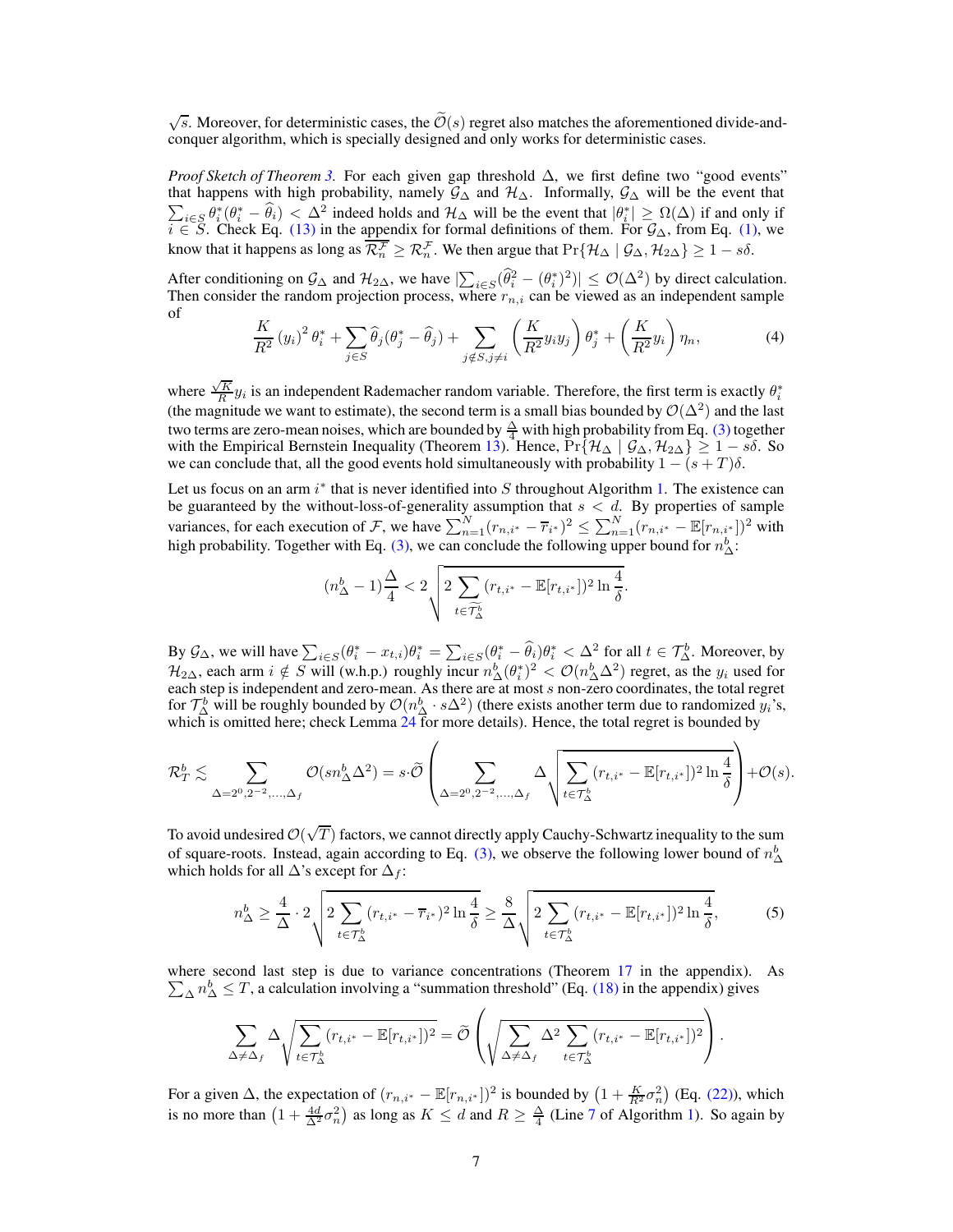the variance concentration properties (Theorem  $17$  in the appendix), we have

$$
\sum_{\Delta\neq \Delta_f}\Delta\sqrt{\sum_{t\in\mathcal{T}_\Delta^b}(r_{t,i^*}-\mathbb{E}[r_{t,i^*}])^2}+\Delta_f\sqrt{\sum_{t\in\mathcal{T}_{\Delta_f}^b}(r_{t,i^*}-\mathbb{E}[r_{t,i^*}])^2}\leq \widetilde{\mathcal{O}}\left(\sqrt{\sum_{\Delta}\Delta^2n_\Delta^b}+\sqrt{d\sum_{t=1}^T\sigma_t^2}\right).
$$

Further notice that the first term,  $\sqrt{\sum_\Delta \Delta^2 n_\Delta^b}$ , is just the square root of the left-handed-side divided by s, while the second term is what we desire. Therefore, by a "self-bounding property" mentioned by [Efroni et al.](#page-10-14) [\(2020](#page-10-14)), we can conclude that  $\mathcal{R}_T^b = \widetilde{\mathcal{O}}(s\sqrt{d \sum_{t=1}^T \sigma_t^2})$  polylog  $\frac{1}{\delta} + s$  polylog  $\frac{1}{\delta}$ ) with high probability. Adjusting the coefficients before  $\delta$  then gives our conclusion.

Hence, it only remains to bound  $\mathcal{R}_T^a$ , which depends on the choice of the plug-in algorithm  $\mathcal F$ . In the following sections, we show two specific choices of  $F$ , VOFUL2 [\(Kim et al.,](#page-11-2) [2021\)](#page-11-2) and Weighted OFUL [\(Zhou et al.,](#page-11-0) [2021\)](#page-11-0). The former algorithm does not require the information of  $\sigma_t$ 's (i.e., works in unknown-variance cases), whereas being computationally inefficient. In contrast, the latter one is computationally efficient, but requires  $\sigma_t^2$  to be revealed together with the feedback  $r_t$  at time step t.

## <span id="page-7-0"></span>4 A Computationally Inefficient Algorithm for Unknown Variance Case

In this section, we use the VOFUL2 algorithm from [Kim et al.](#page-11-2) [\(2021\)](#page-11-2) as the plug-in algorithm  $\mathcal{F}$ , which has the following regret guarantee. Note that though the original paper assumed a bounded noise, their algorithm also works under our assumption (see Appendix  $E.2$  for more discussions). Moreover, we also included the "self-bounding" version of it (i.e., the first inequality in Eq. [\(6\)](#page-7-1) that upper bounds  $\mathcal{R}_T^{\mathcal{F}}$  by sum of  $\eta_t^2$ ), which is critical to our analysis for unknown-variance cases.

<span id="page-7-2"></span>Proposition 4 [\(Kim et al.](#page-11-2) [\(2021,](#page-11-2) Variant of Theorem 2)). VOFUL2 *executed for* n *time steps on* d *dimensions guarantees, with probability at least*  $1 - \delta$ *, there exists a constant*  $C = \mathcal{O}(1)$  *such that* 

<span id="page-7-1"></span>
$$
\mathcal{R}_T^{\mathcal{F}} \le C \left( d^{1.5} \sqrt{\sum_{t=1}^T \eta_t^2 \ln \frac{1}{\delta}} + d^2 \ln \frac{4}{\delta} \right) = \widetilde{\mathcal{O}} \left( d^{1.5} \sqrt{\sum_{t=1}^T \sigma_t^2 \log \frac{1}{\delta}} + d^2 \log \frac{4}{\delta} \right), \tag{6}
$$

where  $\sigma_1^2, \sigma_2^2, \ldots, \sigma_T^2$  are the (conditional) variance proxies of  $\eta_1, \eta_2, \ldots, \eta_T$ , respectively.

Due to the unknown variances, it is not straightforward to construct the regret over-estimation  $\mathcal{R}_n^{\mathcal{F}}$  as we will see in Section [5.](#page-8-0) Our rescue is to use the ridge linear estimator defined as  $\widehat{\beta} \triangleq \operatorname{argmin}_{\beta \in \mathbb{R}^d} \left( \sum_{k=1}^n (r_k - \langle x_k, \beta \rangle)^2 + \lambda ||\beta||_2 \right)$  for samples  $\{(x_k, r_k)\}_{k=1}^n$ , which enjoys the following property, whose formal version together with the proof is presented in Appendix  $C.3$ .

<span id="page-7-5"></span>**Lemma 5** (Informal). *If*  $r_k = \langle x_k, \beta^* \rangle + \eta_k$ ,  $\forall k$ , such that  $\eta_k$  satisfies Assumptions [9](#page-13-2) and [10,](#page-14-1) then

$$
\left|\sum_{k=1}^n (r_k - \langle x_k, \widehat{\beta} \rangle)^2 - \sum_{k=1}^n (r_k - \langle x_k, \beta^* \rangle)^2\right| \le 2s \ln \frac{n}{\lambda s \delta^2} + \frac{1}{\lambda} + \lambda, \quad \text{with probability } 1 - \delta.
$$

Picking  $\lambda = 1$  then ensures that our empirical variance estimation  $\widehat{\text{Var}} \triangleq \sum_{k=1}^{n} (r_k - \langle x_k, \widehat{\beta} \rangle)^2$ differs from the true sample variance  $\sum_{k=1}^n \eta_k^2 = \sum_{k=1}^n (r_k - \langle x_k, \beta^* \rangle)^2$  by no more than  $\widetilde{\mathcal{O}}(s \log \frac{1}{\delta})$ . Accordingly, from Proposition [4,](#page-7-2) we can conclude that the regret of  $\mathcal F$  in  $n$  time steps is bounded by

<span id="page-7-3"></span>
$$
\overline{\mathcal{R}_n^{\mathcal{F}}} \triangleq C \left( s^{1.5} \sqrt{\sum_{k=1}^n (r_k - \langle x_k, \widehat{\beta} \rangle)^2 \ln \frac{1}{\delta}} + s^2 \sqrt{2 \ln \frac{n}{s \delta^2} \ln \frac{1}{\delta}} + s^{1.5} \sqrt{2 \ln \frac{1}{\delta}} + s^2 \ln \frac{1}{\delta} \right). \tag{7}
$$

<span id="page-7-4"></span>Moreover, one can observe that the sample variance  $\sum_{k=1}^{n} \eta_k^2$  is again bounded by (a constant multiple of) the total variance proxy  $\sum_{k=1}^{n} \sigma_k^2$  (which is formally stated as Theorem [16](#page-15-0) in the appendix). Therefore, with Eq. [\(7\)](#page-7-3) as our regret estimation  $\mathcal{R}_n^{\mathcal{F}}$ , we have the following regret guarantee.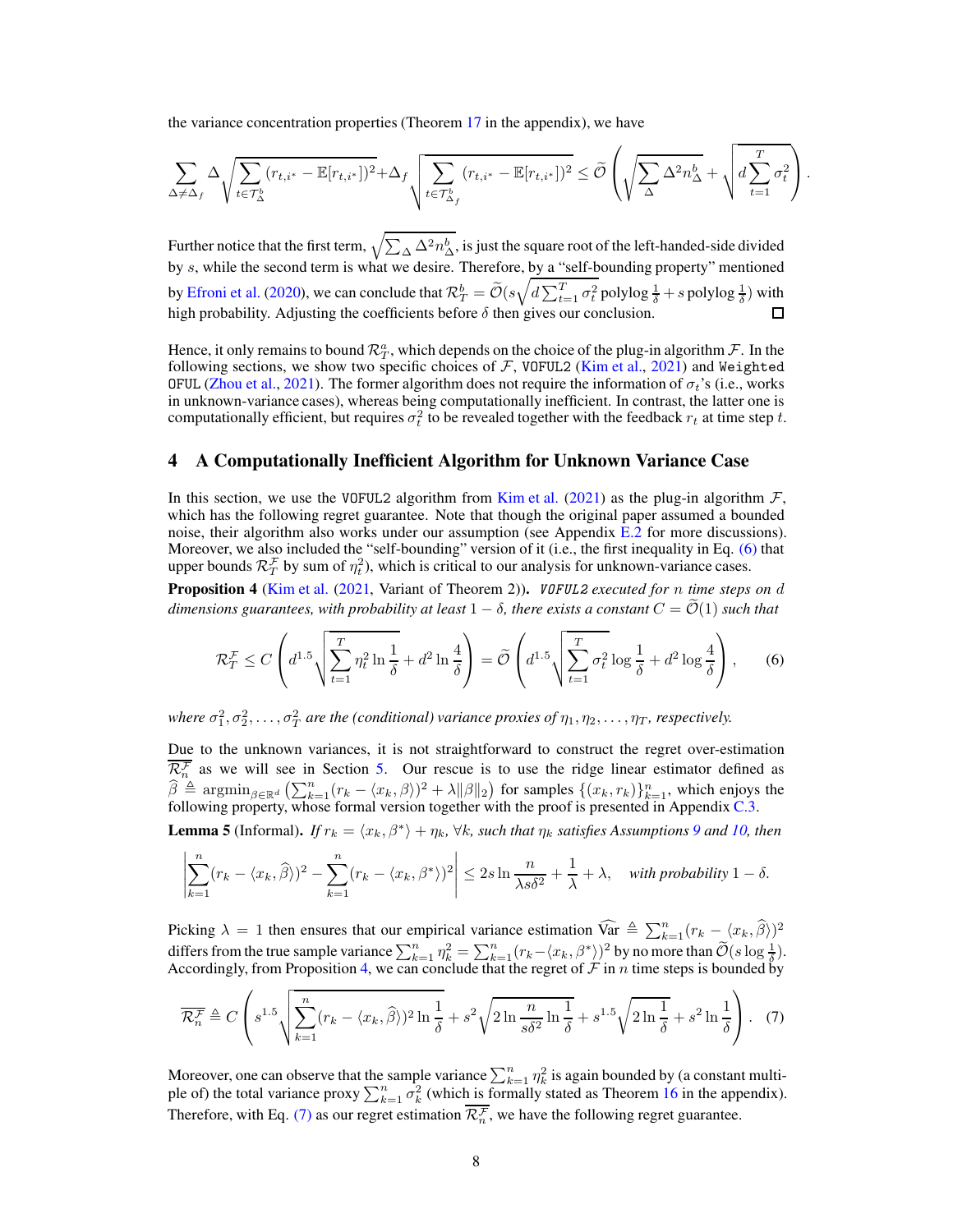**Theorem 6** (Regret of Algorithm [1](#page-5-0) with V0FUL2). *Algorithm 1 with V0FUL2 as*  $\mathcal{F}$  *and*  $\mathcal{R}_n^{\mathcal{F}}$  *defined in Eq.* [\(7\)](#page-7-3) *ensures, with probability*  $1 - \delta$ *, the total regret is bounded by* 

$$
\mathcal{R}_T = \widetilde{\mathcal{O}}\left( (s^{2.5} + s\sqrt{d}) \sqrt{\sum_{t=1}^T \sigma_t^2 \log \frac{1}{\delta} + s^3 \log \frac{1}{\delta}} \right).
$$

Due to space limitations, we defer the full proof to Appendix [E.1](#page-23-0) and only sketch it here.

*Proof Sketch of Theorem [6.](#page-7-4)* To bound  $\mathcal{R}_T^a$ , we consider the regret from the coordinates in S and not in S separately. For the former one, the total regret in a single phase with gap threshold  $\Delta$  is simply controlled due to Proposition [4,](#page-7-2) which is of order  $\tilde{\mathcal{O}}(s^{1.5}\sqrt{\sum_{t \in \mathcal{T}_{\Delta}^{\alpha}} \eta_t^2 \log \frac{1}{\delta}} + s^2 \log \frac{1}{\delta})$ . For the latter part, due to the good event  $\mathcal{H}_{2\Delta}$  defined in Theorem [3,](#page-5-2) each non-zero coordinate not in S will incur no more than  $\mathcal{O}(\Delta^2)$  regret for each step. As there are no more than s of them, the second part's regret is bounded by  $\mathcal{O}(sn_{\Delta}^a \Delta^2)$ . Hence it only remains to upper bound  $n_{\Delta}^a$ . By Line [4](#page-31-0) of Algorithm [1,](#page-5-0) we will have the following upper bound of  $n^a_{\Delta}$ , just like the proof of Theorem [3:](#page-5-2)

$$
n_{\Delta}^{a} \le C \left( \frac{s^{1.5}}{\Delta^{2}} \sqrt{\sum_{t \in \widetilde{\mathcal{T}}_{\Delta}^{a}} \eta_{t}^{2} \ln \frac{1}{\delta}} + \frac{s^{2}}{\Delta^{2}} \ln \frac{1}{\delta} \right) + 1.
$$
 (8)

Therefore, combining two parts (those inside  $S$  and those outside  $S$ ) together will conclude

$$
\mathcal{R}_T^a \leq \sum_{\Delta = 2^{-2}, ..., \Delta_f} \mathcal{O}\left(s^{2.5} \sqrt{\sum_{t \in \mathcal{T}_{\Delta}^a} \eta_t^2 \log \frac{1}{\delta}} + s^3 \log \frac{1}{\delta} + s\Delta^2\right).
$$

As in Theorem [3,](#page-5-2) further notice that the opposite direction of Eq. [\(8\)](#page-8-1) also holds (up to constants) for all  $\Delta \neq \Delta_f$ . This will move the summation over  $\Delta$  into the square-root operation. Moreover, by the fact that  $\eta_t^2 = \mathcal{O}(\sigma_t^2 \log 1/\delta)$  (formally stated as Theorem [17](#page-16-0) in the appendix), we will have

$$
\mathcal{R}_T^a = \widetilde{\mathcal{O}}\left(s^{2.5} \sqrt{\sum_{t=1}^T \sigma_t^2 \log \frac{1}{\delta}} + s^3 \log \frac{1}{\delta}\right).
$$

<span id="page-8-0"></span>Combining this with Theorem [3](#page-5-2) (which upper bounds  $\mathcal{R}_T^b$ ) then gives our conclusion.

<span id="page-8-1"></span> $\Box$ 

## 5 A Computationally Efficient Algorithm for Known Variance Case

In this section, we consider a computational efficient algorithm Weighted OFUL proposed by [Zhou et al.](#page-11-0) [\(2021](#page-11-0)), which *itself* requires  $\sigma_t^2$  to be presented together with  $r_t$  at the end of time step t. Their algorithm has the following regret guarantee, which holds under our noise assumptions as well:

<span id="page-8-2"></span>Proposition 7 [\(Zhou et al.](#page-11-0) [\(2021,](#page-11-0) Corollary 4.3)). *With probability at least* 1 − δ*,* Weighted OFUL executed for  $T$  steps on  $d$  dimensions guarantees  $\mathcal{R}^\mathcal{F}_T\leq C(\sqrt{dT\log\frac{1}{\delta}}+d\sqrt{\sum_{t=1}^T\sigma_t^2\log\frac{1}{\delta}})$ , where  $C = \mathcal{O}(1)$  and  $\sigma_1^2, \sigma_2^2, \ldots, \sigma_T^2$  are the (conditional) variance proxies of  $\eta_1, \eta_2, \ldots, \eta_T$ , respectively.

<span id="page-8-3"></span>Taking  $F$  as Weighted OFUL, we will have the following regret guarantee for sparse linear bandits: Theorem 8 (Regret of Algorithm [1](#page-5-0) with Weighted OFUL). *Algorithm [1](#page-5-0) with* Weighted OFUL *as*  ${\cal F}$  and  $\overline{{\cal R}^{\cal F}_n}$  defined as  $C(\sqrt{sn\ln\frac{1}{\delta}}+s\sqrt{\sum_{k=1}^n\sigma_k^2\ln\frac{1}{\delta}})$  guarantees, with probability  $1-\delta$ ,

$$
\mathcal{R}_T = \widetilde{\mathcal{O}}\left( \left( s^2 + s\sqrt{d} \right) \sqrt{\sum_{t=1}^T \sigma_t^2 \log \frac{1}{\delta} + s^{1.5} \sqrt{T} \log \frac{1}{\delta} } \right).
$$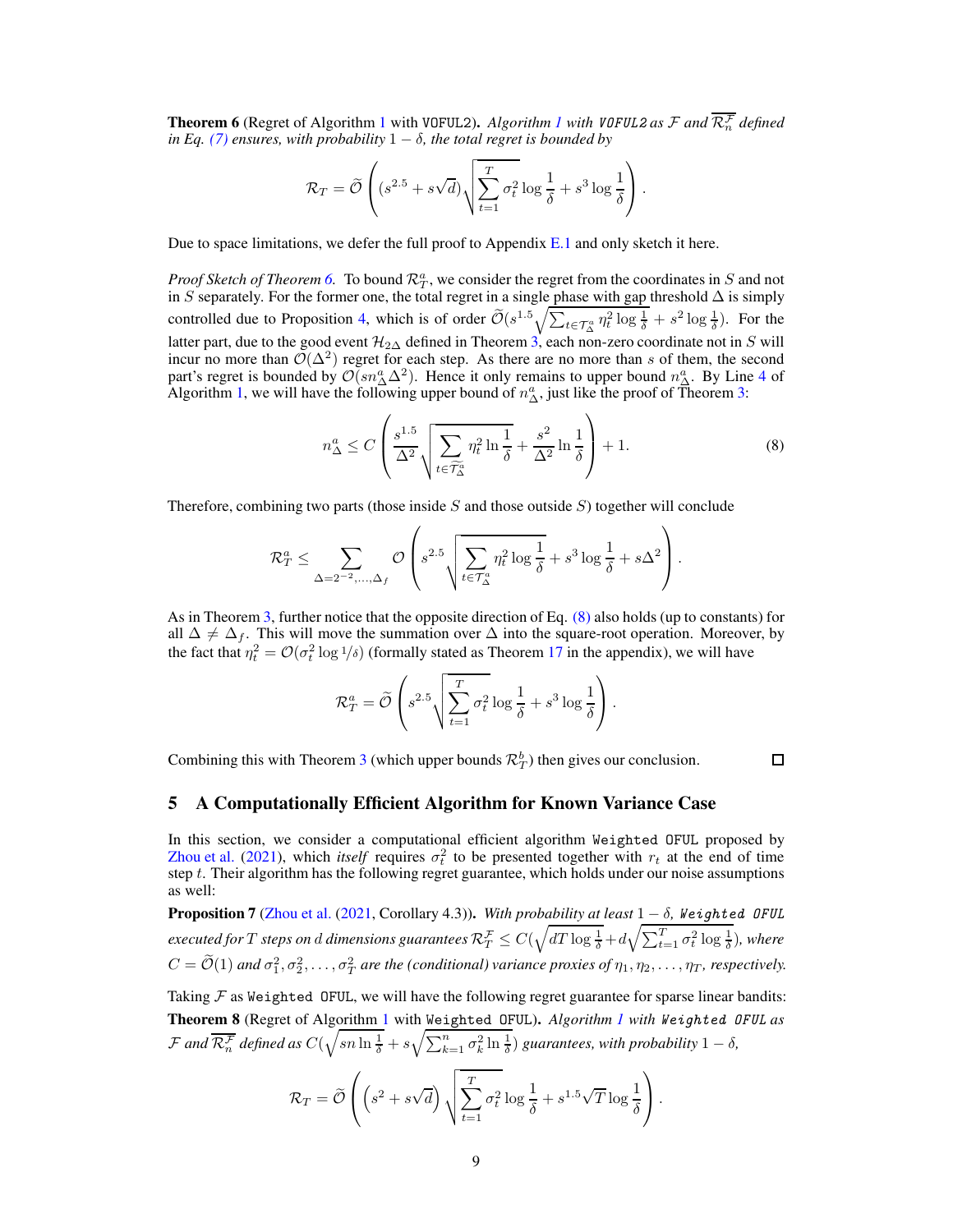The proof will be quite similar to that of Theorem [6,](#page-7-4) i.e., first upper bounding  $n^a_{\Delta}$  by Line [4](#page-31-0) of Algorithm [1](#page-5-0) and then using summation techniques to move the summation over  $\Delta$  into the squareroot operation. The only difference is that we will need to bound  $\mathcal{O}(\sum_{\Delta} \Delta^{-2})$ , which seems to be as large as T if we follow the analysis of Theorem [6.](#page-7-4) However, as we included a factor  $\sqrt{\sin \ln \frac{1}{\delta}}$  in the new regret over-estimation  $\overline{\mathcal{R}^{\mathcal{F}}_n}$ , we will have  $n^a_\Delta \geq \Delta^{-2} \sqrt{s n^a_\Delta \ln \frac{1}{\delta}}$ , which means  $n^a_\Delta = \Omega(s\Delta^{-4})$ . From  $\sum_{\Delta} n_{\Delta}^a \leq T$ , we can consequently bound  $\sum_{\Delta} \Delta^{-2}$  as  $\mathcal{O}(\sqrt{T/s})$ . The remaining part is just an analog of Theorem [6.](#page-7-4) Therefore, the proof is omitted here and deferred to Appendix [F.](#page-29-0)

## 6 Conclusion

We considered the sparse linear bandit problem with heteroscedastic noises and provided a general framework to reduce *any* variance-aware linear bandit algorithm  $\mathcal F$  to an algorithm  $\mathcal G$  for sparse linear bandits that is also variance-aware. As an specific application, we first applied the computationally inefficient algorithm VOFUL from [Zhang et al.](#page-11-1) [\(2021](#page-11-1)) and [Kim et al.](#page-11-2) [\(2021\)](#page-11-2). The result algorithm works for the unknown-variance case and gets  $\widetilde{\mathcal{O}}((s^{2.5} + s\sqrt{d})\sqrt{\sum_{t=1}^{T} \sigma_t^2} \log \frac{1}{\delta} +$  $s^3 \log \frac{1}{\delta}$ ) regret, which not only is worst-case optimal but also enjoys a constant regret in the best case when regarding the sparsity factor  $s \ll d$  as a constant. We also applied the efficient algorithm Weighted OFUL by [Zhou et al.](#page-11-0) [\(2021\)](#page-11-0) which, requires known variance, and got  $\widetilde{\mathcal{O}}((s^2 + s\sqrt{d})\sqrt{\sum_{t=1}^T \sigma_t^2} \log \frac{1}{\delta} + (\sqrt{sT} + s) \log \frac{1}{\delta})$  regret, still independent of d in the deterministic case. However, there is still a gap in the worst-case regret in terms of  $s$ , as the lower-bound for sparse linear bandits is  $\Omega(\sigma\sqrt{sdT})$  instead of our  $\tilde{\mathcal{O}}(\sigma s\sqrt{dT})$ . Closing this gap is an interesting future work.

## Acknowledgments and Disclosure of Funding

We greatly acknowledge Csaba Szepesvári for sharing his manuscript [\(Antos and Szepesvári,](#page-9-1) [2009\)](#page-9-1) with us, which shows the  $\Omega(\sqrt{dT})$  lower bound for sparse linear bandits when  $s = 1$  and the action sets are unit balls.

## References

- <span id="page-9-2"></span>Yasin Abbasi-Yadkori, Dávid Pál, and Csaba Szepesvári. Improved algorithms for linear stochastic bandits. *Advances in neural information processing systems*, 24, 2011.
- <span id="page-9-0"></span>Yasin Abbasi-Yadkori, David Pal, and Csaba Szepesvari. Online-to-confidence-set conversions and application to sparse stochastic bandits. In *Artificial Intelligence and Statistics*, pages 1–9. PMLR, 2012.
- <span id="page-9-3"></span>Ayya Alieva, Ashok Cutkosky, and Abhimanyu Das. Robust pure exploration in linear bandits with limited budget. In *International Conference on Machine Learning*, pages 187–195. PMLR, 2021.
- <span id="page-9-1"></span>András Antos and Csaba Szepesvári. Stochastic bandits with large action sets revisited. Personal communication, 2009.
- <span id="page-9-6"></span>Jean-Yves Audibert, Rémi Munos, and Csaba Szepesvári. Exploration–exploitation tradeoff using variance estimates in multi-armed bandits. *Theoretical Computer Science*, 410(19):1876–1902, 2009.
- <span id="page-9-5"></span>Mohammad Gheshlaghi Azar, Ian Osband, and Rémi Munos. Minimax regret bounds for reinforcement learning. In *International Conference on Machine Learning*, pages 263–272. PMLR, 2017.
- <span id="page-9-4"></span>Hamsa Bastani and Mohsen Bayati. Online decision making with high-dimensional covariates. *Operations Research*, 68(1):276–294, 2020.
- <span id="page-9-7"></span>Bernard Bercu and Abderrahmen Touati. Exponential inequalities for self-normalized martingales with applications. *The Annals of Applied Probability*, 18(5):1848–1869, 2008.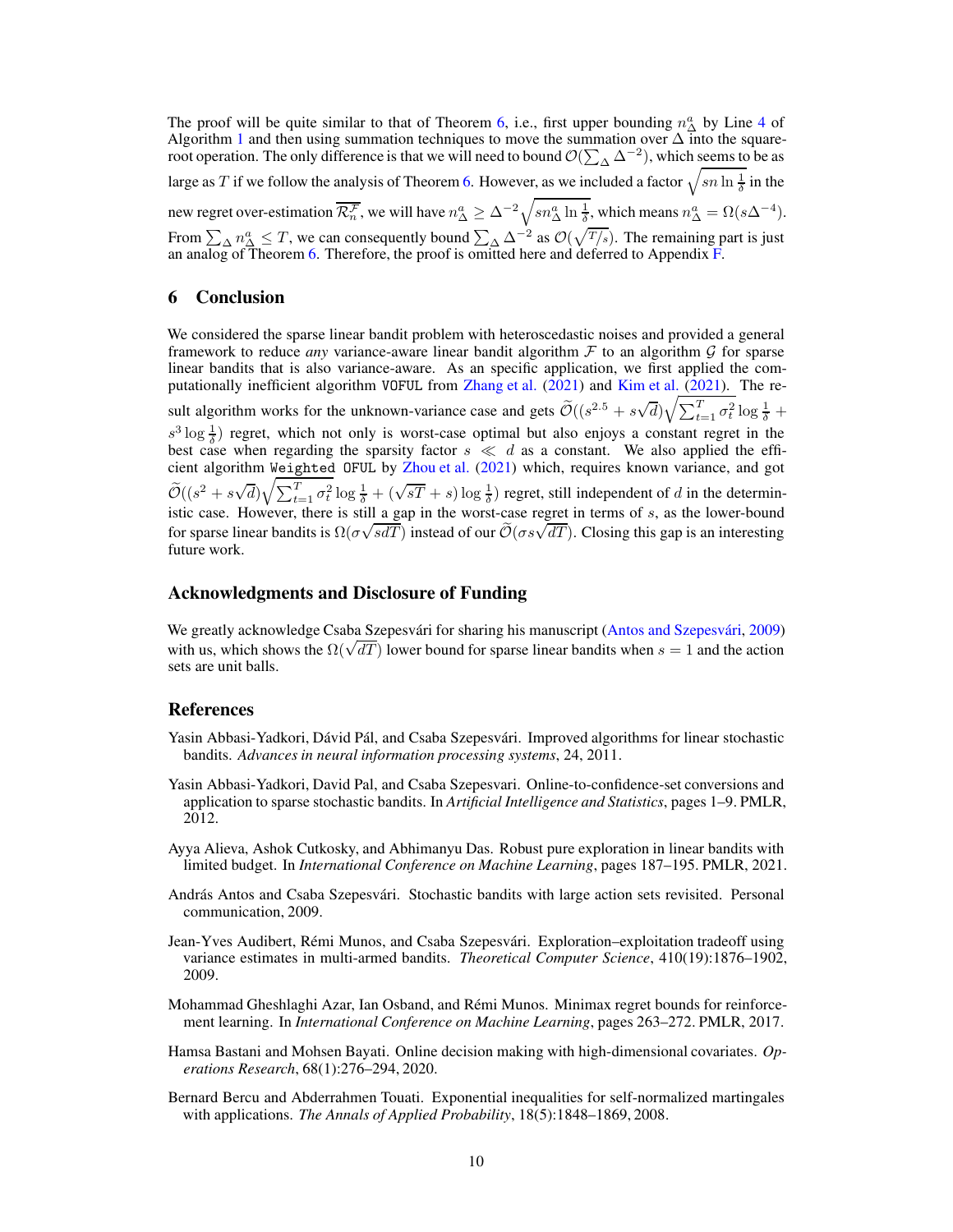- <span id="page-10-2"></span>Thomas Blumensath and Mike E Davies. Iterative hard thresholding for compressed sensing. *Applied and computational harmonic analysis*, 27(3):265–274, 2009.
- <span id="page-10-1"></span>Alexandra Carpentier and Rémi Munos. Bandit theory meets compressed sensing for high dimensional stochastic linear bandit. In *Artificial Intelligence and Statistics*, pages 190–198. PMLR, 2012.
- <span id="page-10-3"></span>Wei Chu, Lihong Li, Lev Reyzin, and Robert Schapire. Contextual bandits with linear payoff functions. In *Proceedings of the Fourteenth International Conference on Artificial Intelligence and Statistics*, pages 208–214. JMLR Workshop and Conference Proceedings, 2011.
- <span id="page-10-0"></span>Varsha Dani, Thomas P Hayes, and Sham M Kakade. Stochastic linear optimization under bandit feedback. In *21st Annual Conference on Learning Theory*, pages 355–366. Omnipress, 2008.
- <span id="page-10-15"></span>Victor H de la Pena. A general class of exponential inequalities for martingales and ratios. *Annals of Probability*, pages 537–564, 1999.
- <span id="page-10-5"></span>Rémy Degenne, Wouter M Koolen, and Pierre Ménard. Non-asymptotic pure exploration by solving games. *Advances in Neural Information Processing Systems*, 32, 2019.
- <span id="page-10-10"></span>Kefan Dong, Jiaqi Yang, and Tengyu Ma. Provable model-based nonlinear bandit and reinforcement learning: Shelve optimism, embrace virtual curvature. *Advances in Neural Information Processing Systems*, 34, 2021.
- <span id="page-10-14"></span>Yonathan Efroni, Shie Mannor, and Matteo Pirotta. Exploration-exploitation in constrained mdps. *arXiv preprint arXiv:2003.02189*, 2020.
- <span id="page-10-16"></span>Xiequan Fan, Ion Grama, and Quansheng Liu. Exponential inequalities for martingales with applications. *Electronic Journal of Probability*, 20:1–22, 2015.
- <span id="page-10-12"></span>Louis Faury, Marc Abeille, Clément Calauzènes, and Olivier Fercoq. Improved optimistic algorithms for logistic bandits. In *International Conference on Machine Learning*, pages 3052–3060. PMLR, 2020.
- <span id="page-10-18"></span>David A Freedman. On tail probabilities for martingales. *the Annals of Probability*, pages 100–118, 1975.
- <span id="page-10-7"></span>Botao Hao, Tor Lattimore, and Mengdi Wang. High-dimensional sparse linear bandits. *Advances in Neural Information Processing Systems*, 33:10753–10763, 2020.
- <span id="page-10-8"></span>Botao Hao, Tor Lattimore, and Wei Deng. Information directed sampling for sparse linear bandits. *Advances in Neural Information Processing Systems*, 34, 2021a.
- <span id="page-10-9"></span>Botao Hao, Tor Lattimore, Csaba Szepesvári, and Mengdi Wang. Online sparse reinforcement learning. In *International Conference on Artificial Intelligence and Statistics*, pages 316–324. PMLR, 2021b.
- <span id="page-10-17"></span>Jean Honorio and Tommi Jaakkola. Tight bounds for the expected risk of linear classifiers and pacbayes finite-sample guarantees. In *Artificial Intelligence and Statistics*, pages 384–392. PMLR, 2014.
- <span id="page-10-13"></span>Yunlong Hou, Vincent YF Tan, and Zixin Zhong. Almost optimal variance-constrained best arm identification. *arXiv preprint arXiv:2201.10142*, 2022.
- <span id="page-10-6"></span>Yassir Jedra and Alexandre Proutiere. Optimal best-arm identification in linear bandits. *Advances in Neural Information Processing Systems*, 33:10007–10017, 2020.
- <span id="page-10-11"></span>Chi Jin, Zeyuan Allen-Zhu, Sebastien Bubeck, and Michael I Jordan. Is q-learning provably efficient? *Advances in neural information processing systems*, 31, 2018.
- <span id="page-10-4"></span>Sampath Kannan, Jamie H Morgenstern, Aaron Roth, Bo Waggoner, and Zhiwei Steven Wu. A smoothed analysis of the greedy algorithm for the linear contextual bandit problem. *Advances in neural information processing systems*, 31, 2018.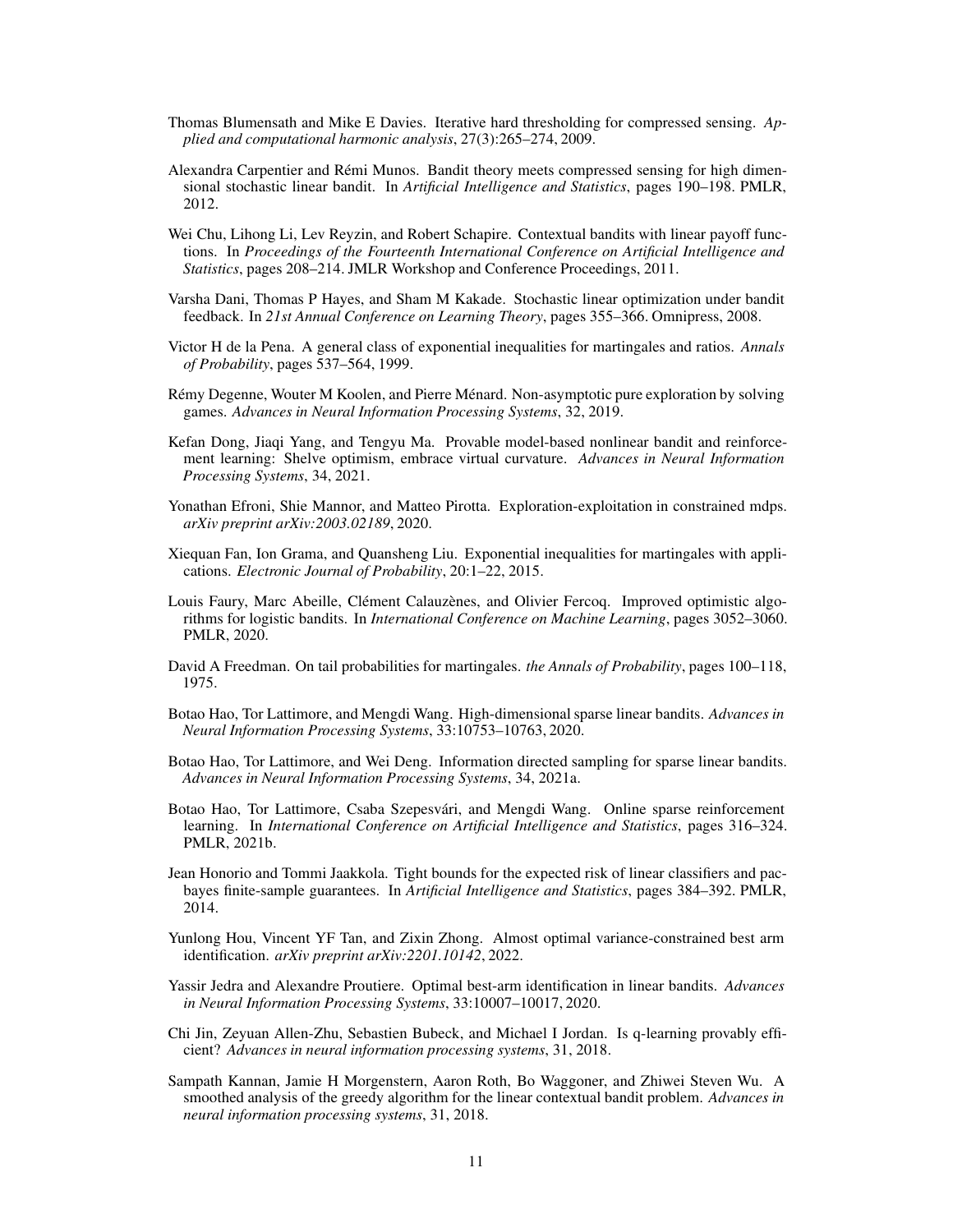- <span id="page-11-2"></span>Yeoneung Kim, Insoon Yang, and Kwang-Sung Jun. Improved regret analysis for variance-adaptive linear bandits and horizon-free linear mixture mdps. *arXiv preprint arXiv:2111.03289*, 2021.
- <span id="page-11-14"></span>Johannes Kirschner and Andreas Krause. Information directed sampling and bandits with heteroscedastic noise. In *Conference On Learning Theory*, pages 358–384. PMLR, 2018.
- <span id="page-11-11"></span>Tor Lattimore and Marcus Hutter. Pac bounds for discounted mdps. In *International Conference on Algorithmic Learning Theory*, pages 320–334. Springer, 2012.
- <span id="page-11-4"></span>Tor Lattimore and Csaba Szepesvári. *Bandit algorithms*. Cambridge University Press, 2020.
- <span id="page-11-3"></span>Tor Lattimore, Koby Crammer, and Csaba Szepesvári. Linear multi-resource allocation with semibandit feedback. *Advances in Neural Information Processing Systems*, 28, 2015.
- <span id="page-11-6"></span>Yingkai Li, Yining Wang, and Yuan Zhou. Nearly minimax-optimal regret for linearly parameterized bandits. In *Conference on Learning Theory*, pages 2173–2174. PMLR, 2019.
- <span id="page-11-7"></span>Yingkai Li, Yining Wang, Xi Chen, and Yuan Zhou. Tight regret bounds for infinite-armed linear contextual bandits. In *International Conference on Artificial Intelligence and Statistics*, pages 370–378. PMLR, 2021.
- <span id="page-11-5"></span>Andreas Maurer and Massimiliano Pontil. Empirical bernstein bounds and sample-variance penalization. In *COLT 2009 - The 22nd Conference on Learning Theory*, 2009.
- <span id="page-11-9"></span>Zhimei Ren and Zhengyuan Zhou. Dynamic batch learning in high-dimensional sparse linear contextual bandits. *arXiv preprint arXiv:2008.11918*, 2020.
- <span id="page-11-8"></span>Marta Soare, Alessandro Lazaric, and Rémi Munos. Best-arm identification in linear bandits. *Advances in Neural Information Processing Systems*, 27, 2014.
- <span id="page-11-10"></span>Yining Wang, Yi Chen, Ethan X Fang, Zhaoran Wang, and Runze Li. Nearly dimensionindependent sparse linear bandit over small action spaces via best subset selection. *arXiv preprint arXiv:2009.02003*, 2020.
- <span id="page-11-12"></span>Andrea Zanette and Emma Brunskill. Tighter problem-dependent regret bounds in reinforcement learning without domain knowledge using value function bounds. In *International Conference on Machine Learning*, pages 7304–7312. PMLR, 2019.
- <span id="page-11-1"></span>Zihan Zhang, Jiaqi Yang, Xiangyang Ji, and Simon S Du. Improved variance-aware confidence sets for linear bandits and linear mixture mdp. *Advances in Neural Information Processing Systems*, 34, 2021.
- <span id="page-11-13"></span>Heyang Zhao, Dongruo Zhou, Jiafan He, and Quanquan Gu. Bandit learning with general function classes: Heteroscedastic noise and variance-dependent regret bounds. *arXiv preprint arXiv:2202.13603*, 2022.
- <span id="page-11-0"></span>Dongruo Zhou, Quanquan Gu, and Csaba Szepesvari. Nearly minimax optimal reinforcement learning for linear mixture markov decision processes. In *Conference on Learning Theory*, pages 4532–4576. PMLR, 2021.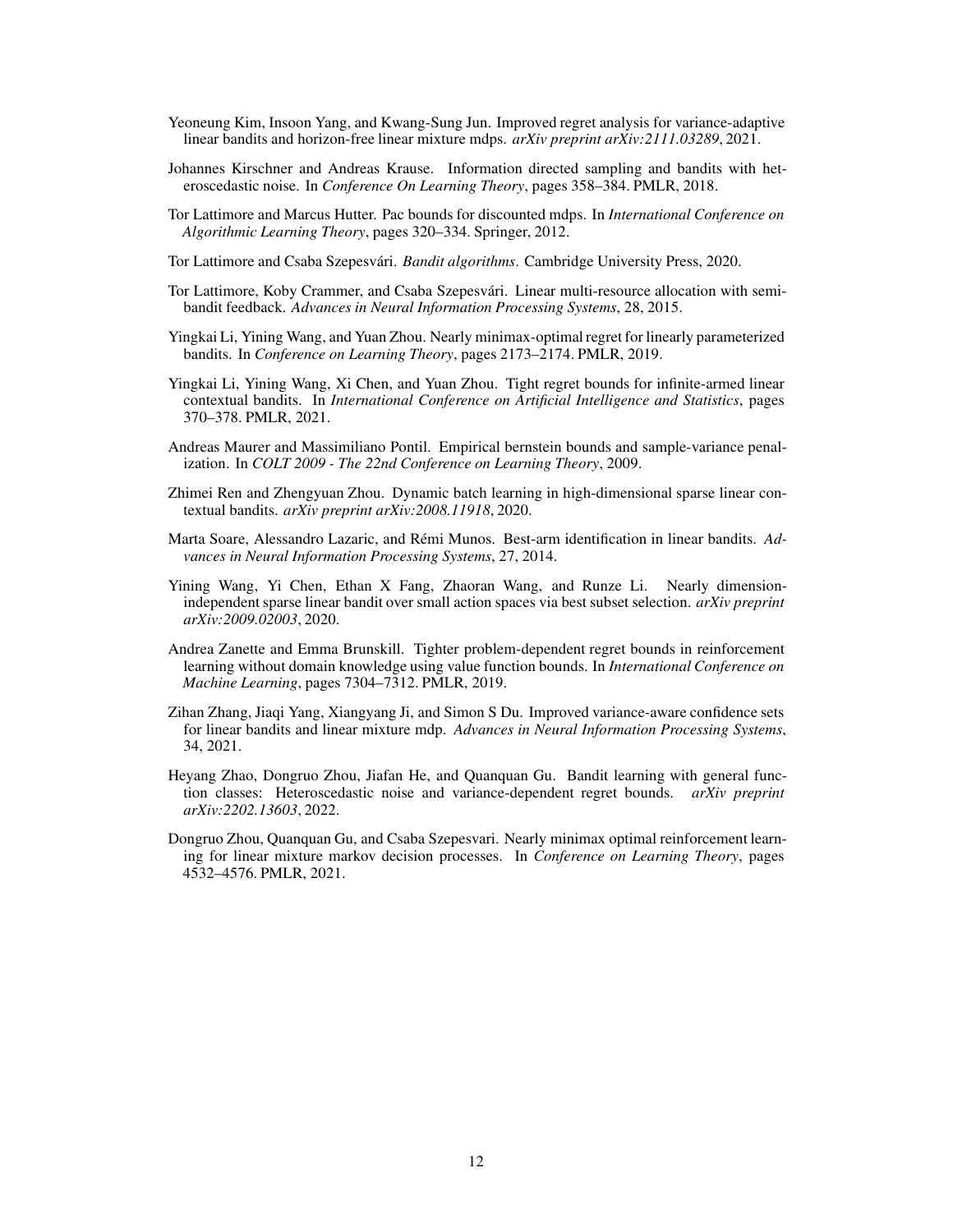# **Supplementary Materials**

|   |                                                        | <b>A</b> More on Related Works                              | 13 |  |  |
|---|--------------------------------------------------------|-------------------------------------------------------------|----|--|--|
| B |                                                        | Divide-and-Conquer Algorithm for Deterministic Settings     | 14 |  |  |
| C |                                                        | <b>Concentration Inequalities</b>                           | 14 |  |  |
|   | C <sub>1</sub>                                         |                                                             | 14 |  |  |
|   | C.2                                                    |                                                             | 15 |  |  |
|   | C.3                                                    |                                                             | 17 |  |  |
| D |                                                        | <b>Omitted Proof in Section 3.1 (Analysis of Framework)</b> | 18 |  |  |
|   | D.1                                                    |                                                             | 18 |  |  |
|   | D.2                                                    |                                                             | 22 |  |  |
|   | D.3                                                    |                                                             | 22 |  |  |
|   | D.4                                                    |                                                             | 23 |  |  |
| E | <b>Omitted Proof in Section 4 (Analysis of VOFUL2)</b> |                                                             |    |  |  |
|   | E.1                                                    |                                                             | 24 |  |  |
|   | E.2                                                    |                                                             | 27 |  |  |
| F | Omitted Proof in Section 5 (Analysis of Weighted OFUL) |                                                             |    |  |  |
|   | E <sub>1</sub>                                         |                                                             | 30 |  |  |
|   | F <sub>12</sub>                                        |                                                             | 32 |  |  |
|   |                                                        | <b>G</b> Auxilliary Lemmas                                  | 36 |  |  |

## <span id="page-12-0"></span>A More on Related Works

In this section, we briefly compare to several related works on sparse linear bandits in terms of regret guarantees, noise assumptions and query models.

- The regret of [Abbasi-Yadkori et al.](#page-9-0) [\(2012\)](#page-9-0) is  $\widetilde{\mathcal{O}}(Rs\sqrt{dT})$  when assuming conditionally R-sub-Gaussian noises (i.e.,  $\eta_t \mid \mathcal{F}_{t-1} \sim \text{subG}(R^2)$ , which will be formally defined in Assumption [10\)](#page-14-1). At the same time, they allow an arbitrary varying action set  $D_1, D_2, \ldots, D_T \subseteq \mathbb{B}^d$  (though they in fact allows arbitrary decision sets  $D_1, D_2, \ldots, D_T \subseteq \mathbb{R}^d$ , their regret bound scales with  $\max_{x \in D_t} ||x||_2$ , so we assume  $D_t \subseteq \mathbb{B}^d$  without loss of generality). This model is stronger than ours, as we only allow  $D_1 = D_2 = \cdots = D_T = \mathbb{B}^d$  (as explained in Footnote [3](#page-1-1) in the main text. When the noises are Gaussian with variance 1 and the ground-truth  $\theta^*$  is one-hot (i.e.,  $s = 1$ ), their<br>regret bound reduces to  $\widetilde{O}(\sqrt{dT})$  which matches the  $O(\sqrt{dT})$  bound in Antes and Szepesyéri regret bound reduces to  $\tilde{O}(\sqrt{dT})$ , which matches the  $\Omega(\sqrt{dT})$  bound in [Antos and Szepesvári](#page-9-1) [\(2009\)](#page-9-1) when the actions sets are allowed to be the entire unit ball (which means the agent will be more powerful than that of [Abbasi-Yadkori et al.](#page-9-0) [\(2012](#page-9-0))).
- The regret of [Carpentier and Munos](#page-10-1) [\(2012\)](#page-10-1) is  $\widetilde{\mathcal{O}}((\|\theta\|_2 + \|\sigma\|_2)s\sqrt{T})$ , assuming a unit-ball action set, a  $\|\theta^*\|_2 \le \|\theta\|_2$  ground-truth and  $\|\eta_t\|_2 \le \|\sigma\|_2$  noises, where  $\eta_t$  will be defined later. This bound seems to violate the  $\Omega(\sqrt{dT})$  lower bound when  $s = 1$ . However, this is due to a different noise model: They assumed the noise is component-wise, i.e.,  $r_t = \langle \theta^* + \eta_t, x_t \rangle$  where  $\eta_t \in \mathbb{R}^d$ . In contrast, our model assumed a  $\langle \theta^*, \underline{x}_t \rangle + \eta_t$  noise model where  $\eta_t \in \mathbb{R}$ . Therefore, the max $t \parallel \eta_t \parallel_2$  dependency can be of order  $\mathcal{O}(\sqrt{d})$  to ensure a similar noise model as ours.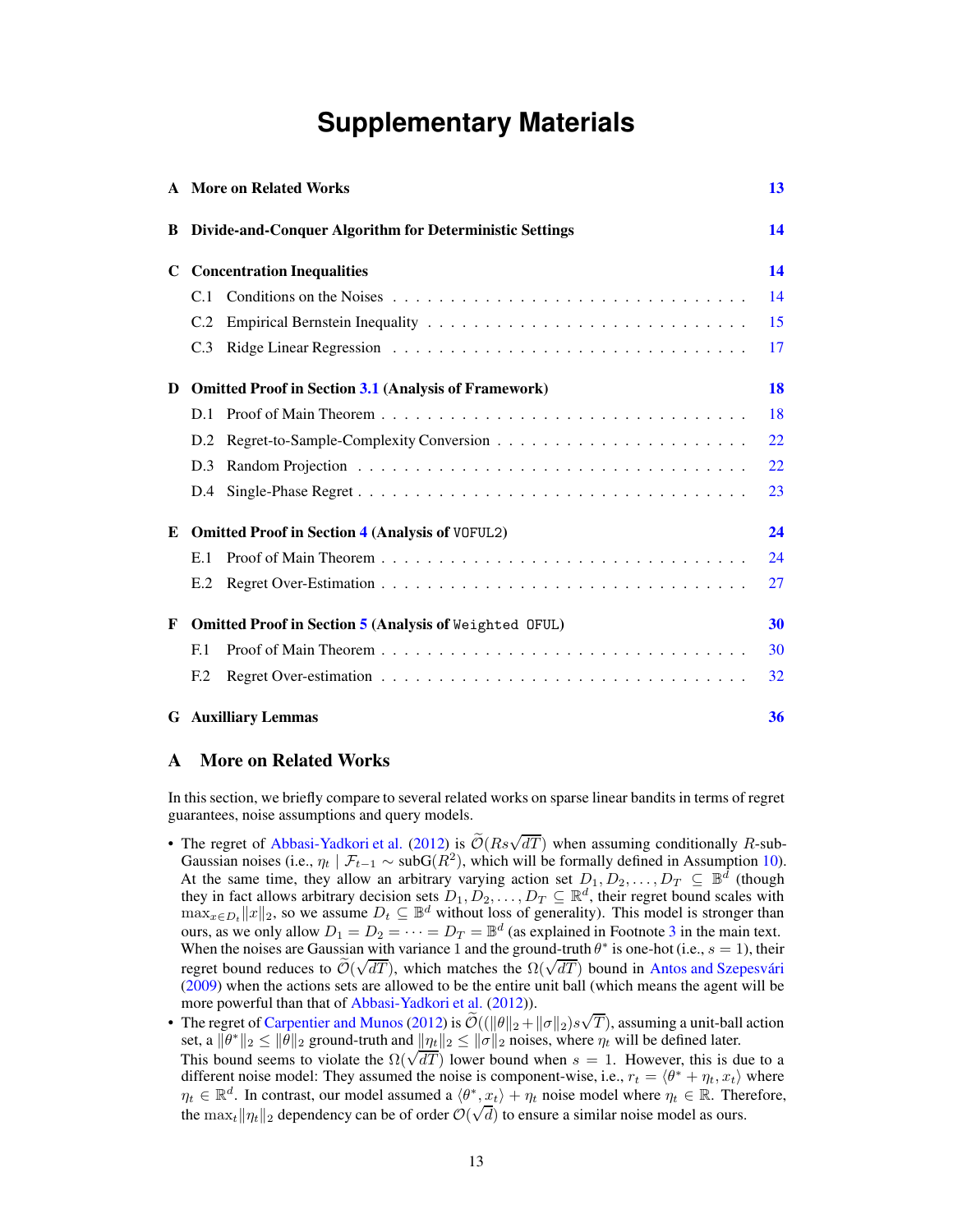• The regret of [Lattimore et al.](#page-11-3) [\(2015,](#page-11-3) Appendix G) is also of order  $\tilde{\mathcal{O}}(s\sqrt{T})$ , assuming a [-1, 1]bounded noises, a hypercube  $\mathcal{X} = [-1, 1]^d$  action set and a  $\|\theta^*\|_1 \le 1$  ground-truth. We will then explain why this does not violate the  $\Omega(\sqrt{sdT})$  regret lower bound as well.

Consider an extreme query  $(1, 1, \ldots, 1) \in \mathcal{X}$ , which is valid in their query model (in fact, their algorithm is a random projection procedure with some carefully designed regularity conditions, so this type of queries appears all the time). However, in our query model where the action set is the unit ball  $\mathbb{B}^d$ , we have to scale it by  $\frac{1}{\sqrt{2}}$  $\frac{d}{d}$ . As the noise will never be scaled, this will amplify the noises by  $\sqrt{d}$ , so we will need poly $(d)$  more times of queries to get the same confidence set,

making the regret bound have a polynomial dependency on d. Moreover, their ground-truth  $\theta^*$  needs to satisfy  $\|\theta^*\|_1 \leq 1$ . However, an *s*-sparse ground-truth  $\theta^*$  with 2-norm 1 can have 1-norm as much as  $\sqrt{s}$ . Therefore, another  $\sqrt{s}$  should also be multiplied for a fair comparison with our algorithm.

In conclusion, the second and the third work assumed different noise or query models to amplify the signal-to-noise ratio and thus avoiding a polynomial dependency on  $d$ , compared to [Abbasi-Yadkori et al.](#page-9-0) [\(2012\)](#page-9-0) as well as our work. However, we have to point out again that [Abbasi-Yadkori et al.](#page-9-2) [\(2011\)](#page-9-2) allows a drifting action set, whereas ours only allow a unit-ball action set, just like [Carpentier and Munos](#page-10-1) [\(2012\)](#page-10-1). The reason is discussed in Footnote [3](#page-1-1) in the main text.

## <span id="page-13-0"></span>B Divide-and-Conquer Algorithm for Deterministic Settings

In this section, we discuss how to solve the deterministic sparse linear bandit problem in  $\mathcal{O}(s)$  steps using a divide-and-conquer algorithm, as we briefly mentioned in the main text.

We mainly adopt the idea mentioned by [Dong et al.](#page-10-10) [\(2021](#page-10-10), Footnote 6). For each divide-andconquer subroutine working on several coordinates  $i_1, i_2, \ldots, i_k \in [d]$ , we query half of them (e.g.,  $i_1, i_2, \ldots, i_{k/2}$  when assuming  $2 \mid k$ ) with  $\sqrt{\frac{2}{k}}$  mass on each coordinate. This will reveal whether there is a non-zero coordinate among them due to deterministic feedback. If the feedback is nonzero, we can conclude that there exists a non-zero coordinate in this half. Hence, we dive into this half and conquer this sub-problem (i.e., divide-and-conquer). Otherwise, we simply discard this half and consider the other half.

However, this vanilla algorithm fails to consider the possibility that two coordinates cancel each other (e.g., two coordinates with magnitude  $\pm \sqrt{1/2}$  will make the feedback equal to zero). Fortunately, this problem can be resolved via randomly putting magnitude  $\pm \sqrt{\frac{2}{k}}$  on each coordinate, which is similar to the idea illustrated in Algorithm  $2$ . As the environment is deterministic, each step will give the correct feedback with probability 1. Therefore, a constant number of trials is enough.

At last, we analyze the number of interactions needed for this approach. As it is guaranteed that each divide-and-conquer subrountine will be working on a set of coordinates where at least one of them is non-zero, we can bound the number of interactions as  $\mathcal{O}\left(\sum_{\theta_i^* \neq 0} \# \text{subrountimes containing } i\right)$ . As for each time we will divide the coordinates into half, there can be at most  $\log_2 d$  subrountines containing i for each individual i. Therefore, the number of interactions will be  $\mathcal{O}(s \log d)$ .

After that, we will be sure to find out all coordinates with non-zero magnitudes. Asking each of them once then reveals their actual magnitude. Therefore, we can recover  $\theta^*$  in  $\mathcal{O}(s \log d + s) =$  $\mathcal{O}(s \log d)$  rounds and will not suffer any regret after that. So the regret of this algorithm will indeed be  $\mathcal{O}(s)$ , which is independent of d and T.

## <span id="page-13-3"></span>C Concentration Inequalities

#### <span id="page-13-1"></span>C.1 Conditions on the Noises

<span id="page-13-2"></span>As stated in the main text, we will generalize the Gaussian noise models to conditionally symmetric sub-Gaussian noises. That is,  $\eta_t \mid \mathcal{F}_{t-1}$  is a symmetric and a sub-Gassuian random variable with variance proxy  $\sigma_t^2$ , which are formally defined as follows.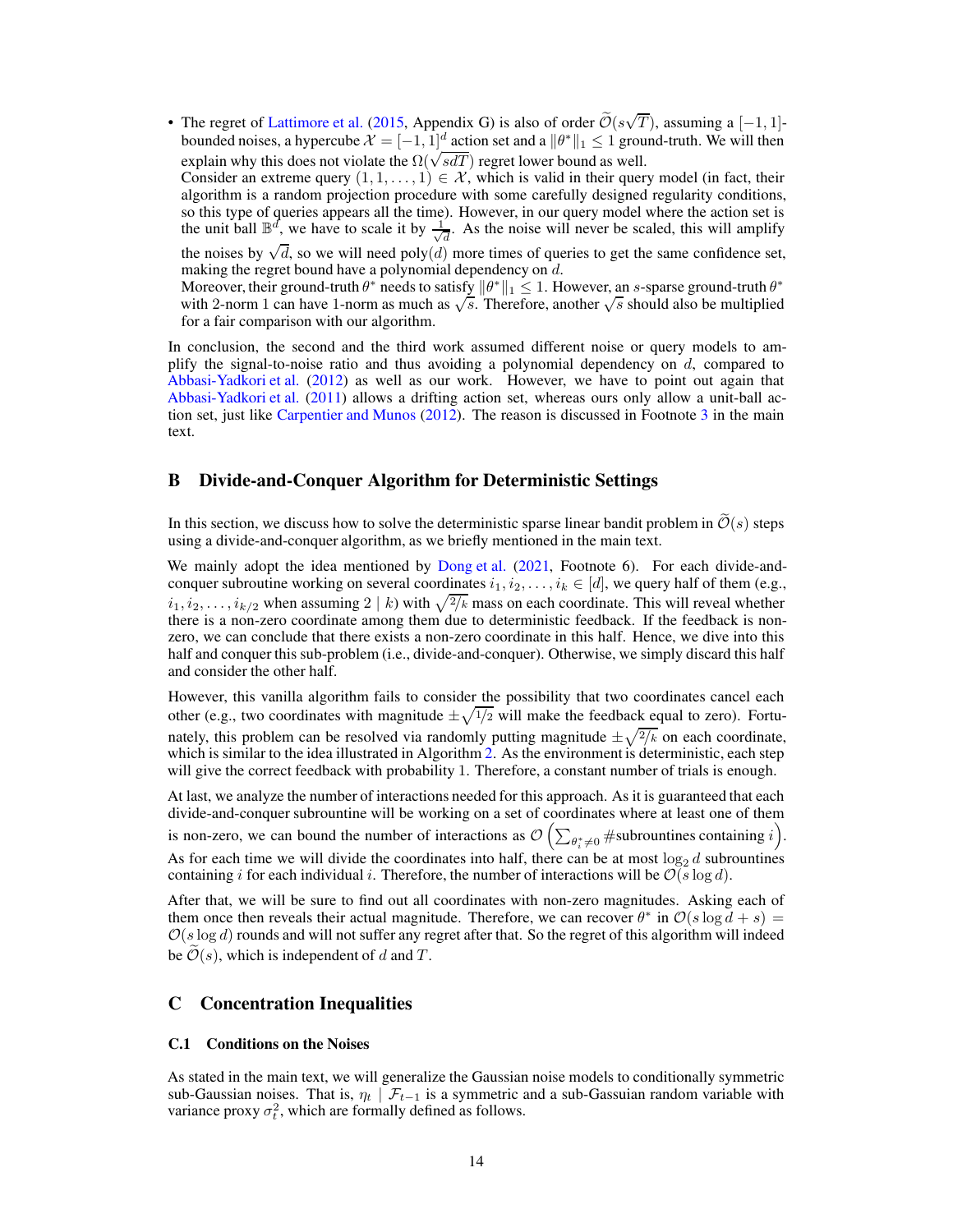**Assumption 9** (Conditionally Symmetric Noise). We assume  $\eta_t$  to be conditionally symmetric with *respect to filtration* F, i.e.,  $\eta_t \mid \mathcal{F}_{t-1}$  *has a symmetric density function about its mean (which should be 0 as the noises are always zero-mean).*

<span id="page-14-1"></span>**Assumption 10** (Conditionally Sub-Gaussian Noise). We assume the noises  $\eta_t$  to be conditionally  $sub$ *-Gaussian with variance proxy*  $\sigma_t^2$ , *i.e.*,

$$
\mathbb{E}\left[\exp(\lambda(\eta_t - \mathbb{E}[\eta_t | \mathcal{F}_{t-1}]))|\mathcal{F}_{t-1}\right] \leq \exp\left(\frac{1}{2}\lambda^2\sigma_t^2\right), \quad \forall \lambda > 0.
$$

It is easy to see that a Gaussian random variable with variance  $\sigma^2$  is indeed symmetric and is sub-Gaussian with variance proxy  $\sigma^2$ . Hence, compared to the independent Gaussian noise assumption, our assumption is a strict generalization as it not only allows a broader class of distributions, but also allows the noises to be history-dependent.

#### <span id="page-14-2"></span>C.2 Empirical Bernstein Inequality

#### C.2.1 Sample Mean Upper Bound

As long as the noises are conditionally symmetric, we have the following generalization of de la Peña's Inequality.

Theorem 11 [\(de la Pena](#page-10-15) [\(1999,](#page-10-15) Theorem 6.1)[;Bercu and Touati](#page-9-7) [\(2008,](#page-9-7) Theorem 4.2)). *Suppose that*  $\{\xi_i\}_{i=1}^n$  *is a martingale difference sequence adapted to filtration*  $\{\mathcal{F}_i\}_{i=0}^n$  *that is conditionally symmetric, i.e.,*  $\xi$ *<sub>i</sub>*  $\vert$  $\mathcal{F}_{i-1}$  *has a symmetric density function with* 0*. Then we have* 

$$
\Pr\left\{ \left| \frac{\sum_{i=1}^{n} \xi_i}{\sqrt{\sum_{i=1}^{n} \xi_i^2}} \right| \geq x \right\} \leq 2 \exp\left(-\frac{x^2}{4}\right).
$$

<span id="page-14-3"></span>**Corollary 12.** For a stochastic process  $\{X_i\}_{i=1}^n$  adapted to  $\{\mathcal{F}_i\}_{i=0}^n$  such that  $\mathbb{E}[X_i | \mathcal{F}_{i-1}] = \mu_i$ *and*  $(X_i - \mu_i) | \mathcal{F}_{i-1}$  *is symmetric, with probability*  $1 - \delta$ *, we have* 

$$
\left| \sum_{i=1}^{n} (X_i - \mu_i) \right| \leq 2 \sqrt{\sum_{i=1}^{n} (X_i - \mu_i)^2 \ln \frac{2}{\delta}}.
$$

*Proof.* This immediately follows by picking  $x = 2\sqrt{\ln \frac{2}{\delta}}$ .

<span id="page-14-0"></span>Therefore, we are able to present our Empirical Bernstein Inequality for conditional symmetric stochastic processes with common mean, as follows:

Theorem 13 (Empirical Bernstein Inequality for Conditionally Symmetric Stochastic Processes with Common Mean). *For a stochastic process*  $\{X_i\}_{i=1}^n$  *adapted to*  $\{\mathcal{F}_i\}_{i=0}^n$  *such that*  $\mathbb{E}[X_i \mid \mathcal{F}_{i-1}] = \mu$ *and*  $(X_i - \mu) | \mathcal{F}_{i-1}$  *is symmetric, we have the following inequality as long as*  $n \geq 8$ *:* 

$$
\Pr\left\{ \left| \sum_{i=1}^n (X_i - \mu) \right| \le 2\sqrt{2 \sum_{i=1}^n (X_i - \overline{X})^2 \ln \frac{4}{\delta}} \right\} \ge 1 - \delta, \quad \forall \delta \in (0, 1),
$$

where  $\overline{X} = \frac{1}{n} \sum_{i=1}^{n} X_i$  is the sample mean.

*Proof.* By direct calculation, we have

$$
\sum_{i=1}^{n} (X_i - \overline{X})^2 = \sum_{i=1}^{n} X_i^2 - 2n\overline{X}^2 + n\overline{X}^2 = \sum_{i=1}^{n} X_i^2 - n\overline{X}^2 = \sum_{i=1}^{n} (X_i - \mu)^2 - n(\overline{X} - \mu)^2.
$$

Applying Corollary [12](#page-14-3) to  $\{X_i\}_{i=1}^n$  gives

<span id="page-14-4"></span>
$$
\Pr\left\{ \left| \sum_{i=1}^{n} (X_i - \mu) \right| \ge 2 \sqrt{\sum_{i=1}^{n} (X_i - \mu)^2 \ln \frac{4}{\delta}} \right\} \le \frac{\delta}{2}.
$$
\n(9)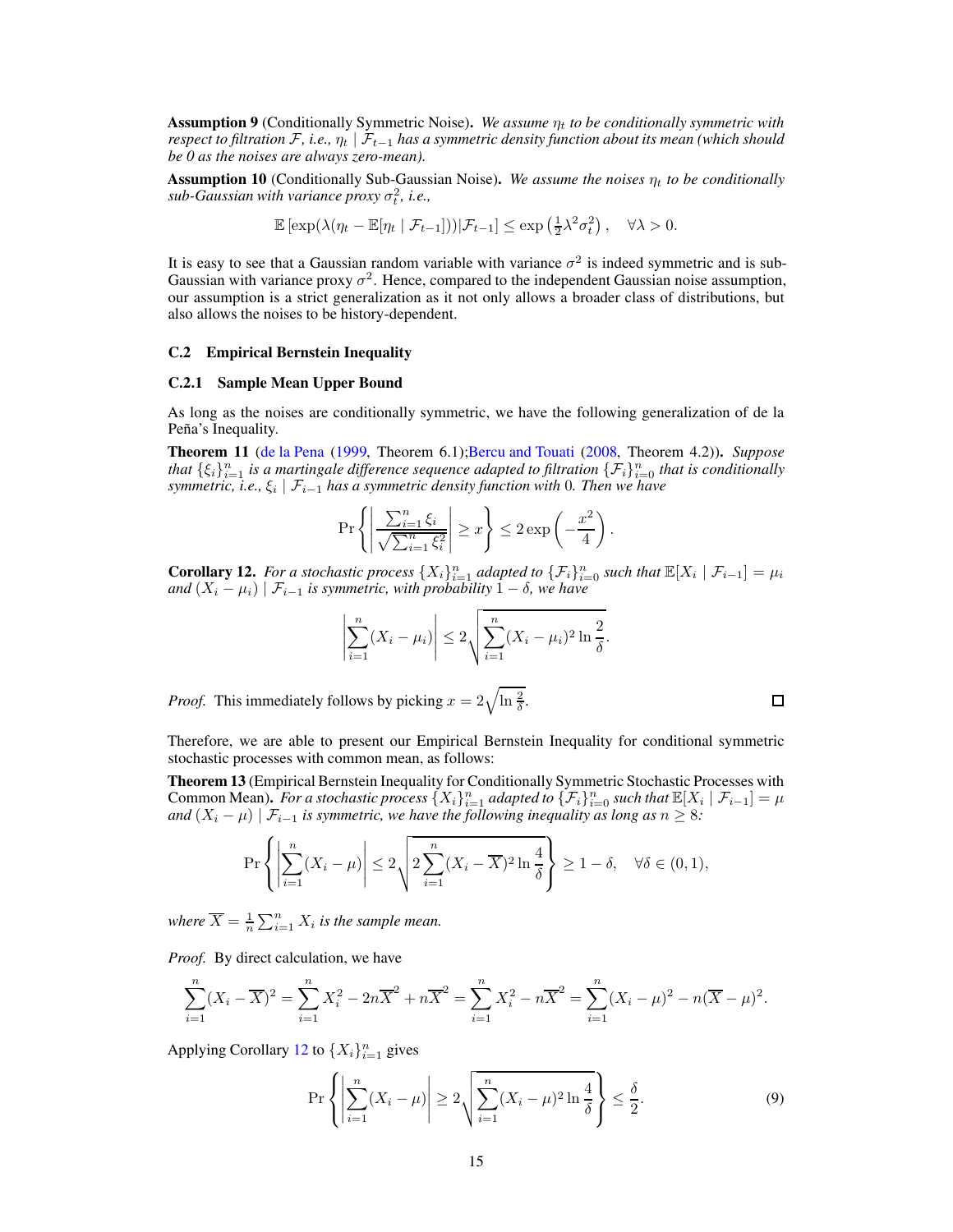Therefore, with probability  $1 - \frac{\delta}{2}$ , we have

$$
\sum_{i=1}^{n} (X_i - \overline{X})^2 \le \sum_{i=1}^{n} (X_i - \mu)^2 \le \sum_{i=1}^{n} (X_i - \overline{X})^2 + \frac{4}{n} \sum_{i=1}^{n} (X_i - \mu)^2 \ln \frac{4}{\delta}.
$$
 (10)

So for  $n \geq 8$ , with probability  $1 - \frac{\delta}{2}$ , we have

<span id="page-15-2"></span>
$$
\sum_{i=1}^{n} (X_i - \mu)^2 \le 2 \sum_{i=1}^{n} (X_i - \overline{X})^2.
$$

Hence, by the union bound, with probability  $1 - \delta$ , we have

$$
\left|\sum_{i=1}^{n} (X_i - \mu)\right| \le 2\sqrt{2\sum_{i=1}^{n} (X_i - \overline{X})^2 \ln\frac{4}{\delta}},
$$

as claimed.

#### C.2.2 Sample Variance Upper Bound

#### <span id="page-15-1"></span>We first state the following Freedman's inequality for sub-Gaussian martingales.

Theorem 14 (Freedman's Inequality for Sub-Gaussian Martingales, [Fan et al.](#page-10-16) [\(2015](#page-10-16), Theorem 2.6)). *Suppose that*  $\{\xi_i\}_{i=1}^n$  *is a martingale difference sequence adapted to filtration*  $\{\mathcal{F}_i\}_{i=0}^n$  *i.e.,*  $\mathbb{E}[\xi_i]$  $\mathcal{F}_{i-1}$ ] = 0*. Suppose that*  $\mathbb{E}[\exp(\lambda \xi_i)] \mid \mathcal{F}_{i-1}] \leq \exp(f(\lambda)V_i)$  for some deterministic function  $\mathcal{F}_{i-1}$ ] = 0*. Suppose that*  $\mathbb{E}[\exp(\lambda \xi_i)] \mid \mathcal{F}_{i-1}] \leq \exp(f(\lambda)V_i)$  for some deterministic function  $f(\lambda)$  and some stochastic process  $\{V_i\}_{i=1}^n$  adapted to  $\{\mathcal{F}_i\}_{i=0}^n$  (i.e.,  $V_i$  is  $\mathcal{F}_{i-1}$ -measurable) for all  $\lambda \in (0, \infty)$ *, then, for all x, v > 0 and*  $\lambda > 0$ *, we have* 

$$
\Pr\left\{\exists 1 \leq k \leq n : \sum_{i=1}^k \xi_i \geq x \land \sum_{i=1}^k V_i \leq v^2\right\} \leq \exp\left(-\lambda x + f(\lambda)v^2\right).
$$

To derive a bound related to  $\sum (X_i - \overline{X})^2$  and  $\sum \sigma_i^2$ , we will need to characterize the concentration of the square of a sub-Gaussian random variable, which is a "sub-exponential" random variable:

<span id="page-15-3"></span>Theorem 15 [\(Honorio and Jaakkola](#page-10-17) [\(2014,](#page-10-17) Appendix B)). *For a sub-Gaussian random variable* X *with variance proxy* σ <sup>2</sup> *and mean* µ*, we have*

$$
\mathbb{E}\left[\exp\left(\lambda(X^2 - \mathbb{E}[X^2])\right)\right] \le \exp\left(16\lambda^2 \sigma^4\right), \quad \forall |\lambda| \le \frac{1}{4\sigma^2}.
$$

<span id="page-15-0"></span>Theorem 16 (Variance Concentration for Sub-Gaussian Stochastic Processes). *For a stochastic pro-* $\text{cess } \{X_i\}_{i=1}^n$  *adapted to*  $\{\mathcal{F}_i\}_{i=0}^n$  *such that*  $\mathbb{E}[X_i | \mathcal{F}_{i-1}] = \mu_i$  *and*  $X_i | \mathcal{F}_{i-1} \sim \text{subG}(\sigma_i^2)$ *,* 

$$
\Pr\left\{ \left| \sum_{i=1}^n \left( (X_i - \mu_i)^2 - \mathbb{E}[(X_i - \mu_i)^2 \mid \mathcal{F}_{i-1}]\right) \right| > 4\sqrt{2} \sum_{i=1}^n \sigma_i^2 \ln \frac{2}{\delta} \right\} \le \delta, \quad \forall \delta \in (0, 1).
$$

*Proof.* Apply Theorem [14](#page-15-1) to the martingale difference sequence  $\{(X_i - \mu_i)^2 - \mathbb{E}[(X_i - \mu_i)^2]\}$ with  $V_i = \sigma_i^4$ ,  $f(\lambda) = 16\lambda^2$  for  $\lambda < \frac{1}{4\sigma_{\max}^2}$  and  $f(\lambda) = \infty$  otherwise, where  $\sigma_{\max}$  is defined as  $\max{\{\sigma_1, \sigma_2, \ldots, \sigma_n\}}$ . Then for all  $x, v > 0$  and  $\lambda \in (0, \frac{1}{\sigma_{\max}^2})$ , we have

$$
\Pr\left\{\sum_{i=1}^n\left((X_i-\mu_i)^2-\mathbb{E}[(X_i-\mu_i)^2\mid \mathcal{F}_{i-1}]\right)>x\wedge\sqrt{\sum_{i=1}^n\sigma_i^4}\leq v\right\}\leq \exp\left(-\lambda x+16\lambda^2v^2\right).
$$

Picking  $v^2 = \sum_{i=1}^n \sigma_i^4 \sqrt{\ln \frac{2}{\delta}}$  and  $x = 4\sqrt{2}v \ln \frac{2}{\delta}$  gives

$$
\Pr\left\{\sum_{i=1}^{n} \left((X_i - \mu_i)^2 - \mathbb{E}[(X_i - \mu_i)^2 | \mathcal{F}_{i-1}]\right) > 4\sqrt{2\sum_{i=1}^{n} \sigma_i^4 \ln\frac{2}{\delta}}\right\} \le \exp\left(-\frac{x^2}{32v^2}\right)
$$

 $\Box$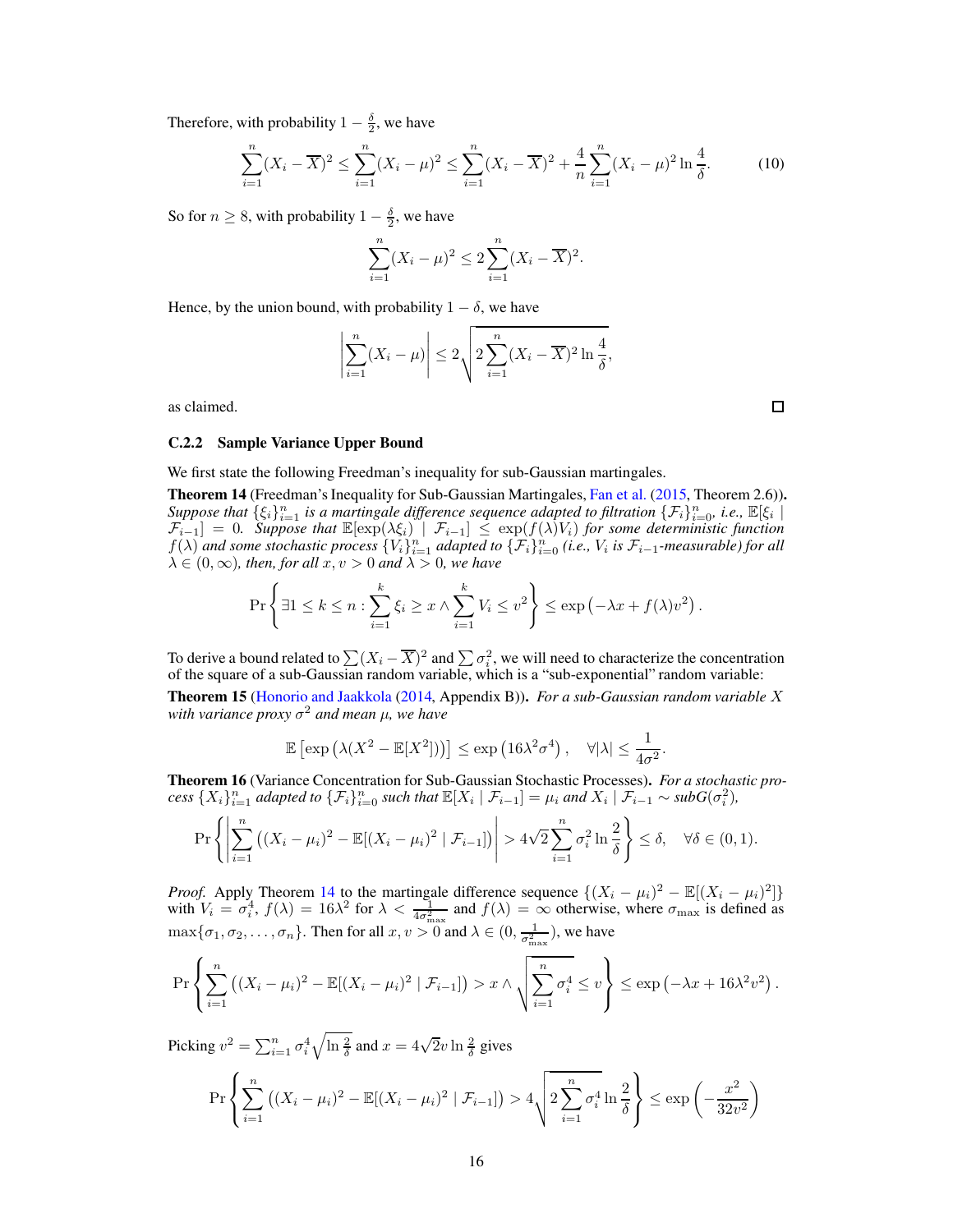$$
=\exp\left(-\frac{32v^2\ln^2\frac{2}{\delta}}{32v^2}\right)=\frac{\delta}{2},
$$

where  $\lambda$  is set to  $\frac{x}{32v^2} = \frac{1}{4\sqrt{2}}$  $\frac{1}{4\sqrt{2}v} < \frac{1}{\sigma_{\max}^2}$  (as  $v^2 > \sum_{i=1}^n \sigma_i^4 \ge \sigma_{\max}^4$ ). A union bound by applying Theorem [14](#page-15-1) to the martingale difference sequence  $\{\mathbb{E}[(X_i - \mu_i)^2] - (X_i - \mu_i)^2\}$  with the same parameters and noticing the fact that  $\sqrt{\sum_{i=1}^{n} \sigma_i^4} \leq \sum_{i=1}^{n} \sigma_i^2$  then gives our conclusion.

<span id="page-16-0"></span>Theorem 17 (Variance Concentration for Conditionally Symmetric Sub-Gaussian Stochastic Processes with Common Mean). Let  $\{X_i\}_{i=1}^n$  be a stochastic process adapted to  $\{\mathcal{F}_i\}_{i=0}^n$  such that  $\mathbb{E}[X_i \mid \mathcal{F}_{i-1}] = \mu, X_i \mid \mathcal{F}_{i-1} \sim sub\tilde{G}(\sigma_i^2)$  and  $(X_i - \mu) \mid \mathcal{F}_{i-1}$  is symmetric, then,  $\forall \delta \in (0, 1)$ *, with probability*  $1 - \delta$ *, we have the following three inequalities:* 

$$
\sum_{i=1}^{n} (X_i - \overline{X})^2 \le \sum_{i=1}^{n} (X_i - \mu)^2
$$
  

$$
\sum_{i=1}^{n} (X_i - \overline{X})^2 \ge \frac{1}{2} \sum_{i=1}^{n} (X_i - \mu)^2
$$
  

$$
\sum_{i=1}^{n} (X_i - \mu)^2 \le 8 \sum_{i=1}^{n} \sigma_i^2 \ln \frac{2}{\delta}.
$$

where  $\overline{X} = \frac{1}{n} \sum_{i=1}^{n} X_i$  is the sample mean.

*Proof.* The first two inequalities follow from Eqs. [\(9\)](#page-14-4) and [\(10\).](#page-15-2) The last one follows from Theo-rem [16](#page-15-0) together with the fact that  $\mathbb{E}[(X_i - \mu_i)^2 \mid \mathcal{F}_{i-1}] \leq \sigma_i^2$  by the definition of a sub-Gaussian random variable. □

#### <span id="page-16-4"></span><span id="page-16-1"></span>C.3 Ridge Linear Regression

**Lemma 18** (Formal Verision of Lemma [5\)](#page-7-5). *Suppose that we are given* n *samples*  $y_i = \langle x_i, \beta^* \rangle + \epsilon_i$ ,  $i = 1, 2, \ldots, n$ , where  $\beta^* \in \mathbb{B}^d$  and  $\{x_i\}_{i=1}^n, \{\epsilon_i\}_{i=1}^n$  are stochastic processes adapted to the *filtration*  $\{\mathcal{F}_i\}_{i=0}^n$  such that  $\epsilon_i$  is conditionally  $\bar{\sigma}$ -Gaussian, i.e.,  $\epsilon_i \mid \mathcal{F}_{i-1} \sim subG(\overline{\sigma}^2)$ . Define the *following quantity as the estimate for* β ∗ *:*

$$
\widehat{\beta} = \underset{\beta}{\text{argmin}} \left( \sum_{i=1}^{n} (y_i - x_i^{\mathsf{T}} \beta)^2 + \lambda ||\beta||_2 \right).
$$

*Then with probability*  $1 - \delta$ *, the following inequality holds:* 

$$
\left| \sum_{i=1}^n (y_i - x_i^{\mathsf{T}} \beta^*)^2 - \sum_{i=1}^n (y_i - x_i^{\mathsf{T}} \widehat{\beta})^2 \right| \le 2d\overline{\sigma}^2 \ln \frac{n}{\lambda d\delta^2} + \frac{1}{\lambda} + \lambda.
$$

*Proof.* Denote  $y = (y_1, y_2, \dots, y_n)^\mathsf{T}$ ,  $X = (X_1^\mathsf{T}, X_2^\mathsf{T}, \dots, X_n^\mathsf{T})$  and  $\epsilon = (\epsilon_1, \epsilon_2, \dots, \epsilon_n)^\mathsf{T}$ . Denote  $\text{Var}^* = \sum_{i=1}^n (y_i - x_i^{\mathsf{T}} \beta^*)^2$  and  $\widehat{\text{Var}} = \sum_{i=1}^n (y_i - x_i^{\mathsf{T}} \widehat{\beta})^2$ . We have the following representation of  $\widehat{\beta}$ , which is by direct calculation (check, e.g., [\(Kirschner and Krause](#page-11-14), [2018\)](#page-11-14))

<span id="page-16-3"></span><span id="page-16-2"></span>
$$
\widehat{\beta} = (X^{\mathsf{T}} X + \lambda I)^{-1} X^{\mathsf{T}} y.
$$
\n(11)

Furthermore, by [Abbasi-Yadkori et al.](#page-9-2) [\(2011,](#page-9-2) Proof of Theorem 2), we have

$$
\widehat{\beta} - \beta^* = (X^{\mathsf{T}} X + \lambda I)^{-1} X^{\mathsf{T}} \epsilon - \lambda (X^{\mathsf{T}} X + \lambda I)^{-1} \beta^*.
$$
 (12)

Therefore, we can write

$$
\begin{aligned} \n\text{Var}^* - \widehat{\text{Var}} &= (y - X\beta^*)^\mathsf{T} (y - X\beta^*) - (y - X\widehat{\beta})^\mathsf{T} (y - X\widehat{\beta}) \\ \n&= (\beta^*)^\mathsf{T} X^\mathsf{T} X\beta^* - (\beta^*)^\mathsf{T} X^\mathsf{T} y - y^\mathsf{T} X\beta^* - \widehat{\beta}^\mathsf{T} X^\mathsf{T} X\widehat{\beta} + \widehat{\beta}^\mathsf{T} X^\mathsf{T} y + y^\mathsf{T} X\widehat{\beta} \n\end{aligned}
$$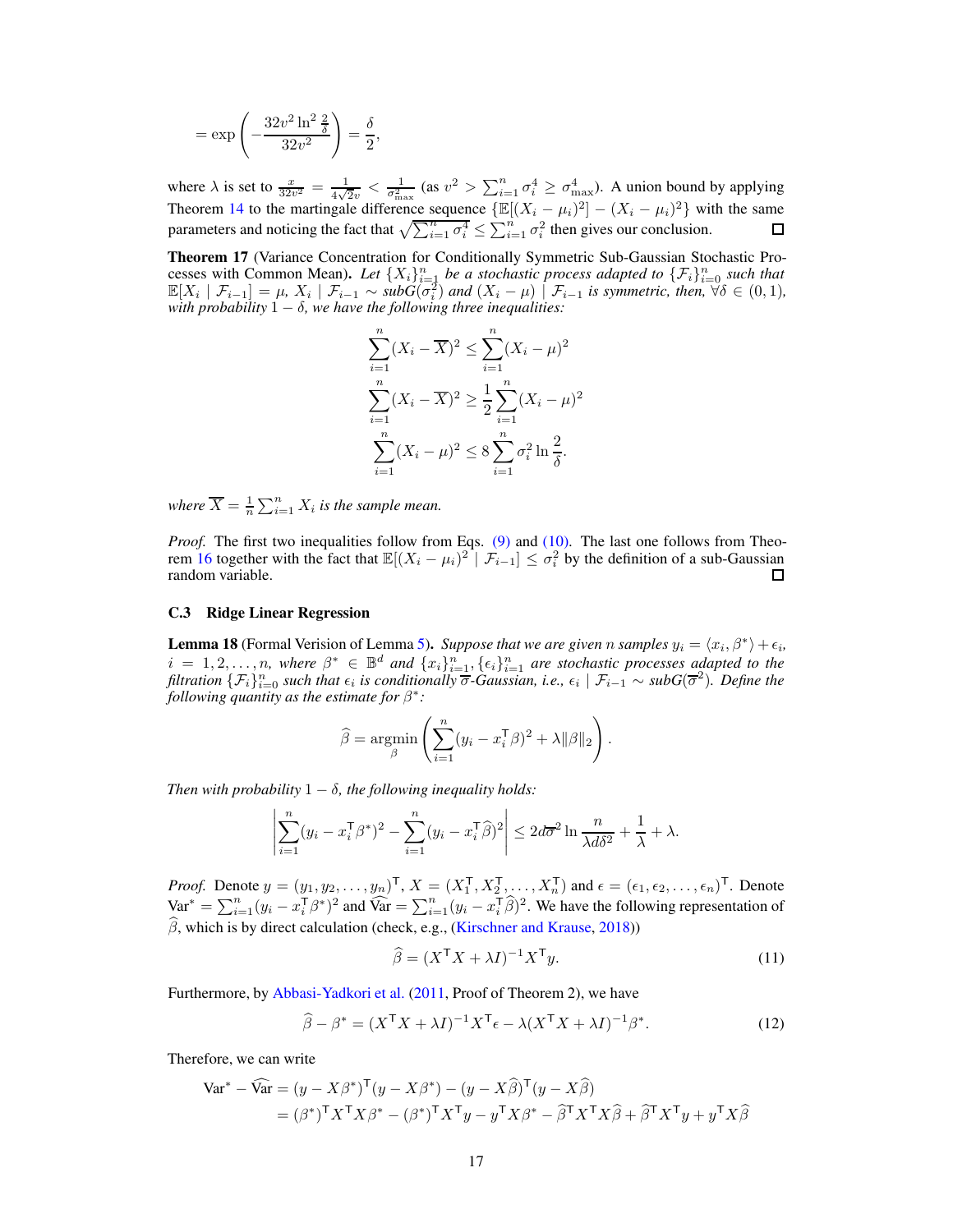$$
= \widehat{\beta}^{\mathsf{T}} (X^{\mathsf{T}} y - X^{\mathsf{T}} X \widehat{\beta}) - (\beta^*)^{\mathsf{T}} X^{\mathsf{T}} (y - X \beta^*) + y^{\mathsf{T}} X (\widehat{\beta} - \beta^*).
$$

By Eq. [\(11\),](#page-16-2) we have  $X^{\mathsf{T}}y = (X^{\mathsf{T}}X + \lambda I)\widehat{\beta}$ . So the first term is just  $\lambda \widehat{\beta}^{\mathsf{T}}\widehat{\beta}$ . As  $y = X\beta^* + \epsilon$ , the second term is just  $-(\beta^*)^{\mathsf{T}} X^{\mathsf{T}} \epsilon$ . By Eq. [\(12\),](#page-16-3) the last term becomes

$$
y^{\mathsf{T}} X (X^{\mathsf{T}} X + \lambda I)^{-1} X^{\mathsf{T}} \epsilon - \lambda y^{\mathsf{T}} X (X^{\mathsf{T}} X + \lambda I)^{-1} \beta^*
$$

.

 $\Box$ 

For the sake of simplicity, we define  $\langle a, b \rangle_M = a^{\mathsf{T}} (X^{\mathsf{T}} X + \lambda I)^{-1} b$  (note that  $\langle a, b \rangle_M = \langle b, a \rangle_M$  as  $X^{\mathsf{T}}X + \lambda I$  is symmetric) and denote the induced norm by  $\|\cdot\|_M$ . Therefore, we have

$$
\text{Var}^* - \widehat{\text{Var}} = \lambda \widehat{\beta}^\mathsf{T} \widehat{\beta} - (\beta^*)^\mathsf{T} X^\mathsf{T} \epsilon + \langle X^\mathsf{T} y, X^\mathsf{T} \epsilon \rangle_M - \lambda \langle X^\mathsf{T} y, \beta^* \rangle_M.
$$

Again by Eq. [\(11\),](#page-16-2) we have  $\langle X^\mathsf{T} y, X^\mathsf{T} \epsilon \rangle_M = \hat{\beta}^\mathsf{T} X^\mathsf{T} \epsilon$ . Therefore, the second and third term together give

$$
-(\beta^*)^{\mathsf{T}} X^{\mathsf{T}} \epsilon + \langle X^{\mathsf{T}} y, X^{\mathsf{T}} \epsilon \rangle_M = (\widehat{\beta} - \beta^*)^{\mathsf{T}} X^{\mathsf{T}} \epsilon
$$
  
= 
$$
((X^{\mathsf{T}} X + \lambda I)^{-1} X^{\mathsf{T}} \epsilon - \lambda (X^{\mathsf{T}} X + \lambda I)^{-1} \beta^*)^{\mathsf{T}} X^{\mathsf{T}} \epsilon
$$
  
= 
$$
||X^{\mathsf{T}} \epsilon||_M^2 - \lambda \langle \beta^*, X^{\mathsf{T}} \epsilon \rangle = ||X^{\mathsf{T}} \epsilon||_M^2 - \lambda (\beta^*)^{\mathsf{T}} (\widehat{\beta} - \beta^*) + \lambda^2 \langle \beta^*, \beta^* \rangle_M,
$$

where the last step is yielded from using Eq. [\(12\)](#page-16-3) reversely. Then note that  $\langle X^{\mathsf{T}}y, \beta^* \rangle = \widehat{\beta}^* \beta^*$ , so taking expectation on both sides gives

$$
\left| \mathbf{Var}^* - \widehat{\mathbf{Var}} \right| = \lambda \widehat{\beta}^\mathsf{T} \widehat{\beta} + \| \boldsymbol{X}^\mathsf{T} \boldsymbol{\epsilon} \|^2_M - \lambda (\beta^*)^\mathsf{T} (\widehat{\beta} - \beta^*) + \lambda^2 \langle \beta^*, \beta^* \rangle_M - \lambda \widehat{\beta}^\mathsf{T} \beta^*
$$
  
= 
$$
\| \boldsymbol{X}^\mathsf{T} \boldsymbol{\epsilon} \|^2_M + \lambda \| \widehat{\beta} - \beta^* \|^2_2 + \lambda^2 \| \beta^* \|^2_M.
$$

By Cauchy-Schwartz inequality, we have

$$
\|\widehat{\beta} - \beta^*\|_2^2 \le \|X^{\mathsf{T}}\epsilon\|_M^2 \|(X^{\mathsf{T}}X + \lambda I)^{-1/2}\|^2 + \|\beta^*\|_M^2 \|(X^{\mathsf{T}}X + \lambda I)^{-1/2}\|^2,
$$

where the matrix norms can further be bounded by  $1/\lambda_{\min}(X^{\mathsf{T}}X + \lambda I) \leq \frac{1}{\lambda}$ . Similarly, we can conclude that  $\|\beta^*\|_M^2 \leq 1/\lambda_{\min}(X^{\mathsf{T}}X + \lambda I)\|\beta^*\|_2^2 \leq 1/\lambda$ . Consequently, we have

$$
\left| \text{Var}^* - \widehat{\text{Var}} \right| = 2 \| X^T \epsilon \|_M^2 + \frac{1}{\lambda} + \lambda.
$$

As proved by [Abbasi-Yadkori et al.](#page-9-2) [\(2011](#page-9-2), Theorem 1), with probability  $1 - \delta$ , we have

$$
||X^{\mathsf{T}}\epsilon||_M^2 \leq 2\overline{\sigma}^2 \ln \left( \frac{1}{\delta} \frac{\sqrt{\det(X^{\mathsf{T}} X + \lambda I)}}{\sqrt{\det(\lambda I)}} \right) = \overline{\sigma}^2 \ln \left( \frac{1}{\delta^2} \frac{(\lambda + n/s)^s}{\lambda} \right) \leq d\overline{\sigma}^2 \ln \left( \frac{1}{\delta^2} \left( 1 + \frac{n}{\lambda d} \right) \right),
$$

where  $\overline{\sigma}^2$  is the (maximum) variance proxy and the second last step is due to the Determinant-Trace Inequality [\(Abbasi-Yadkori et al.](#page-9-2), [2011](#page-9-2), Lemma 10). Hence, with probability  $1 - \delta$ , we have

$$
\left| \text{Var}^* - \widehat{\text{Var}} \right| \le 2d\overline{\sigma}^2 \ln \frac{n}{\lambda d\delta^2} + \frac{1}{\lambda} + \lambda,
$$

<span id="page-17-0"></span>as claimed.

## <span id="page-17-1"></span>D Omitted Proof in Section [3.1](#page-4-1) (Analysis of Framework)

#### D.1 Proof of Main Theorem

<span id="page-17-2"></span>In this section, we prove Theorem [3,](#page-5-2) which is restated as follows for the ease of reading: Theorem 19 (Restatement of Theorem [3\)](#page-5-2). *Suppose that for any execution of* F *that last for* n *steps,*  $\mathcal{R}^{\mathcal{F}}_n \geq \mathcal{R}^{\mathcal{F}}_n$  holds with probability  $1-\delta$ , i.e.,  $\mathcal{R}^{\mathcal{F}}_n$  is pessimistic. Then the total regret incurred by *the second phase satisfies*

$$
\mathcal{R}_T^b = \widetilde{\mathcal{O}}\left(s\sqrt{d}\sqrt{\sum_{t=1}^T \sigma_t^2 \log\frac{1}{\delta}} + s\log\frac{1}{\delta}\right) \quad \text{with probability } 1 - \delta.
$$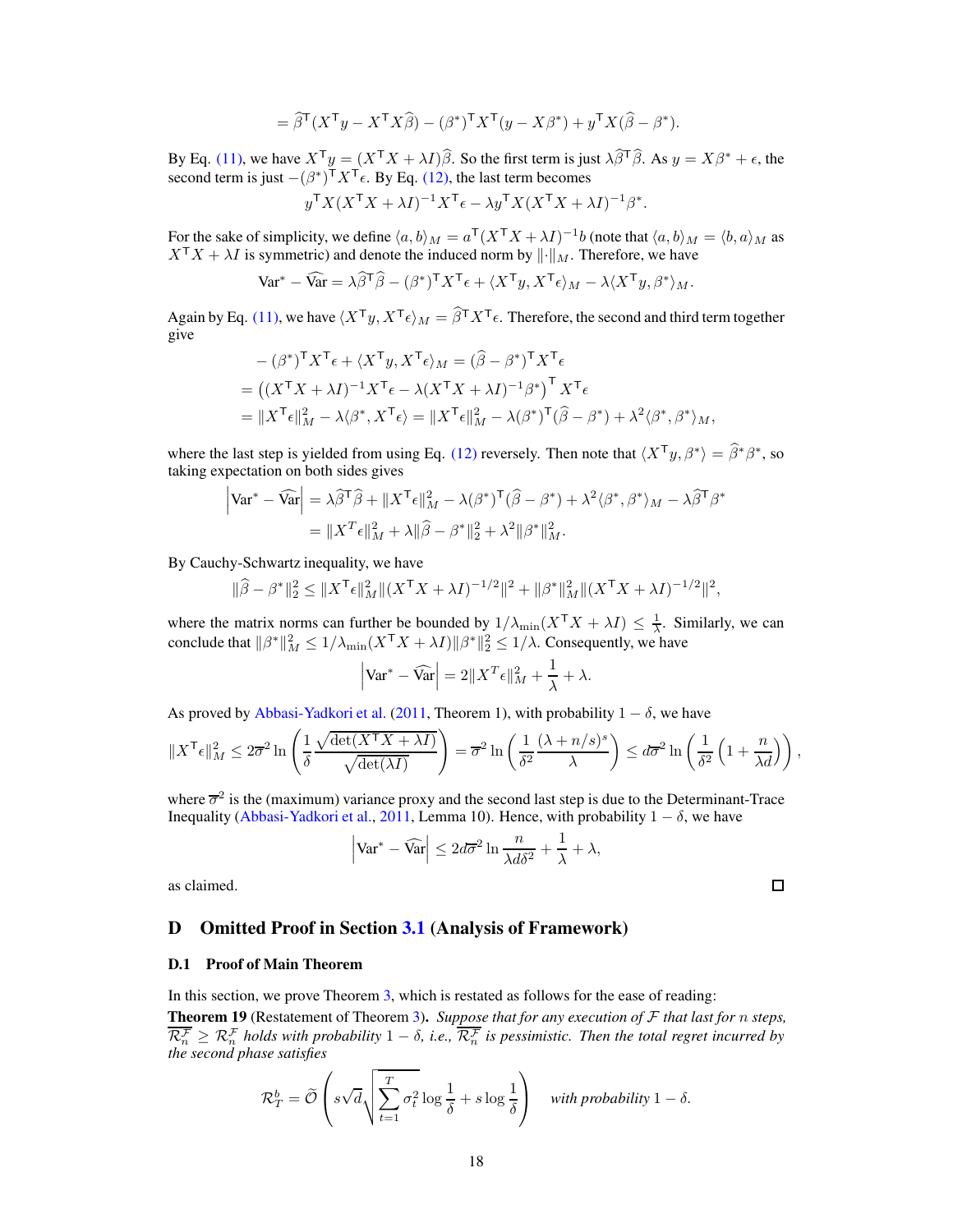*Proof.* As mentioned in the main body, we define the following good events for each  $\Delta$  =  $2^{-2}, 2^{-2}, \ldots, \Delta_f$  where  $\Delta_f$  is the final value of  $\Delta$ :

<span id="page-18-1"></span>
$$
\mathcal{G}_{\Delta}: \sum_{i \in S} \theta_i^* (\theta_i^* - \widehat{\theta}_i) < \Delta^2 \text{ after } \mathcal{T}_{\Delta}^a,
$$
\n
$$
\mathcal{H}_{\Delta}: (|\theta_i^*| > 3\Delta \to i \in S) \land \left( i \in S \to |\theta_i^*| > \frac{1}{2}\Delta \right) \text{ after } \mathcal{T}_{\Delta}^b. \tag{13}
$$

It is by definition to see that  $\mathcal{H}_{\frac{1}{2}}$  indeed holds, as all  $|\theta_i^*| < \frac{3}{2}$  and S is initially empty. We can then use induction to prove that all good events hold with high probability.

<span id="page-18-3"></span>Here, we list several technical lemmas that we informally referred to in the main body, whose proofs are left to subsequent sections. The first one is about the regret-to-sample-complexity conversion.

Lemma 20 (Regret-to-sample-complexity Conversion). *If for any execution of* F *that lasts for* n *steps, we have*  $\overline{\mathcal{R}_n^{\mathcal{F}}} \geq \mathcal{R}_n^{\mathcal{F}}$  *with probability*  $1 - \delta$ *, then we have*  $\Pr{\mathcal{G}_{\Delta}} \geq 1 - n_{\Delta}^a \delta$ *.* 

<span id="page-18-0"></span>The second term bounds the 'bias' term, i.e., the second term of Eq. [\(4\)](#page-6-1) for random projection.

Lemma 21 (Bias Term of the Random Projection). *Conditioning on* G<sup>∆</sup> *and* H2∆*, we have*  $|\sum_{i \in S} (\hat{\theta}_i^2 - (\theta_i^*)^2)| < 3\Delta^2$ , which further gives  $|\sum_{i \in S} \hat{\theta}_i(\theta_i^* - \hat{\theta}_i)| < 4\Delta^2$ .

<span id="page-18-4"></span>Furthermore, we can bound the estimation error of the random projection process.

**Lemma 22** (Concentration of the Random Projection). *For any given*  $i \in [K]$ *, we will have* 

$$
\Pr\left\{|\widehat{r}_i - \theta_i^*| > 3\Delta^2 + \frac{\Delta}{4}\bigg|\mathcal{G}_{\Delta}, \mathcal{H}_{2\Delta}\right\} \le \delta.
$$

<span id="page-18-5"></span>As long as the estimation errors are small, we can ensure, with high probability that the good event for  $\Delta$ , namely  $\mathcal{H}_{\Delta}$  will also hold.

**Lemma 23** (Identification of Non-zero Coordinates). *Events*  $\mathcal{G}_{\Delta}$  *and*  $\mathcal{H}_{2\Delta}$  *can infer*  $\mathcal{H}_{\Delta}$  *with probability*  $1 - d\delta$ .

Therefore, by combining all lemmas above, we can ensure that all good events, namely  $\mathcal{G}_{\Delta} \wedge \mathcal{G}_{\Delta}$  $\Delta = 2^{-2}, \ldots, \Delta_f$ , hold simultaneously with probability  $1 - (d + T)\delta$ .

<span id="page-18-2"></span>At last, we bound the total regret incurred in Phase B for  $\Delta$ .

Lemma 24 (Single-Phase Regret Bound). *Conditioning on* G<sup>∆</sup> *and* H2∆*, we have*

$$
\sum_{t \in \mathcal{T}_{\Delta}^b} \langle \theta^* - x_t, \theta^* \rangle \le 36sn_{\Delta}^b \Delta^2 + 6s\Delta \frac{R}{\sqrt{K}} \sqrt{2n_{\Delta}^b \ln \frac{1}{\delta}}, \quad \text{with probability } 1 - s\delta.
$$

Then we follow the analysis sketched in the main body. We assume, without loss of generality, that s < d. Then conditioning on all good events (which happens with probability  $1-(d+T)\delta$  according to the lemmas), there must exist some coordinate  $i^*$  that is never included into S as  $\mathcal{H}_{\Delta}$  holds for all ∆.

Therefore, by property of the sample variances (Theorem [17\)](#page-16-0), for such  $i^*$  and for each phase, with probability 1 –  $\delta$ , we have  $\sum_{n=1}^{N} (r_{n,i^*} - \overline{r}_{i^*})^2 \le \sum_{n=1}^{N} (r_{n,i^*} - \mathbb{E}[r_{n,i^*}])^2$ . Together with Eq. [\(3\),](#page-5-3)

$$
2\sqrt{2\sum_{t\in\widetilde{\mathcal{T}}_{\Delta}^{\delta}}(r_{t,i^*}-\mathbb{E}[r_{t,i^*}])^2\ln\frac{4}{\delta}}>(n_{\Delta}^b-1)\frac{\Delta}{4}.
$$
 (14)

By using Lemma [24,](#page-18-2) the total regret from Phase B is bounded by

$$
\mathcal{R}_T^b \leq \sum_{\Delta = 2^0, 2^{-2}, ..., \Delta_f} \left(36sn_{\Delta}^b\Delta^2 + 6s\Delta \frac{R}{\sqrt{K}}\sqrt{2n_{\Delta}^b\ln \frac{1}{\delta}}\right)
$$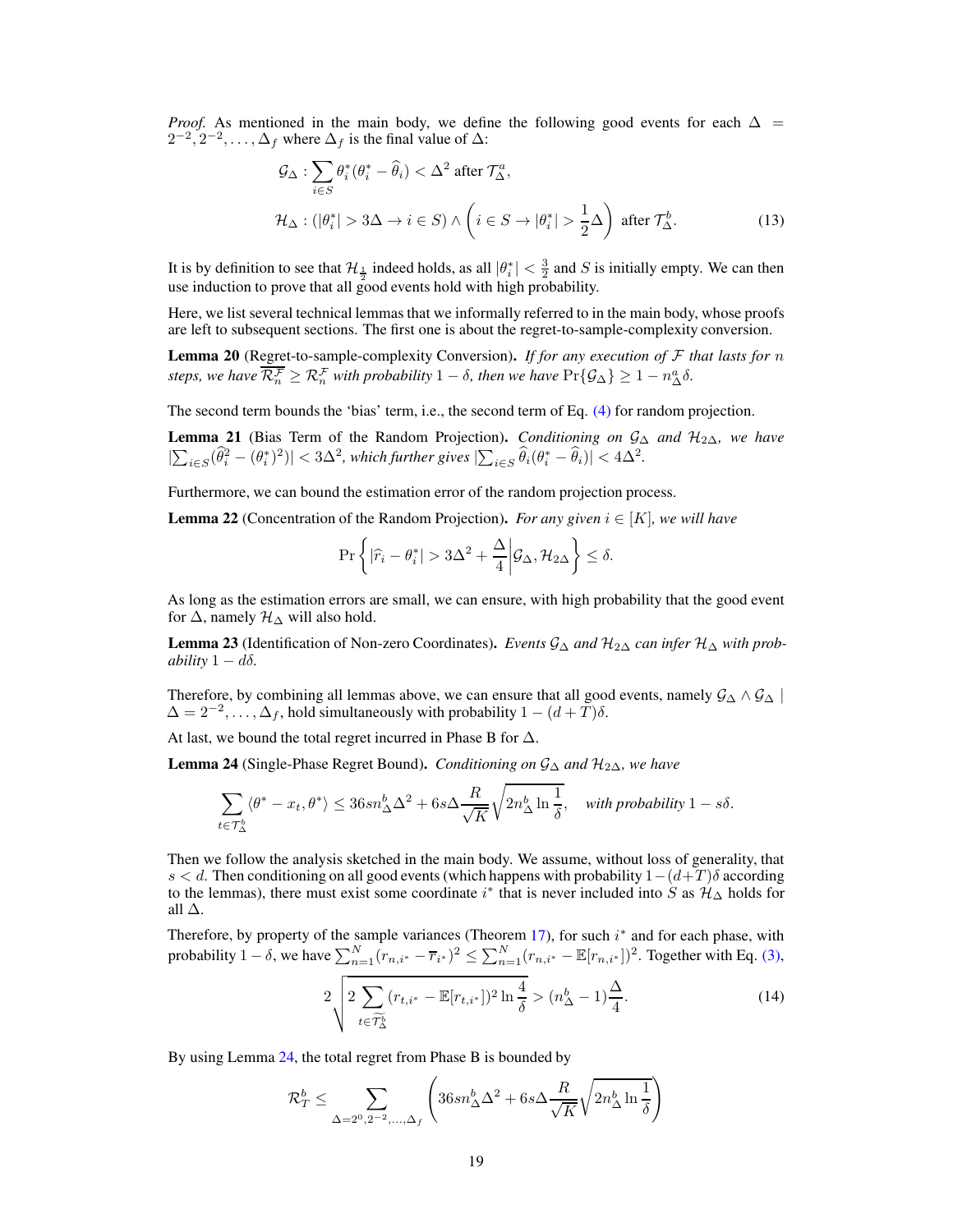By writing  $n_{\Delta}^b$  as  $(n_{\Delta}^b - 1) + 1$ , for any given  $\Delta$ , the total regret of Phase b is bounded by

$$
\mathcal{R}_{T}^{b} \leq \sum_{\Delta} \sum_{t \in \mathcal{T}_{\Delta}^{b}} \langle \theta^{*} - x_{t}, \theta^{*} \rangle
$$
\n
$$
\leq \sum_{\Delta} 36s\Delta^{2} \cdot \left( \frac{4}{\Delta} 2 \sqrt{2 \sum_{t \in \mathcal{T}_{\Delta}^{b}} (r_{t,i^{*}} - \mathbb{E}[r_{t,i^{*}}])^{2} \ln \frac{4}{\delta}} + 1 \right) + \sum_{\Delta} 6s\Delta \frac{R}{\sqrt{K}} \sqrt{2 \ln \frac{1}{\delta}} \sqrt{4\Delta \cdot 2 \sqrt{2 \sum_{t \in \mathcal{T}_{\Delta}^{b}} (r_{t,i^{*}} - \mathbb{E}[r_{t,i^{*}}])^{2} \ln \frac{4}{\delta}} + 1}
$$
\n
$$
\leq \sum_{\Delta} \left( 288\sqrt{2} s \sqrt{2s} \sqrt{\Delta^{2} \sum_{t \in \mathcal{T}_{\Delta}^{b}} (r_{t,i^{*}} - \mathbb{E}[r_{t,i^{*}}])^{2} \ln \frac{4}{\delta}} + 36s\Delta^{2} \right) + \sum_{\text{Part (a)}} \sum_{t \in \mathcal{T}_{\Delta}^{b}} \left( 24s\sqrt{\ln \frac{1}{\delta}} \Delta_{4} \sqrt{\Delta^{2} \sum_{t \in \mathcal{T}_{\Delta}^{b}} (r_{t,i^{*}} - \mathbb{E}[r_{t,i^{*}}])^{2} \ln \frac{4}{\delta}} + 12s\Delta \sqrt{\ln \frac{1}{\delta}} \right). \tag{16}
$$

As mentioned in the main text, we make use of the following lower bound of  $n^b_\Delta$  which again follows from Eq. [\(3\)](#page-5-3) and holds for all  $\Delta$ 's except  $\Delta_f$ :

$$
n_{\Delta}^b \geq \frac{4}{\Delta} \cdot 2 \sqrt{2 \sum_{t \in \mathcal{T}_{\Delta}^b} (r_{t,i^*} - \overline{r}_{i^*})^2 \ln \frac{4}{\delta}} \geq \frac{8}{\Delta} \sqrt{2 \sum_{t \in \mathcal{T}_{\Delta}^b} (r_{t,i^*} - \mathbb{E}[r_{t,i^*}])^2 \ln \frac{4}{\delta}},
$$

<span id="page-19-1"></span>where the last step is due to Theorem [17.](#page-16-0) For simplicity, define  $S_{\Delta} = \Delta^2 \sum_{t \in \mathcal{T}_{\Delta}^b} (r_{n,i} - \mathbb{E}[r_{n,i}])^2$ and therefore  $n_{\Delta}^b \ge \frac{C}{\Delta^2} \sqrt{S_{\Delta}}$  where  $C = 8\sqrt{2 \ln \frac{4}{\delta}}$ , a constant if we regard  $\delta$  as a constant. Therefore,

<span id="page-19-3"></span><span id="page-19-2"></span><span id="page-19-0"></span>
$$
\sum_{\Delta \neq \Delta_f} \frac{C}{\Delta^2} \sqrt{S_{\Delta}} \le \sum_{\Delta \neq \Delta_f} n_{\Delta}^b \le T \tag{17}
$$

and our goal is to upper bound  $\sum_{\Delta} \sqrt{S_{\Delta}}$ . Define a threshold  $X = T / (C \sqrt{\sum_{\Delta \neq \Delta_f} S_{\Delta}})$  and denote  $\Delta_X = 2^{-\lceil \log_4 X \rceil}$  so that  $\Delta_X^2 \leq \frac{1}{X}$ . We will have

$$
\sum_{\Delta \neq \Delta_{f}} \sqrt{S_{\Delta}} = \sum_{\Delta=2^{-2}, ..., \Delta_{X}} \sqrt{S_{\Delta}} + \sum_{\Delta=\Delta_{X}/2, ..., 2\Delta_{f}} \sqrt{S_{\Delta}}
$$
\n
$$
\leq \sqrt{\log_{4} X} \sqrt{\sum_{\Delta=2^{-2}, ..., \Delta_{X}} S_{\Delta}} + \sum_{\Delta_{X} > \Delta > \Delta_{f}} \frac{\Delta_{X}^{2}}{\Delta_{X}^{2}} \sqrt{S_{\Delta}}
$$
\n
$$
\leq \sqrt{\log_{4} X} \sqrt{\sum_{\frac{1}{4} \geq \Delta \geq \Delta_{X}} S_{\Delta}} + \frac{1}{X} \sum_{\Delta_{X} > \Delta > \Delta_{f}} \frac{\sqrt{S_{\Delta}}}{\Delta_{X}^{2}}
$$
\n
$$
\leq \sqrt{\log_{4} X} \sqrt{\sum_{\frac{1}{4} \geq \Delta \geq \Delta_{X}} S_{\Delta}} + \frac{1}{X} \frac{T}{C} = (\sqrt{\log_{4} X} + 1) \sqrt{\sum_{\Delta \neq \Delta_{f}} S_{\Delta}}, \quad (18)
$$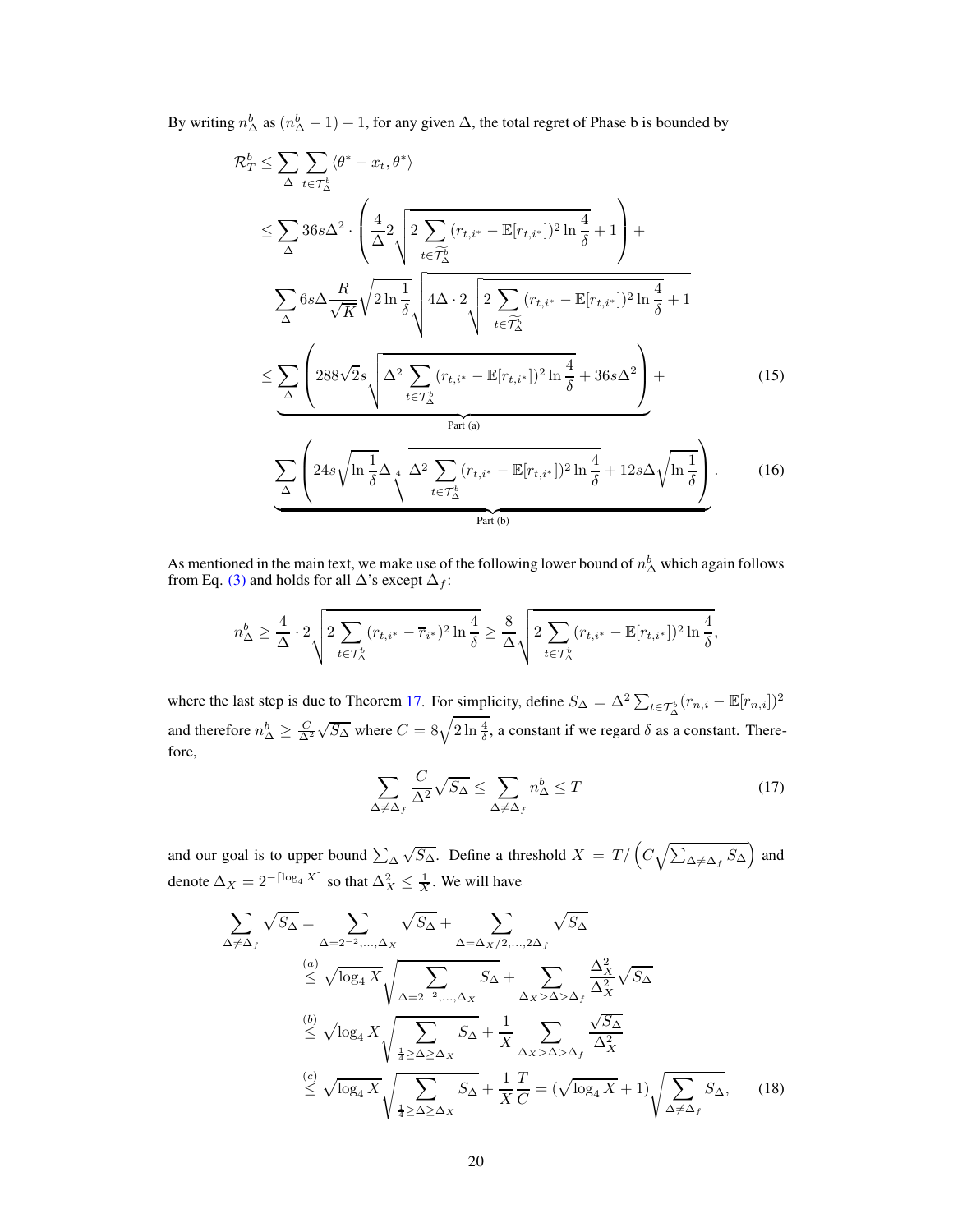where (a) applied Cauchy-Schwartz to the first summation, (b) applied the fact that  $\Delta_X^2 \leq \frac{1}{X}$  and (c) used Eq.  $(17)$ . So Part  $(a)$  of the regret, namely Eq.  $(15)$ , can be bounded by

$$
\sum_{\Delta} \left( 288\sqrt{2}s \sqrt{2s} \sqrt{\Delta^{2} \sum_{t \in \mathcal{T}_{\Delta}^{b}} (r_{t,i} - \mathbb{E}[r_{t,i}])^{2} \ln \frac{4}{\delta}} + 36s\Delta^{2} \right)
$$
\n
$$
\leq 288\sqrt{2}s \sum_{\Delta} \sqrt{S_{\Delta} \ln \frac{4}{\delta}} + 72s \leq 288\sqrt{2}s \sqrt{\ln \frac{4}{\delta}} \left( \sqrt{\log_{4}(4T) \sum_{\Delta \neq \Delta_{f}} S_{\Delta}} + \sqrt{S_{\Delta_{f}}} \right) + 72s
$$
\n
$$
\leq 576s \sqrt{\sum_{\Delta=2^{-2},...,\Delta_{f}} \sum_{t \in \mathcal{T}_{\Delta}^{b}} (r_{t,i^{*}} - \mathbb{E}[r_{t,i^{*}}])^{2} \ln \frac{4}{\delta} \log_{4}(4T) + 72s}
$$
\n
$$
\leq 676s \sqrt{\sum_{\Delta=2^{-2},...,\Delta_{f}} 8 \sum_{t \in \mathcal{T}_{\Delta}^{b}} (\Delta^{2} + d\sigma_{t}^{2}) \ln \frac{4}{\delta} \log_{4}(4T) + 72s} \qquad (19)
$$
\n
$$
\leq 1152\sqrt{2}s\sqrt{d} \sqrt{\sum_{t=1}^{T} \sigma_{t}^{2} \ln \frac{4}{\delta} \log_{4}(4T)} + 1152\sqrt{2}s \sqrt{\sum_{\Delta} n_{\Delta}^{b} \Delta^{2} \ln \frac{1}{\delta} \log_{4}(4T)} + 72s.
$$

where (a) used the fact that  $\sum \Delta^2 \leq 2$  as  $\Delta = 2^{-i}$ , (b) used Eq. [\(18\),](#page-19-0) (c) again used Cauchy-Schwartz inequality and (d) used Theorem [17\(](#page-16-0)3), the variance concentration result, Eq. [\(22\),](#page-22-0) the magnitude of the variance, and the facts that  $R \geq \Delta$ ,  $K \leq d$ . Therefore, we can conclude that

<span id="page-20-0"></span>
$$
\mathcal{O}(s)\cdot \sum_{\Delta}n_{\Delta}^b\Delta^2 \leq \widetilde{\mathcal{O}}\left(s\sqrt{d}\sqrt{\sum_{t=1}^T \sigma_t^2\log \frac{4}{\delta}} + s\right) + \widetilde{\mathcal{O}}\left(s\sqrt{n_{\Delta}^b\Delta^2\ln \frac{1}{\delta}}\right).
$$

Notice that the left-handed-side and the right-handed-side has a common term (the RHS one is inside the square-root sign). Hence, by the self-bounding property Lemma [40,](#page-35-1) we can conclude that (note that we divided  $s$  on both sides)

<span id="page-20-1"></span>
$$
\sum_{\Delta} n_{\Delta}^{b} \Delta^{2} \leq \widetilde{\mathcal{O}}\left(\sqrt{d} \sqrt{\sum_{t=1}^{T} \sigma_{t}^{2} \log \frac{4}{\delta}} + 1\right) + \widetilde{\mathcal{O}}\left(\ln \frac{1}{\delta}\right),\tag{20}
$$

which means that Part (a) (Eq. [\(15\)\)](#page-19-2), or equivalently  $\mathcal{O}(s \sum_{\Delta} n_{\Delta}^{b} \Delta^{2})$ , is bounded by

$$
\widetilde{\mathcal{O}}\left(s\sqrt{d}\sqrt{\sum_{t=1}^{T}\sigma_t^2\log\frac{4}{\delta}}+s\log\frac{4}{\delta}\right).
$$

Now consider Part (b) of the regret, namely Eq. [\(16\).](#page-19-3) The second term in each summand will sum up to  $\mathcal{O}(s\sqrt{\log \frac{1}{\delta}})$ . For the first term, using the notation  $S_{\Delta}$ , we want to bound

$$
24s \left(\ln\frac{1}{\delta}\right)^{3/4} \sum_{\Delta} \Delta \sqrt[4]{S_{\Delta}} \le 24s \ln\frac{1}{\delta} \sum_{\Delta} \Delta \sqrt[4]{\sum_{\Delta} S_{\Delta}} \le 48s \ln\frac{1}{\delta} \sqrt[4]{\sum_{\Delta} S_{\Delta}}.
$$

Conditioning on the same events as in Eq. [\(19\),](#page-20-0) we will have

$$
\sum_{\Delta} S_{\Delta} \leq \mathcal{O}\left(\sum_{\Delta} n_{\Delta}^b \Delta^2 + \sum_{t=1}^T d\sigma_t^2\right) \leq \widetilde{\mathcal{O}}\left(\sum_{t=1}^T d\sigma_t^2 + \sqrt{\sum_{t=1}^T d\sigma_t^2 \log \frac{1}{\delta}} + \log \frac{1}{\delta}\right) \leq \widetilde{\mathcal{O}}\left(\sum_{t=1}^T d\sigma_t^2 \log \frac{1}{\delta}\right),
$$

where the second step comes from Eq. [\(20\).](#page-20-1) Therefore,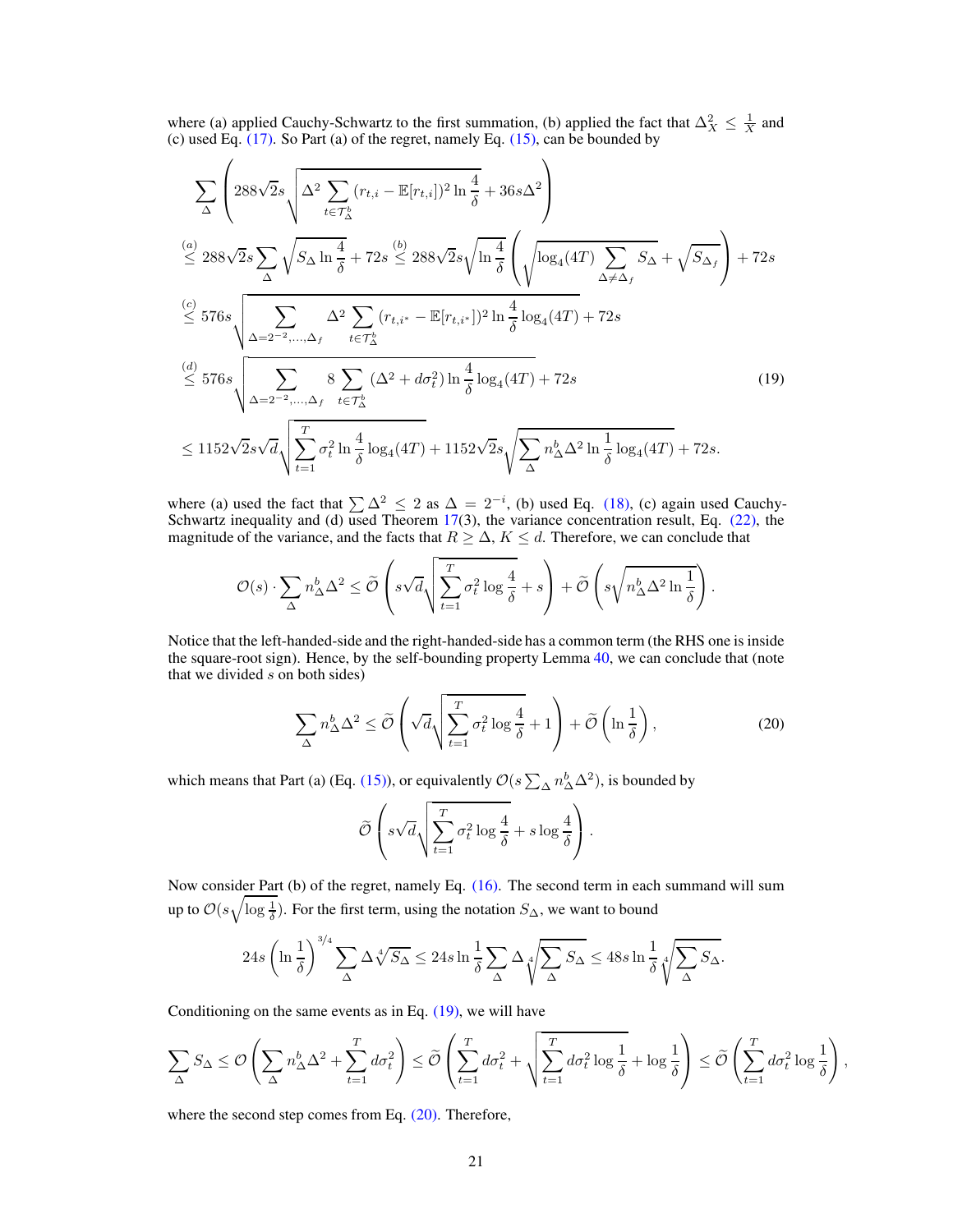$$
24s\left(\ln\frac{1}{\delta}\right)^{3/4}\sum_{\Delta}\Delta\sqrt[4]{S_{\Delta}}\leq\widetilde{\mathcal{O}}\left(s\sqrt{\sqrt{d}\sqrt{\sum_{t=1}^{T}\sigma_{t}^{2}\log\frac{1}{\delta}}}\left(\log\frac{1}{\delta}\right)^{3/4}\right)=\widetilde{\mathcal{O}}\left(s\sqrt[4]{d\sum_{t=1}^{T}\sigma_{t}^{2}\log\frac{1}{\delta}}\right),
$$

which gives (by combining the bound of Eq.  $(15)$  and Eq.  $(16)$  together):

$$
\mathcal{R}_T^b \le \widetilde{\mathcal{O}}\left(s\sqrt{d}\sqrt{\sum_{t=1}^T \sigma_t^2 \log \frac{4}{\delta}} + s\sqrt[4]{d\sum_{t=1}^T \sigma_t^2 \log \frac{1}{\delta}} + s\log \frac{4}{\delta}\right).
$$

Further notice that, if  $d\sum_{t=1}^{T} \sigma_t^2 \geq 1$ , then the square-root is larger than the 4th-root. When  $d\sum_{t=1}^{T} \sigma_t^2 \leq 1$ , then either root is bounded by s. Hence, in either case, the 4th-root will be hidden by other factors. Henceforth, we indeed have the following conclusion with probability  $1 - (s + 3T)\delta$ :

$$
\mathcal{R}_T^b \le \widetilde{\mathcal{O}}\left(s\sqrt{d\sum_{t=1}^T \sigma_t^2 \log\frac{1}{\delta}} + s\log\frac{1}{\delta}\right).
$$

By setting the actual  $\delta$  as  $(s + 3T)\delta$ , we will still have the same regret bound as  $\mathcal{O}(\log \frac{c}{\delta})$  =  $\mathcal{O}(\log \frac{1}{\delta} + \log c) = \widetilde{\mathcal{O}}(\log \frac{1}{\delta})$  as all logarithmic factors will be hidden by  $\widetilde{\mathcal{O}}$ .  $\Box$ 

## <span id="page-21-0"></span>D.2 Regret-to-Sample-Complexity Conversion

*Proof of Lemma* [20.](#page-18-3) By a union bound, the probability that  $\mathcal{R}_n^{\mathcal{F}}$  is a pessimistic estimation for all  $n = 1, 2, \dots, n_{\Delta}^b$  is bounded by  $1 - n_{\Delta}^b \delta$ . Conditioning on this, by definition, we will have

$$
\sum_{n=1}^{n_{\Delta}^b} \langle \theta_i^*, \theta_i^* - x_n \rangle \leq \mathcal{R}_{n_{\Delta}^b}^{\mathcal{F}} \leq \overline{\mathcal{R}_{n_{\Delta}^b}^{\mathcal{F}}},
$$

which means our stopping criterion (Line [4\)](#page-31-0) will ensure

$$
\sum_{n=1}^{n_{\Delta}^{b}}\langle \theta_{i}^{*}, \theta_{i}^{*}-\widehat{\theta}\rangle \leq \frac{\overline{\mathcal{R}^{\mathcal{F}}_{n_{\Delta}^{b}}}}{n_{\Delta}^{b}} < \Delta^{2}
$$

<span id="page-21-1"></span>and thus  $\mathcal{G}_{\Delta}$  is ensured.

### D.3 Random Projection

*Proof of Lemma [21.](#page-18-0)* By  $\mathcal{H}_{2\Delta}$ , we have  $|\theta_i^*| > \Delta$ ,  $\forall i \in S$ , which gives  $|\theta_i^* - \theta_i| < \Delta$  by  $\mathcal{G}_{\Delta}$ . So we can bound  $|\sum_{i \in S} (\hat{\theta}_i^2 - (\theta_i^*)^2)|$  by  $2|\sum_{i \in S} \theta_i^*(\theta_i^* - \hat{\theta}_i)| + |\sum_{i \in S} (\theta_i^* - \hat{\theta}_i)^2| < 2\Delta^2 + \Delta^2 = 3\Delta^2$ . The second claim is then straightforward as  $\hat{\theta}_i(\theta_i^* - \hat{\theta}_i) = -\theta_i^*(\theta_i^* - \hat{\theta}_i) - ((\hat{\theta}_i^2 - (\theta_i^*)^2)).$ 

*Proof of Lemma* [22.](#page-18-4) In the random projection procedure, let  $Z_i^{(n)}$  be the random variable defined as

$$
Z_i^{(n)} = \frac{K}{R^2} y_i^{(n)} \left( \langle x_n, \theta^* \rangle + \eta_n - \sum_{j \in S} \hat{\theta}_j^2 \right)
$$
  
=  $\frac{K}{R^2} \left( y_i^{(n)} \right)^2 \theta_i^* + \sum_{j \in S} \hat{\theta}_j (\theta_j^* - \hat{\theta}_j) + \sum_{j \notin S, j \neq i} \left( \frac{K}{R^2} y_i^{(n)} y_j^{(n)} \right) \theta_j^* + \left( \frac{K}{R^2} y_i^{(n)} \right) \eta_n$ . (21)

Then  $\overline{r_i}$  is just the sample mean estimator of  $\{Z_i^{(n)}\}_{n=1}^N$ .

<span id="page-21-2"></span>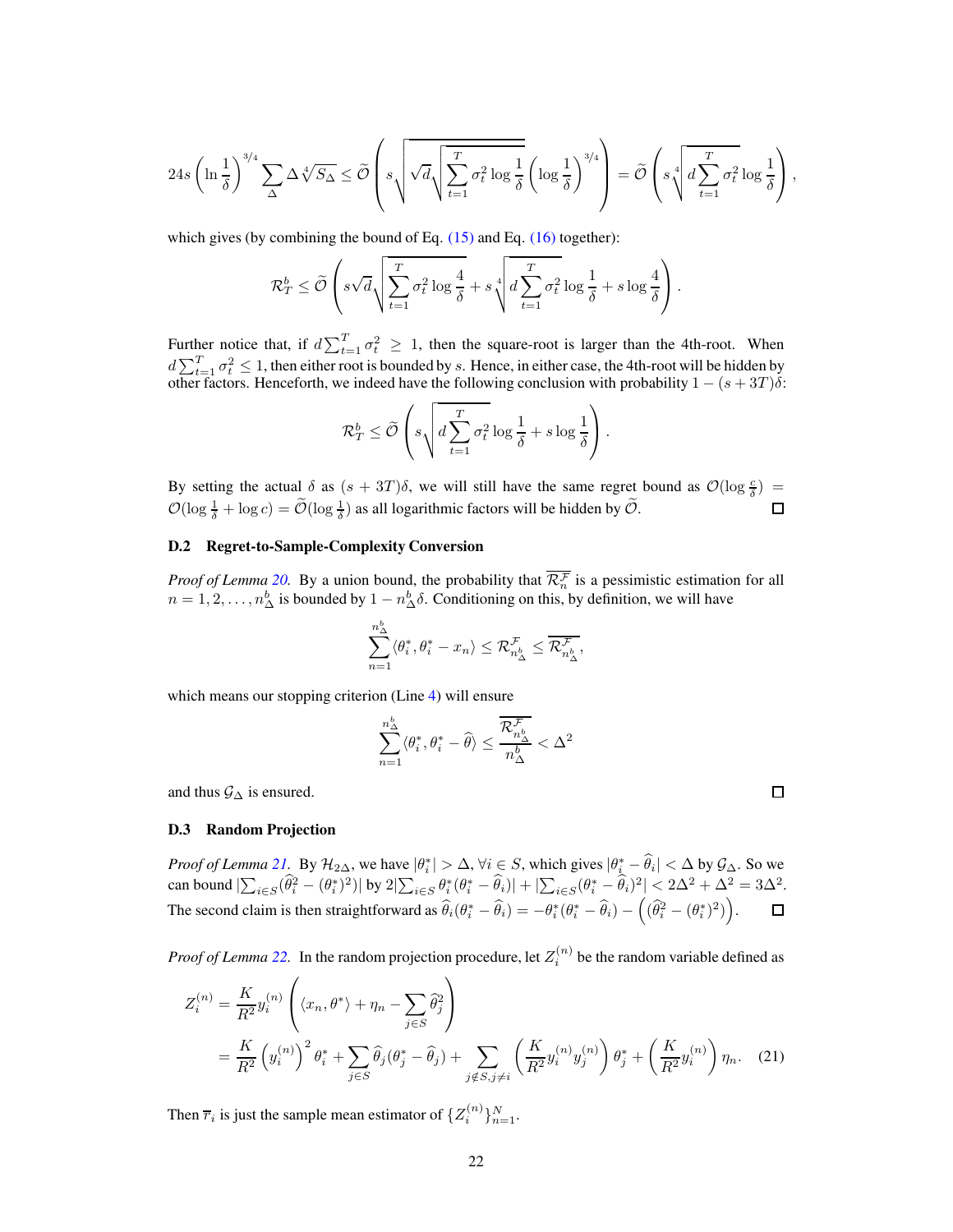Firstly, observe that  $y_i^2$  is always  $\frac{R^2}{K}$  $\frac{R^2}{K}$ , so the first term is just  $\theta_i^*$ , which is exactly the magnitude we want to estimate. Moreover, by Lemma [21,](#page-18-0) the second term is a small (deterministic) bias added to  $\theta_i^*$  and is bounded by 3 $\Delta^2$ . For the third term, as each  $y_j$  is independent,  $\frac{K}{R^2}y_iy_j$  is an i.i.d. Rademacher random variable, denoted by  $z_j^{(n)}$ . Hence, the last two terms sums to

<span id="page-22-0"></span>
$$
\sum_{j \notin S, j \neq i} z_j^{(n)} \theta_j^* + \left( \frac{K}{R^2} y_i^{(n)} \right) \eta_n.
$$

By definition,  $\mathbb{E}[z_j] = \mathbb{E}[\eta_n] = 0$ , henceforth they can be viewed as noises with variance at most

$$
\mathbb{E}\left[\left(\sum_{j\not\in S, j\neq i} z_j^{(n)} \theta_j^* + \frac{K}{R^2} y_i^{(n)} \eta_n\right)^2\right] \stackrel{(a)}{=} \mathbb{E}\left[\sum_{j\not\in S} \left(z_j^{(n)} \theta_j^*\right)^2 + \left(\frac{K}{R^2} y_i^{(n)}\right)^2 \eta_n^2\right] \le 1 + \frac{K}{R^2} \sigma_n^2,
$$
\n(22)

where (a) is due to the pairwise independence between  $z_j^{(n)}$  and  $y_i^{(n)}$ .

As the first two terms of Eq. [\(21\)](#page-21-2) does not depend on the randomness by the algorithm (which is  $y^{(n)}$ ) and the environment (which is  $\eta_n$ ), Eq. [\(22\)](#page-22-0) is just the variance of the noises to  $\hat{r}_i$ . Henceforth, Empirical Bernstein Inequality (Theorem [13,](#page-14-0) which is a analog of Theorem 4 from [Zhang et al.](#page-11-1) [\(2021\)](#page-11-1) for conditionally symmetric sub-Gaussian random variables) and Eq. [\(22\)](#page-22-0) together ensures:

$$
\Pr\left\{\left|\sum_{n=1}^N\left(\sum_{j\notin S, j\neq i}z_j^{(n)}\theta_j^* + \left(\frac{K}{R^2}y_i^{(n)}\right)\eta_n\right)\right|\geq 2\sqrt{2\sum_{n=1}^N(r_{n,i}-\widehat{r}_i)^2\ln\frac{4}{\delta}}\right\}\leq \delta.
$$

In other words, our choice of N in Eq. [\(3\)](#page-5-3) will ensure the average noise is bounded by  $\frac{\Delta}{2}$ . By Lemma [21,](#page-18-0) we conclude that  $Pr\{|\hat{r}_i - \theta_i^*| > 3\Delta^2 + \frac{\Delta}{4} | \mathcal{G}_{\Delta}, \mathcal{H}_{2\Delta}\}\leq \delta.$ П

*Proof of Lemma* [23.](#page-18-5) If we skipped due to  $\sum_{i \in S} \hat{\theta}_i^2 > 1 - \Delta^2$ , which is Line [7](#page-5-4) of Algorithm [1,](#page-5-0) then by Lemma [21,](#page-18-0) we will have

$$
\sum_{i\in S}(\theta_i^*)^2>1-5\Delta^2\quad\text{conditioning on }\mathcal{G}_\Delta\wedge\mathcal{H}_{2\Delta},
$$

and thus all remaining coordinates are smaller than 3∆. Moreover, by  $\mathcal{H}_{2\Delta}$ , all discovered coordinates are with magnitude at least  $\frac{2\Delta}{2} > \frac{\Delta}{2}$ . Hence  $\mathcal{H}_{\Delta}$  automatically hold in this case.

Otherwise, suppose that the conclusion of Lemma [22](#page-18-4) holds for all  $i \in [K]$  (which happens with probability  $1 - K\delta$  conditioning on  $\mathcal{G}_{\Delta}$  and  $\mathcal{H}_{2\Delta}$ ). As we only pick those coordinates with  $\hat{r}_i > \Delta$ , all coordinates with magnitude at last  $\Delta + \frac{\Delta}{4} + 3\Delta^2 < 3\Delta$  will be picked as  $\Delta \leq \frac{1}{4}$ , so t first condition of  $\mathcal{H}_{\Delta}$  indeed holds. Moreover, all picked coordinates will have magnitude at least  $\Delta - (\frac{\Delta}{4} + 3\Delta^2)$ . But when  $\Delta = \frac{1}{4}$ , there will be no coordinates in S as it is initially empty. And after that, we will have  $\Delta^2 \leq \frac{\Delta}{8}$ . Hence, all coordinates with magnitude  $\frac{\Delta}{2}$  will be sure to be identified, which means the second condition of  $\mathcal{H}_{\Delta}$  also holds.

<span id="page-22-1"></span>In conclusion, we will have  $Pr\{\mathcal{H}_{\Delta} \mid \mathcal{G}_{\Delta}, \mathcal{H}_{2\Delta}\} \geq 1 - K\delta$  by combining two cases together.  $\Box$ 

#### D.4 Single-Phase Regret

*Proof of Lemma* [24.](#page-18-2) Conditioning on  $\mathcal{G}_{\Delta}$ , as we are playing  $x_{t,i} = \hat{\theta}_i$  for all  $i \in S$  and  $t \in \mathcal{T}_{\Delta}^b$ , we will have

$$
\sum_{t\in\mathcal{T}_\Delta^b}\sum_{i\in S}(\theta_i^*-x_{t,i})\theta_i^*=\sum_{t\in\mathcal{T}_\Delta^b}\sum_{i\in S}(\theta_i^*-\widehat\theta_i)\theta_i^*
$$

Now consider a single coordinate not in S. For each  $t \in \mathcal{T}_{\Delta}^b$ , we will equiprobably play  $\pm \frac{R}{\sqrt{l}}$  $\frac{d}{K}$  for this coordinate. Hence, the total regret will become

$$
\sum_{t \in \mathcal{T}_{\Delta}^{b}} \left( \theta_{i}^{*} \pm \frac{R}{\sqrt{K}} \right) \theta_{i}^{*} = n_{\Delta}^{b} \cdot (\theta_{i}^{*})^{2} + \theta_{i}^{*} \sum_{t \in \mathcal{T}_{\Delta}^{b}} \left( \pm \frac{R}{\sqrt{K}} \right)
$$

.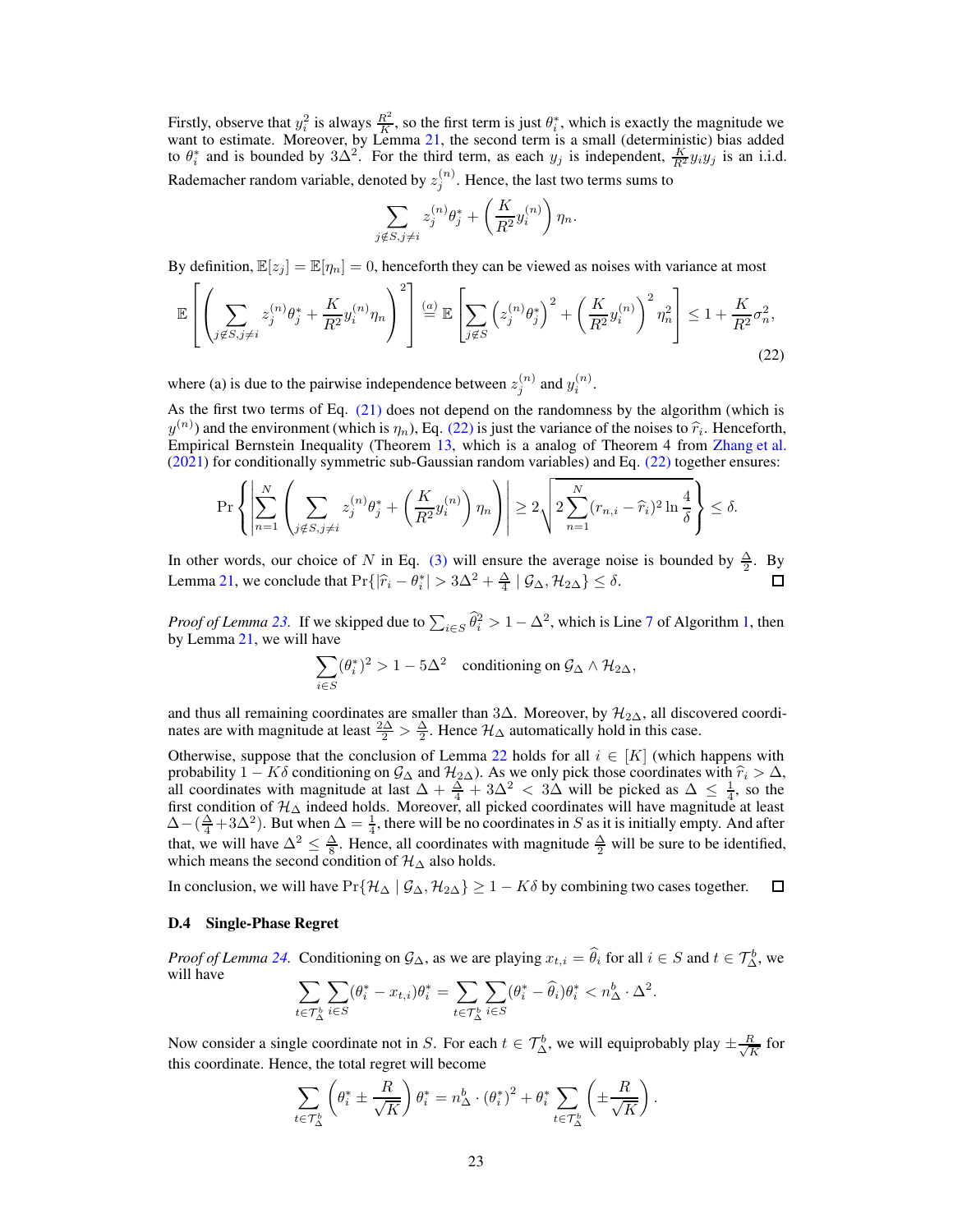By  $\mathcal{H}_{2\Delta}$ , the first term is bounded by  $36n_{\Delta}^{b}\Delta^{2}$ . By Chernoff bound, the absolute value of the summation in the second term will be bounded by  $\frac{R}{\sqrt{A}}$ K  $\sqrt{2n_{\Delta}^b \ln \frac{1}{\delta}}$  with probability  $1 - \delta$ . As there are at most s non-zero coordinates by sparsity, from a union bound, we can conclude that

$$
\sum_{t \in \mathcal{T}_{\Delta}^{b}} \langle \theta^* - x_t, \theta^* \rangle \leq 36sn_{\Delta}^{b}\Delta^2 + 6s\Delta \frac{R}{\sqrt{K}}\sqrt{2n_{\Delta}^{b}\ln\frac{1}{\delta}}
$$

<span id="page-23-1"></span>with probability  $1 - s\delta$ .

## <span id="page-23-0"></span>E Omitted Proof in Section [4](#page-7-0) (Analysis of VOFUL2)

#### E.1 Proof of Main Theorem

<span id="page-23-2"></span>In this section, we prove Theorem [6,](#page-7-4) which is restated as Theorem [25.](#page-23-2) We first assume that Proposition [4](#page-7-2) is indeed correct, whose discussion is left to Appendix [E.2.](#page-26-0)

Theorem 25 (Regret of Algorithm [1](#page-5-0) with VOFUL2 in Unkown-Variance Case). *Consider Algorithm [1](#page-5-0)* with  $\mathcal F$  as  $V0$ FUL2 [\(Kim et al.,](#page-11-2) [2021\)](#page-11-2) and  $\mathcal R_n^{\mathcal F}$  as

$$
\overline{\mathcal{R}_n^{\mathcal{F}}} = C \left( s^{1.5} \sqrt{\sum_{k=1}^n (r_k - \langle x_k, \widehat{\beta} \rangle)^2 \ln \frac{1}{\delta}} + s^2 \sqrt{2 \ln \frac{n}{s \delta^2} \ln \frac{1}{\delta}} + s^{1.5} \sqrt{2 \ln \frac{1}{\delta}} + s^2 \ln \frac{1}{\delta} \right), \tag{23}
$$

*where*  $C = \widetilde{\mathcal{O}}(1)$  *is the constant hidden in the*  $\widetilde{\mathcal{O}}$  *notation of Proposition [4,](#page-7-2)*  $x_1, x_2, \ldots, x_n$  *are the actions made by the agent,*  $r_1, r_2, \ldots, r_n$  *are the corresponding (noisy) feedback, and*  $\hat{\beta}$  *is defined as*

<span id="page-23-4"></span>
$$
\widehat{\beta} = \underset{\beta \in \mathbb{R}^s}{\text{argmin}} \left( \sum_{k=1}^n (r_k - \langle x_k, \beta \rangle)^2 + ||\beta||_2 \right).
$$

*The algorithm ensures the following regret bound with probability*  $1 - \delta$ *:* 

$$
\mathcal{R}_T = \widetilde{\mathcal{O}}\left( (s^{2.5} + s\sqrt{d}) \sqrt{\sum_{t=1}^T \sigma_t^2 \log \frac{1}{\delta}} + s^3 \log \frac{1}{\delta} \right).
$$

*Proof.* By Proposition [4,](#page-7-2) the total regret incurred by algorithm  $\mathcal F$  satisfies

$$
\mathcal{R}_n^{\mathcal{F}} \leq C \left( s^{1.5} \sqrt{\sum_{k=1}^n \eta_k^2 \ln \frac{1}{\delta}} + s^2 \ln \frac{1}{\delta} \right),
$$

where  $C = \tilde{\mathcal{O}}(1)$  is a constant (with some logarithmic factors) and  $\eta_k \mid \mathcal{F}_{k-1} \sim \text{subG}(\sigma_k^2)$  is the noise for the k-th time step executing F. We now consider our regret estimator  $\mathcal{R}_n^{\mathcal{F}}$ . We show that, with high probability, it is indeed a pessimistic estimation.

<span id="page-23-3"></span>**Lemma 26.** *For any given*  $\Delta$ *, with probability*  $1 - \delta$ *,*  $\mathcal{R}_n^{\mathcal{F}} \geq \mathcal{R}_n^{\mathcal{F}}$ *.* 

Therefore, for Phase B, we can make use of Theorem [19](#page-17-2) (which only requires  $\mathcal{R}_n^{\mathcal{F}}$  to be an overestimate of  $\mathcal{R}_n^{\mathcal{F}}$  with high probability). Hence, we can conclude that

$$
\mathcal{R}_T^b \le \widetilde{\mathcal{O}}\left(s\sqrt{d}\sqrt{\sum_{t=1}^T \sigma_t^2 \log \frac{1}{\delta}} + s\log \frac{1}{\delta}\right).
$$

 $\Box$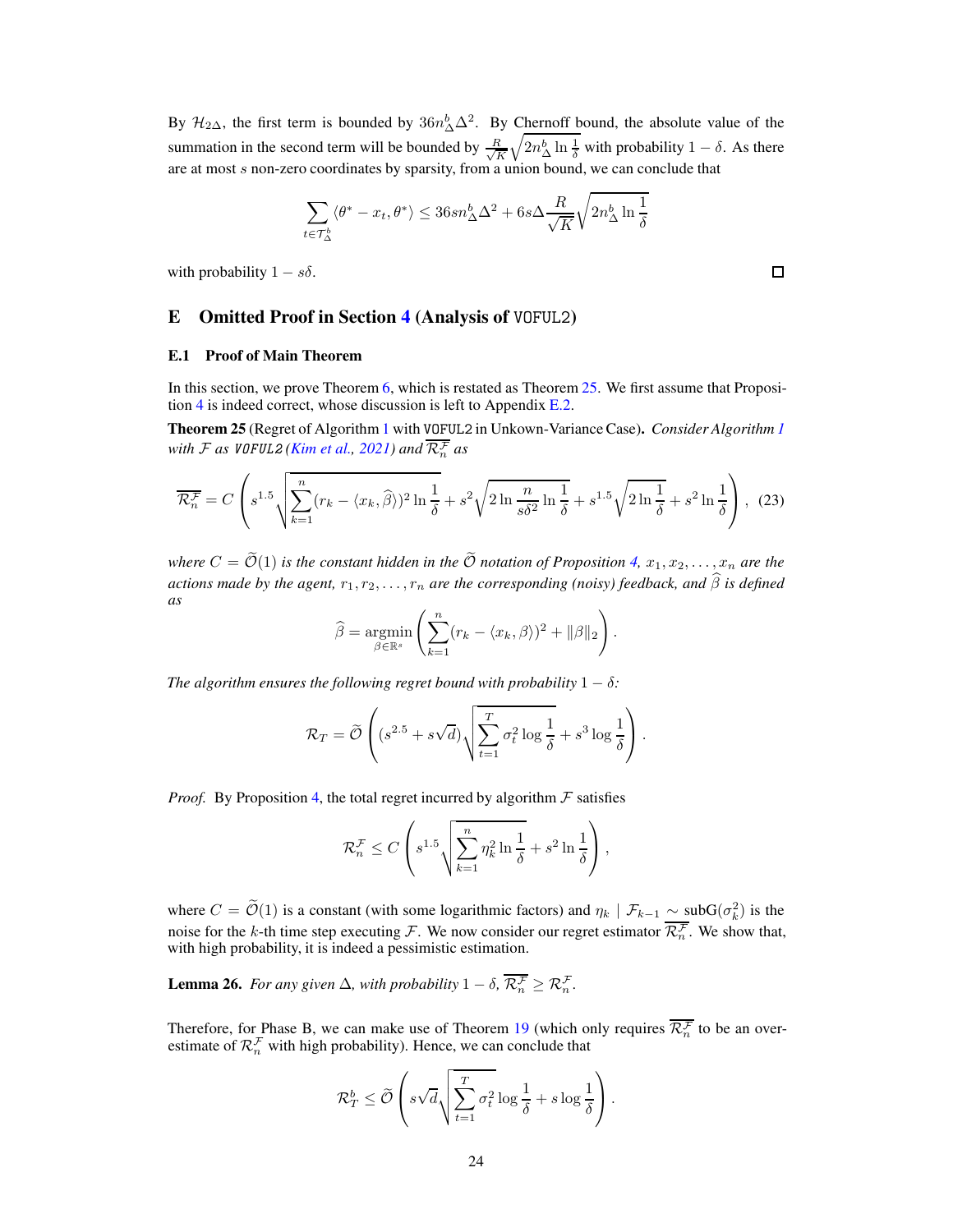So we only need to bound the regret for Phase A, namely  $\mathcal{R}_T^a$ . As mentioned in the main text, we will consider the regret contributed from inside and outside S seprately. Formally, we will write  $\mathcal{R}_T^a$ as

$$
\mathcal{R}_T^a = \sum_{\Delta = 2^{-2}, \ldots, \Delta_f} \sum_{t \in \mathcal{T}_\Delta^a} \left( \sum_{i \in S} \theta_i^*(\theta_i^* - x_{t,i}) + \sum_{i \notin S} (\theta_i^*)^2 \right),
$$

where the equality is due to the fact that we will not put any mass on those  $i \notin S$  during Phase A. As already conditioned on in the proof of Theorem [19,](#page-17-2) we assume the 'good events'  $\mathcal{G}_{\Delta}$ ,  $\mathcal{H}_{\Delta}$  hold for all  $\Delta$  (which are defined in Eq. [\(13\)\)](#page-18-1). Therefore, by  $\mathcal{H}_{2\Delta}$ , for a given  $\Delta$ ,  $\sum_{i \notin S} (\theta_i^*)^2 \leq 36s\Delta^2$ . Moreover, by Lemma [26,](#page-23-3) we will have

$$
\mathcal{R}_T^a\leq \sum_{\Delta=2^{-2},...,\Delta_f}\overline{\mathcal{R}_{n_\Delta^a}^{\mathcal{F}}}+36s\sum_{\Delta=2^{-2},...,\Delta_f}n_\Delta^a\Delta^2.
$$

By the terminating criterion  $\frac{1}{n}\overline{\mathcal{R}_n^F} < \Delta^2$  (Line [4](#page-31-0) of Algorithm [1\)](#page-5-0), for all  $\Delta$ , we will have  $n^a_{\Delta} - 1 \le$  $\frac{C}{\Delta^2} \mathcal{R}^{\mathcal{F}}_{n^a_\Delta}$ , which means

$$
n_{\Delta}^a \leq \frac{C}{\Delta^2} \left( s^{1.5} \sqrt{\sum_{t \in \widetilde{\mathcal{T}}_{\Delta}^a} (r_t - \langle x_t, \widehat{\beta} \rangle )^2 \ln \frac{1}{\delta}} + s^2 \sqrt{2 \ln \frac{n_{\Delta}^a}{s \delta^2} \ln \frac{1}{\delta}} + s^{1.5} \sqrt{2 \ln \frac{1}{\delta}} + s^2 \ln \frac{1}{\delta} \right) + 1.
$$

Therefore, plugging back into the expression of  $\mathcal{R}_T^a$  gives (the term related with  $\mathcal{R}_{n_\Delta}^{\mathcal{F}}$  is dominated by the second term, as intuitively explained in the main text):

$$
\mathcal{R}_T^a \leq \sum_{\Delta = 2^{-2},...,\Delta_f} \widetilde{\mathcal{O}}\left(s^{2.5}\sqrt{\sum_{t \in \widetilde{\mathcal{T}}_{\Delta}^a} (r_t - \langle x_t, \widehat{\beta} \rangle)^2 \ln \frac{1}{\delta}} + s^3 \left(\sqrt{\ln \frac{1}{\delta}} + \ln \frac{1}{\delta}\right) + s\Delta^2\right).
$$

The last term is simply bounded by  $\mathcal{O}(s)$  after summing up over  $\Delta$ . Let us focus on the first term, where we need to upper bound the magnitude of  $\mathcal{R}_n^{\mathcal{F}}$ . Applying Lemma [18](#page-16-4) in the other direction (compared to the proof of Lemma [26\)](#page-23-3) will give, with probability  $1 - \delta$ , the following also holds:

<span id="page-24-0"></span>
$$
\sum_{k=1}^{n} \left( r_k - \langle x_k, \widehat{\beta} \rangle \right)^2 \le \sum_{k=1}^{n} \eta_k^2 + 2s \ln \frac{n}{s \delta^2} + 2.
$$

Therefore, we can write the regret (conditioning on this good event holds for all  $\Delta$ , which is with probability at least  $1 - T\delta$ ) as

$$
\mathcal{R}_T^a \le \sum_{\Delta=2^{-2},...,\Delta_f} \widetilde{\mathcal{O}}\left(s^{2.5} \sqrt{\sum_{t \in \mathcal{T}_\Delta^a} \eta_t^2 \log \frac{1}{\delta}} + s^3 \left(\sqrt{\log \frac{1}{\delta}} + \log \frac{1}{\delta}\right) + s\Delta^2\right). \tag{24}
$$

Again by the technique we used for Appendix [D,](#page-17-0) we will need the following lower bound for all  $n_{\Delta}^a$ except for the last one, which follows from the fact that  $\mathcal{R}_n^{\mathcal{F}} \geq \mathcal{R}_n^{\mathcal{F}}$  (Lemma [26\)](#page-23-3):

$$
n_{\Delta}^{a} \ge \frac{Cs^{1.5}}{\Delta^2} \sqrt{\sum_{t \in \widetilde{\mathcal{T}}_{\Delta}^{a}} \eta_t^2 \ln \frac{1}{\delta}}.
$$

By the summation technique that we used in Appendix [D,](#page-17-0) more preciously, by the derivation of Eq. [\(18\),](#page-19-0) we will have the following derivation:

$$
\sum_{\Delta \neq \Delta_f} Cs^{1.5}\sqrt{\sum_{t\in\mathcal{T}_\Delta^a} \eta_t^2\ln\frac{1}{\delta}} \leq \sqrt{\log_4X}\sqrt{\sum_{\frac{1}{4}\geq \Delta \geq \Delta_X}\sum_{t\in\mathcal{T}_\Delta^a} C^2s^3\eta_t^2\ln\frac{1}{\delta}} + \frac{1}{X}\sum_{\Delta_X > \Delta > \Delta_f}\frac{Cs^{1.5}}{\Delta^2}\sqrt{\sum_{t\in\mathcal{T}_\Delta^a} \eta_t^2\ln\frac{1}{\delta}}.
$$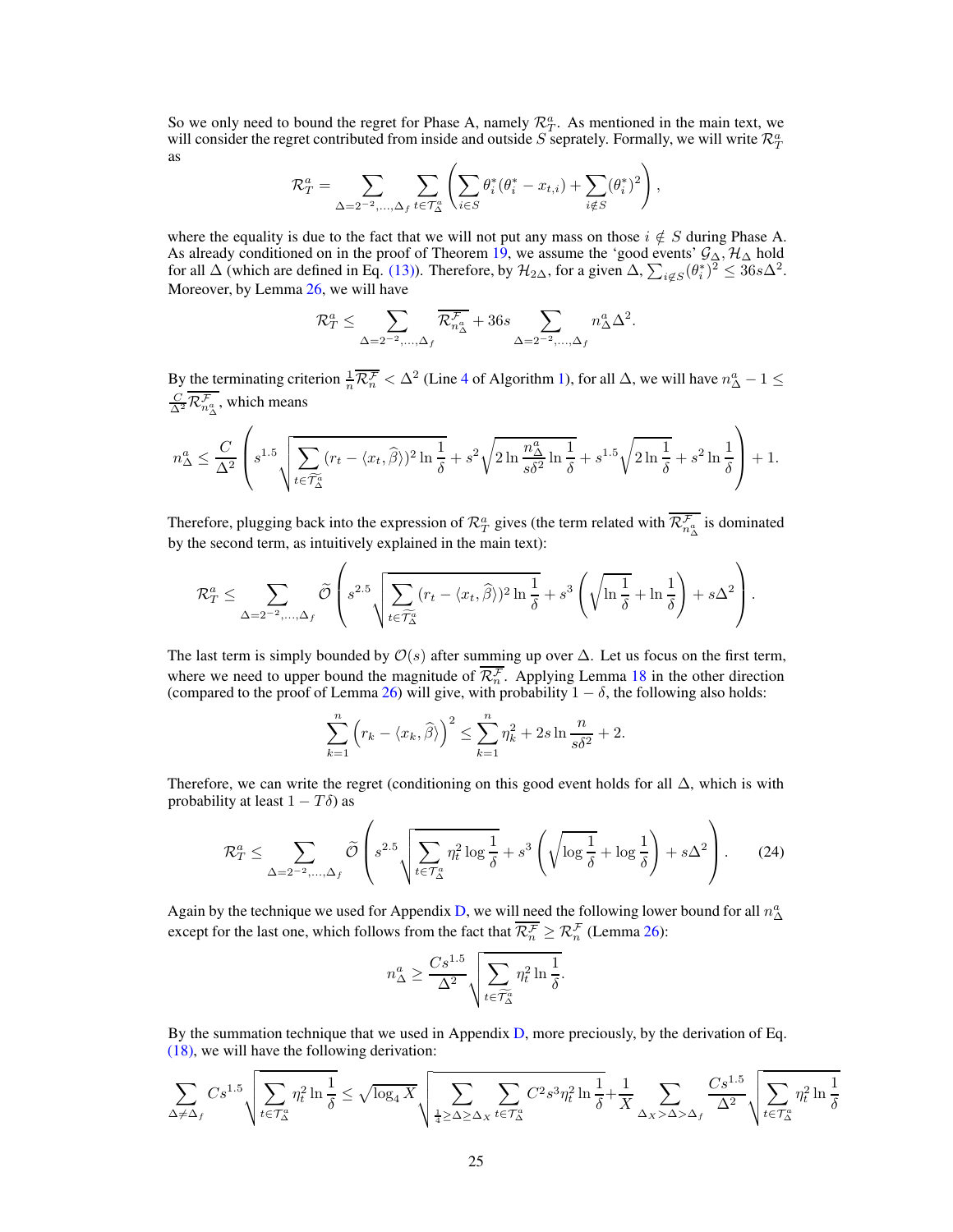where  $X$  is defined as

$$
X = T / \sqrt{\sum_{\Delta \neq \Delta_f} \sum_{t \in \mathcal{T}_\Delta^a} C^2 s^3 \eta_t^2 \ln \frac{1}{\delta}}
$$

and  $\Delta_X = 2^{-\lceil \log_4 X \rceil}$ , which means  $\Delta_X^2 \leq \frac{1}{X}$ . Hence, we will have (the second summation will be bounded by  $\frac{T}{X}$  as  $\sum_{\Delta} n_{\Delta}^a \leq T$ )

$$
\sum_{\Delta \neq \Delta_f} Cs^{1.5} \sqrt{\sum_{t \in \mathcal{T}_{\Delta}^a} \sigma_t^2 \ln \frac{1}{\delta}} \leq \widetilde{\mathcal{O}}\left(\sqrt{\sum_{\Delta \neq \Delta_f} \sum_{t \in \mathcal{T}_{\Delta}^a} C^2 s^3 \eta_t^2 \log \frac{1}{\delta}}\right) = \widetilde{\mathcal{O}}\left(s^{1.5} \sqrt{\sum_{t=1}^T \eta_t^2 \log \frac{1}{\delta}}\right).
$$

In other words, the first term of Eq.  $(24)$  will be bounded by

$$
s^{2.5} \sum_{\Delta=2^{-2},...,\Delta_f} \sqrt{\sum_{t \in \mathcal{T}_{\Delta}^a} \eta_t^2 \ln \frac{1}{\delta}} \leq \widetilde{\mathcal{O}}\left(s^{2.5} \sqrt{\sum_{t=1}^T \eta_t^2 \log \frac{1}{\delta}}\right).
$$

So we are done with the first and the last term of Eq. [\(24\).](#page-24-0) Now consider the second term, which is equivalent to bounding  $\sum_{\Delta} 1$ . Use the following property guaranteed by (again) Line [4](#page-31-0) of Algorithm [1:](#page-5-0)

$$
\sum_{\Delta \neq \Delta_f} \Delta^{-2} C s^2 \ln \frac{4}{\delta} \le \sum_{\Delta \neq \Delta_f} n_{\Delta}^a \le T,
$$

which means  $\sum_{\Delta} 1 \leq \log_4(T/s^2) = \widetilde{\mathcal{O}}(1)$ . Combining them together gives

$$
\mathcal{R}_T^a \leq \widetilde{\mathcal{O}}\left(s^{2.5}\sqrt{\sum_{t=1}^T \eta_t^2\log \frac{1}{\delta}} + s^3\left(\sqrt{\log \frac{1}{\delta}} + \log \frac{1}{\delta}\right)\right),
$$

At last, due to Theorem [16,](#page-15-0) with probability  $1 - \delta$ ,

$$
\sum_{i=1}^{n} (r_i - \langle x_i, \beta^* \rangle)^2 = \sum_{k=1}^{n} \eta_k^2 \leq \sum_{k=1}^{n} \mathbb{E}[\eta_k^2 | \mathcal{F}_{k-1}] + 4\sqrt{2} \sum_{k=1}^{n} \sigma_k^2 \ln \frac{2}{\delta} \leq 8 \sum_{k=1}^{n} \sigma_k^2 \ln \frac{2}{\delta},
$$

where (a) is due to Theorem [16](#page-15-0) and (b) is due to  $\mathbb{E}[\eta_k^2 | \mathcal{F}_{k-1}] \leq \sigma_k^2$ . Hence,

$$
\mathcal{R}_T^a \le \widetilde{\mathcal{O}}\left(s^{2.5}\sqrt{\sum_{t=1}^T \sigma_t^2 \log \frac{1}{\delta}} + s^3 \left(\sqrt{\log \frac{1}{\delta}} + \log \frac{1}{\delta}\right)\right).
$$

Combining this with the regret for  $\mathcal{R}_T^b$  (Theorem [19\)](#page-17-2) gives

$$
\mathcal{R}_T \leq \mathcal{O}\left( (s^{2.5} + s\sqrt{d}) \sqrt{\sum_{t=1}^T \sigma_t^t \log \frac{1}{\delta} + s^3} \left( \sqrt{\log \frac{1}{\delta}} + \log \frac{1}{\delta} \right) + s \log \frac{1}{\delta} \right)
$$

$$
= \mathcal{O}\left( (s^{2.5} + s\sqrt{d}) \sqrt{\sum_{t=1}^T \sigma_t^t \log \frac{1}{\delta} + s^3 \log \frac{1}{\delta}} \right),
$$

as claimed.

 $\Box$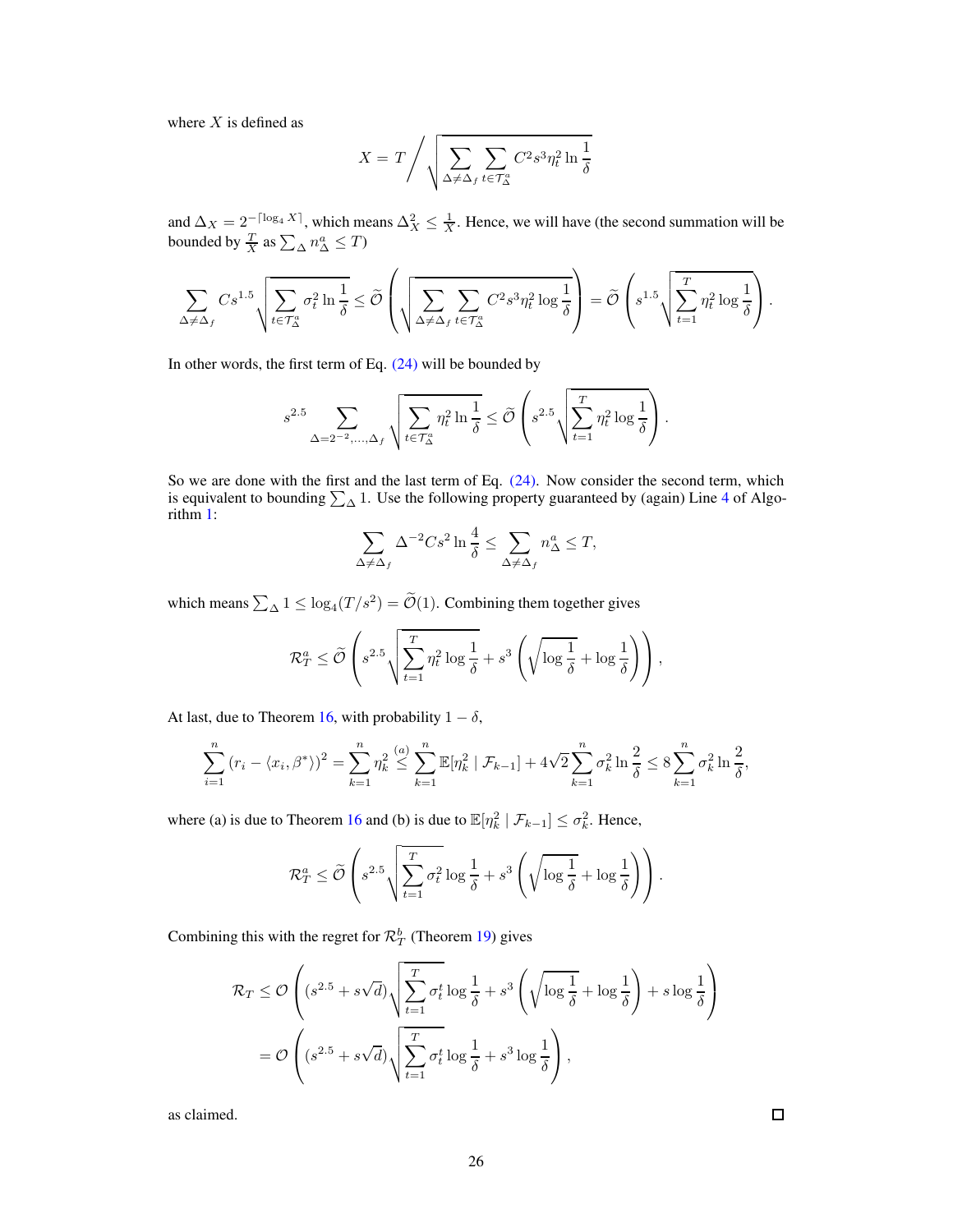<span id="page-26-1"></span>Algorithm 3 VOFUL2 Algorithm [\(Kim et al.,](#page-11-2) [2021\)](#page-11-2)

1: for  $t = 1, 2, ..., T$  do

2: Compute the action for the  $t$ -th round as

<span id="page-26-4"></span>
$$
x_t = \underset{x \in \mathcal{X}}{\operatorname{argmax}} \max_{\theta \in \bigcap_{s=1}^{t-1} \Theta_s} \langle x, \theta \rangle,
$$
 (25)

where  $\Theta_s$  is defined in Eq. [\(27\).](#page-27-0) 3: Observe reward  $r_t = \langle x_t, \theta^* \rangle + \eta_t$ .

#### <span id="page-26-0"></span>E.2 Regret Over-Estimation

In this section, we first discuss why Proposition [4](#page-7-2) holds under our noise assumptions, which is different from theirs (which assumed  $[-1, 1]$ -bounded noises). After that, we argue that our pessimistic estimation  $\mathcal{R}_n^{\mathcal{F}}$  is indeed an over-estimation of  $\mathcal{R}_n^{\mathcal{F}}$ . We state the VOFUL2 algorithm in Algorithm [3](#page-26-1) and also restate Proposition [4](#page-7-2) as Proposition [27](#page-26-2) for the ease of presentation.

<span id="page-26-2"></span>Proposition 27. *Under Assumptions [9](#page-13-2) and [10,](#page-14-1)* VOFUL2 *on* d *dimensions guarantees, with probability at least*  $1 - \delta$ *,* 

$$
\mathcal{R}_T^{\mathcal{F}} = \widetilde{\mathcal{O}}\left(d^{1.5}\sqrt{\sum_{t=1}^T \eta_t^2 \log \frac{1}{\delta}} + d^2 \log \frac{1}{\delta}\right) = \widetilde{\mathcal{O}}\left(d^{1.5}\sqrt{\sum_{t=1}^T \sigma_t^2 \log \frac{1}{\delta}} + d^2 \log \frac{1}{\delta}\right),\tag{26}
$$

where  $\sigma_1^2, \sigma_2^2, \ldots, \sigma_T^2$  are the (conditional) variance proxies of  $\eta_1, \eta_2, \ldots, \eta_T$ , respectively.

*Proof.* We will follow the proof of [Kim et al.](#page-11-2) [\(2021\)](#page-11-2) and highlight the different steps. We first argue that an analog to their Empirical Bernstein Inequality [\(Zhang et al.,](#page-11-1) [2021,](#page-11-1) Theorem 4) still holds under Assumptions [9](#page-13-2) and [10,](#page-14-1) due to our Empirical Bernstein Inequality Theorem [13,](#page-14-0) as follows.

<span id="page-26-3"></span>**Lemma 28** (Analog of Theorem 4 from [Zhang et al.](#page-11-1) [\(2021\)](#page-11-1)). Let  $\{\mathcal{F}_i\}_{i=0}^n$  be a filtration,  $\{X_i\}_{i=1}^n$  be a sequence of real-valued random variables such that  $X_i$  is  $\mathcal{F}_i$ -measurable and  $\mathbb{E}[X_i | \mathcal{F}_{i$ and  $X_i \mid \mathcal{F}_{i-1}$  *is symmetric. Then for all*  $n \geq 8$  *and any*  $\delta \in (0,1)$ *,* 

$$
\Pr\left\{ \left|\sum_{i=1}^n X_i\right| \le 8\sqrt{\sum_{i=1}^n X_i^2 \ln \frac{4}{\delta}} \right\} \ge 1 - \delta.
$$

<span id="page-26-5"></span>Then due to Theorem [17,](#page-16-0) the following analog of Lemma 17 from [Zhang et al.](#page-11-1) [\(2021](#page-11-1)) also holds:

**Lemma 29** (Analog of Lemma 17 from [Zhang et al.](#page-11-1) [\(2021\)](#page-11-1)). Let  $\{\mathcal{F}_i\}_{i=0}^n$  be a filtration,  $\{X_i\}_{i=1}^n$ *be a sequence of real-valued random variables such that*  $X_i$  *is*  $\mathcal{F}_i$ -measurable and  $\mathbb{E}[X_i \mid \mathcal{F}_{i-1}] = 0$ and  $X_i$   $\mid$   $\mathcal{F}_{i-1}$  *is symmetric and*  $\sigma_i^2$ -sub-Gaussian, then for all  $\delta \in (0,1)$ *,* 

$$
\Pr\left\{\sum_{i=1}^{n} X_i^2 \ge 8 \sum_{i=1}^{n} \sigma_i^2 \ln \frac{2}{\delta}\right\} \le \delta.
$$

Then consider their Elliptical Potential Counting Lemma [\(Kim et al.,](#page-11-2) [2021,](#page-11-2) Lemma 5), which holds as long as  $||x_t||_2 \le 1$ . In our setting, we indeed have this property as  $x_t \in \mathbb{B}^d$  (only the noises can be unbounded, instead of actions). Hence, this lemma still holds.

**Lemma 30** [\(Kim et al.](#page-11-2) [\(2021,](#page-11-2) Lemma 5)). Let  $x_1, x_2, \ldots, x_k \in \mathbb{R}^d$  be such that  $||x_i||_2 \leq 1$  for all  $s \in [k]$ *. Let*  $V_k = \lambda I + \sum_{i=1}^k x_i x_i^{\mathsf{T}}$ *. Let*  $J = \{i \in [k] \mid ||x_i||_{V_k}^2$  $\frac{2}{V_{i-1}^{-1}} \geq q\}$ , then

$$
|J| \le \frac{2d}{\ln(1+q)}\ln\left(1+\frac{2/e}{\ln(1+q)}\frac{1}{\lambda}\right).
$$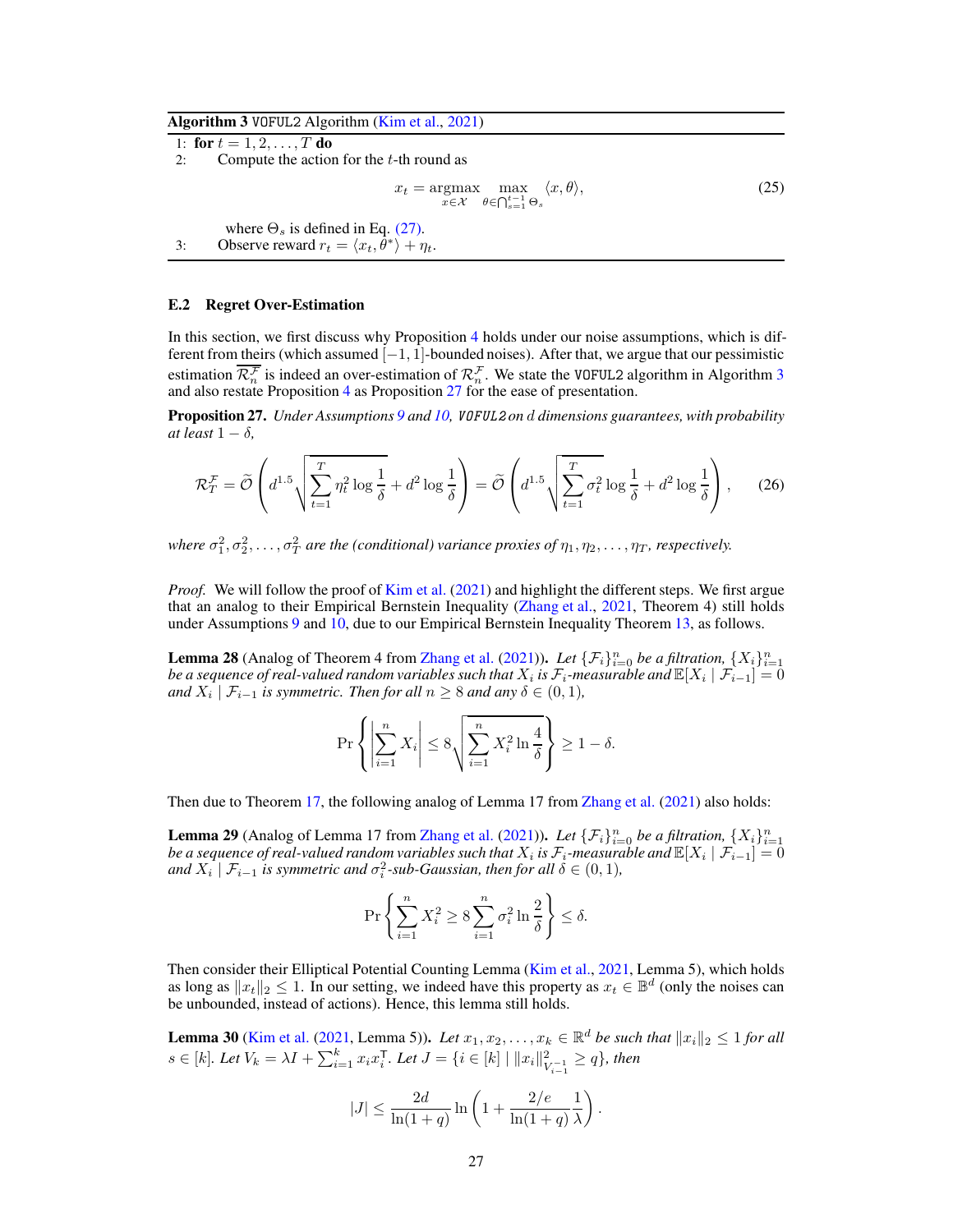Then consider the confidence set construction:

<span id="page-27-0"></span>
$$
\Theta_t = \bigcap_{\ell=1}^L \left\{ \theta \in \mathbb{B}^d \left| \left| \sum_{s=1}^t \overline{(x_s^T \mu)}_\ell \epsilon_s(\theta) \right| \le \sqrt{\sum_{s=1}^t \overline{(x_s^T \mu)}_\ell^2 \epsilon_s^2(\theta) \iota}, \forall \mu \in \mathbb{B}^d \right. \right\},\tag{27}
$$

where  $\epsilon_s(\theta) = r_s - x_s^{\text{T}} \theta$ ,  $\epsilon_s^2(\theta) = (\epsilon_s(\theta))^2$ ,  $\iota = 128 \ln((12K2^L)^{d+2}/\delta) = \mathcal{O}(\sqrt{d})$ ,  $L =$  $\max\{1, \lfloor \log_2(1 + \frac{T}{d}) \rfloor\}$  and  $\overline{(x)}_\ell = \min\{|x|, 2^{-\ell}\}_{|\overline{x}|}^{\overline{x}}$ . Then we have  $\theta^* \in \Theta_t$  for all  $t \in [T]$ with high probability:

**Lemma 31** [\(Kim et al.](#page-11-2) [\(2021](#page-11-2), Lemma 1)). *The good event*  $\mathcal{E}_1 = \{ \forall t \in [T], \theta^* \in \Theta_t \}$  *happens with probability*  $1 - \delta$ *.* 

The proof directly follows from the union bound over an  $\epsilon$ -net of  $\mathbb{B}^d$  argument used by [Kim et al.](#page-11-2) [\(2021\)](#page-11-2), except for a new Empirical Bernstein Inequality (Lemma [28\)](#page-26-3). One may refer to their original proof for more details.

Similar to [Kim et al.](#page-11-2) [\(2021\)](#page-11-2), we define  $\theta_t$  be the maximizer of Eq. [\(25\)](#page-26-4) in the t-th time step and define  $\mu_t = \theta_t - \theta^*$ . We also consider the following good event

$$
\mathcal{E}_2 : \forall t \in [T], \sum_{s=1}^t \epsilon_s^2(\theta^*) \le 8 \sum_{s=1}^t \sigma_s^2 \ln \frac{8T}{\delta},
$$

which happens with probability  $1 - \delta$  due to Lemma [29.](#page-26-5) Define

$$
W_{\ell,t-1}(\mu) = 2^{-\ell} \lambda I + \sum_{s=1}^{t-1} \left( 1 \wedge \frac{2^{-\ell}}{|x_s^T \mu|} \right) x_s x_s^T.
$$

<span id="page-27-1"></span>Abbreviate  $W_{\ell,t-1}(\mu_t)$  as  $W_{\ell,t-1}$ , then we have the following lemma, which is slightly different from the original one, whose proof will be presented later.

**Lemma 32** (Analog of Lemma 4 from [Kim et al.](#page-11-2) [\(2021\)](#page-11-2)). *Conditioning on*  $\mathcal{E}_1$  *and setting*  $\lambda = 1$ *, we have*

- *1.*  $\|\mu_t\|_{W_{\ell,t-1}}^2 \leq C_1 2^{-\ell} (\sqrt{A_{t-1} \iota} + \iota)$  *for some absolute constant*  $C_1$ *, where*  $A_t \triangleq \sum_{s=1}^t \eta_s^2$ *.*
- 2. For all  $s \le t$ , we have  $\|\mu_t\|_{W_{\ell,s-1}}^2 \le C_1 2^{-\ell} (\sqrt{A_{s-1}t} + t)$ .
- 3. There exists absolute constant  $C_2$  such that  $x_t \mu_t \leq C_2 \|x_t^T\|_{W_{\ell,t-1}^{-1}}^2 (\sqrt{A_{t-1}t} + t)$ .

Therefore, as we have the same  $\mathcal{E}_1$ , Lemma 5 and a similar Lemma 4 (which uses  $\eta_s$  instead of  $\sigma_s$ ), we can conclude that

$$
\mathcal{R}_T^{\mathcal{F}} \le C \left( \sqrt{\sum_{s=1}^{T-1} \eta_s^2 \iota} + \iota \right) d \ln^2 \left( 1 + C \left( \sqrt{\sum_{s=1}^{T-1} \eta_s^2 \iota} + \iota \right) \left( 1 + \frac{T}{d} \right)^2 \right)
$$
  
=  $\widetilde{\mathcal{O}} \left( d^{1.5} \sqrt{\sum_{t=1}^{T} \eta_t^2 \log \frac{1}{\delta}} + d^2 \log \frac{1}{\delta} \right),$ 

as in [Kim et al.](#page-11-2) [\(2021](#page-11-2), Theorem 2) (recall that  $\iota = \mathcal{O}(\sqrt{d})$ ). Conditioning on  $\mathcal{E}_2$ , we then further have

$$
\mathcal{R}_T^{\mathcal{F}} \le \widetilde{\mathcal{O}}\left(d^{1.5}\sqrt{\sum_{t=1}^T \sigma_t^2 \log \frac{1}{\delta}} + d^2 \log \frac{1}{\delta}\right),\,
$$

as claimed.

 $\Box$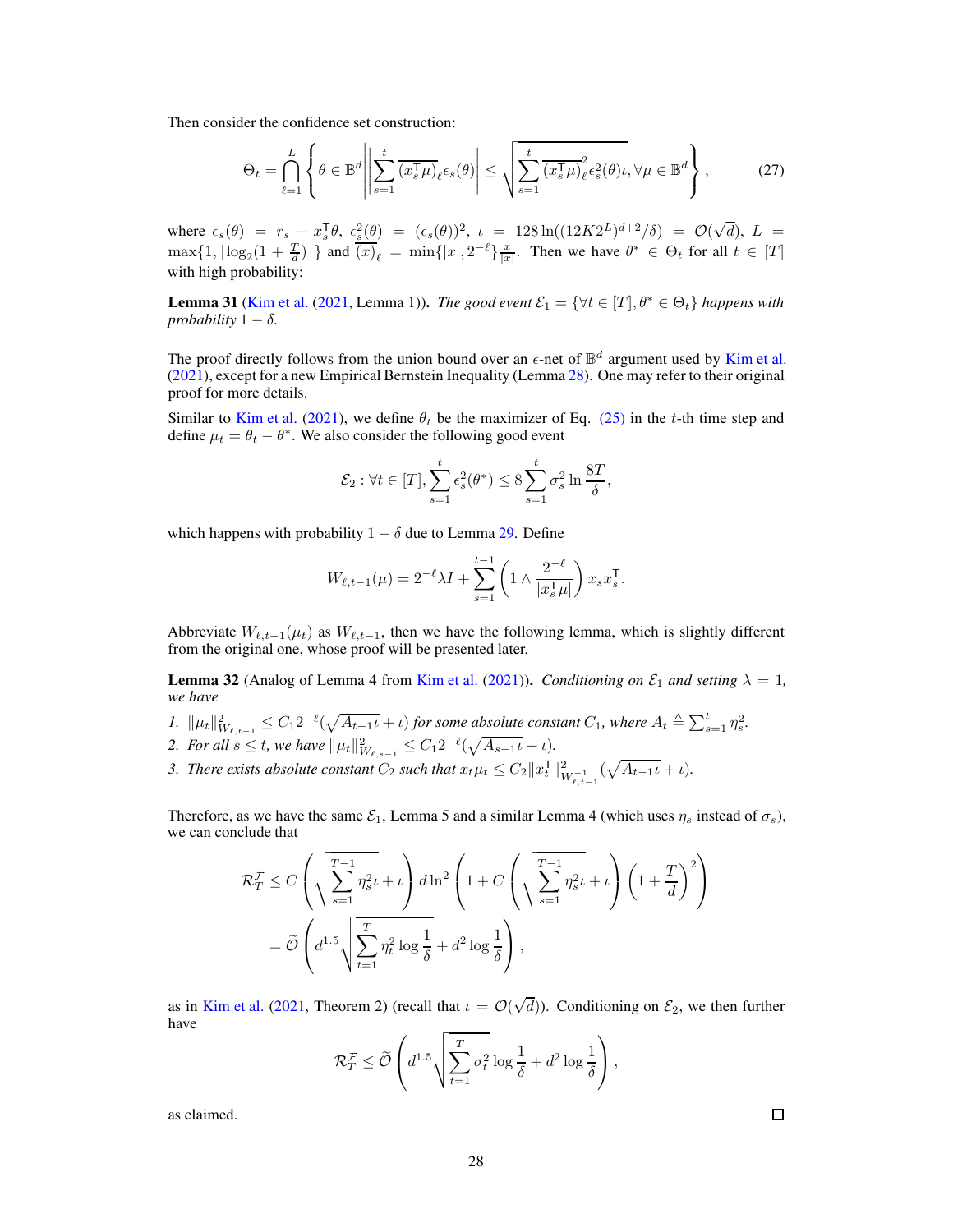*Proof of Lemma* [32.](#page-27-1) By definition and abbreviating  $(\cdot)_{\ell}$  as  $(\cdot)$ , we have

$$
\|\mu_t\|_{W_{\ell,t-1}-2-\ell\lambda I}^2 = \sum_{s=1}^{t-1} \overline{(x_s^T \mu_t)} (x_s^T \mu_t) = \sum_{s=1}^{t-1} \overline{(x_s^T \mu_s)} (x_s \theta_t - r_t + r_t - x_s \theta^*)
$$
  
\n
$$
= \sum_{s=1}^{t-1} \overline{(x_s^T \mu_t)} (-\epsilon_s(\theta_t) + \epsilon_s(\theta^*))
$$
  
\n
$$
\leq \sqrt{\sum_{s=1}^{t-1} (x_s^T \mu_t)^2 \epsilon_s^2(\theta_t) \iota} + \sqrt{\sum_{s=1}^{t-1} \overline{(x_s^T \mu_t)}^2 \epsilon_s^2(\theta^*) \iota}
$$
  
\n
$$
\leq \sqrt{\sum_{s=1}^{t-1} \overline{(x_s^T \mu_t)}^2 2(x_s^T \mu_t)^2 \iota} + 2 \sqrt{\sum_{s=1}^{t-1} \overline{(x_s^T \mu_t)}^2 2\epsilon_s^2(\theta^*) \iota}
$$
  
\n
$$
\leq \sqrt{2^{-\ell} \sum_{s=1}^{t-1} \overline{(x_s^T \mu_t)}^2 2(x_s^T \mu_t)^2 \iota} + 2^{-\ell} 16 \sqrt{\sum_{s=1}^{t-1} \eta_s^2 \iota}
$$
  
\n
$$
\leq 2 \sqrt{2 \sum_{s=1}^{t-1} \overline{(x_s^T \mu_t)} (x_s^T \mu_t) \iota} + 2^{-\ell} 16 \sqrt{\sum_{s=1}^{t-1} \eta_s^2 \iota}
$$
  
\n
$$
= \sqrt{2^{-\ell} 8 \|\mu_t\|_{V_{t-1}-\lambda I}^2 \iota} + 2^{-\ell} 16 \sqrt{\sum_{s=1}^{t-1} \eta_s^2 \iota},
$$

where (a) used  $\epsilon_s^2(\theta_t) = (r_s - x_s \theta_t)^2 = (x_s^T(\theta^* - \theta_t) + \epsilon_s^2(\theta^*)) \le 2(x_s^T \mu_t)^2 + 2\epsilon_s^2$  and (b) used  $\epsilon_s^2(\theta^*) = \eta_s^2$ . By the self-bounding property Lemma [40,](#page-35-1) we have

$$
\|\mu_t\|_{V_{t-1}-\lambda I}^2 \le 16\sqrt{\sum_{s=1}^{t-1} \sigma_s^2 + 8t},
$$

which means  $\|\mu_t\|_{V_{t-1}}^2 \le 4\lambda + 16\sqrt{\sum_{s=1}^{t-1}\sigma_s^2 t} + 8\iota$ . Setting  $\lambda = 1$  gives the first conclusion. Based on this, the second and third conclusion directly follow according to [Kim et al.](#page-11-2) [\(2021](#page-11-2)).

## E.2.1 Extension to Unknown Variance Cases

Based on Proposition [4,](#page-7-2) we then show that, our regret estimation  $\mathcal{R}_n^{\mathcal{F}}$  Eq. [\(23\)](#page-23-4) is indeed pessimistic (i.e., Lemma [26\)](#page-23-3).

*Proof of Lemma* [26.](#page-23-3) From Lemma [18](#page-16-4) with  $\lambda = 1$ , with probability  $1 - \delta$ , we will have (recall the assumption that  $\sigma_t^2 \le 1$  for all  $t \in [T]$ )

$$
\sum_{k=1}^{n} (r_k - \langle x_k, \beta^* \rangle)^2 = \sum_{k=1}^{n} \eta_k^2 \le \sum_{k=1}^{n} (r_k - \langle x_k, \hat{\beta} \rangle)^2 + 2s^2 \ln \frac{n}{s\delta^2} + 2.
$$

Therefore we have

$$
\mathcal{R}_n^{\mathcal{F}} \le C \left( s^{1.5} \sqrt{\sum_{k=1}^n \eta_k^2 \ln \frac{1}{\delta}} + s^2 \ln \frac{1}{\delta} \right)
$$
  

$$
\le C \left( s^{1.5} \sqrt{\left( \sum_{k=1}^n (r_k - \langle x_k, \widehat{\beta} \rangle)^2 + 2s \ln \frac{n}{s\delta^2} + 2 \right) \ln \frac{1}{\delta}} + s^2 \ln \frac{1}{\delta} \right)
$$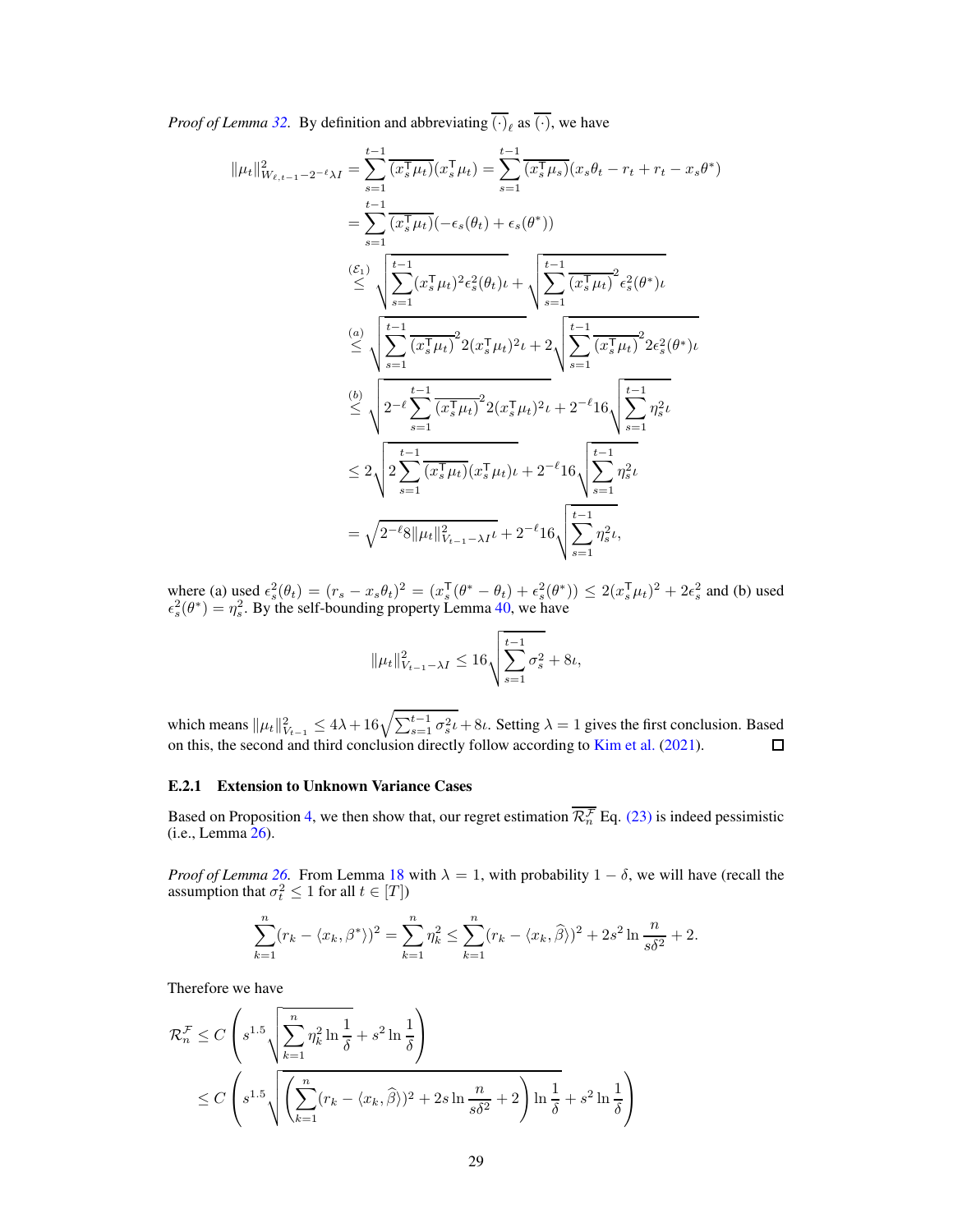$$
\leq C\left(s^{1.5}\sqrt{\sum_{k=1}^n (r_k - \langle x_k, \widehat{\beta}\rangle)^2 \ln\frac{1}{\delta}} + s^2\sqrt{2\ln\frac{n}{s\delta^2}\ln\frac{1}{\delta}} + s^{1.5}\sqrt{2\ln\frac{1}{\delta}} + s^2\ln\frac{1}{\delta}\right) = \overline{\mathcal{R}_n^{\mathcal{F}}}.
$$

<span id="page-29-0"></span>In other words, our  $\mathcal{R}_n^{\mathcal{F}}$  is an over-estimation of  $\mathcal{R}_n^{\mathcal{F}}$  with probability  $1 - \delta$ .

 $\Box$ 

## <span id="page-29-1"></span>F Omitted Proof in Section [5](#page-8-0) (Analysis of Weighted OFUL)

## F.1 Proof of Main Theorem

Similar to the VOFUL2 algorithm, we still assume Proposition [7](#page-8-2) indeed holds and defer the discussions to the next section. We restate the regret guarantee of Weighted OFUL [\(Zhou et al.,](#page-11-0) [2021\)](#page-11-0), namely Theorem [8,](#page-8-3) for the ease of reading, as follows:

Theorem 33 (Regret of Algorithm [1](#page-5-0) with Weighted OFUL in Known-Variance Case). *Consider*  $A$ lgorithm  $I$  with  $F$  as Weighted OFUL (Zhou et al., 202[1](#page-5-0)) and  $\mathcal{R}^{\mathcal{F}}_n$  as

$$
\overline{\mathcal{R}_n^{\mathcal{F}}} \triangleq C \left( \sqrt{\sin \ln \frac{1}{\delta}} + s \sqrt{\sum_{k=1}^n \sigma_k^2 \ln \frac{1}{\delta}} \right).
$$

*The algorithm ensures the following regret bound with probability*  $1 - \delta$ *:* 

$$
\mathcal{R}_T = \widetilde{\mathcal{O}}\left( (s^2 + s\sqrt{d}) \sqrt{\sum_{t=1}^T \sigma_t^2 \log \frac{1}{\delta} + s^{1.5} \sqrt{T} \log \frac{1}{\delta}} \right).
$$

*Proof.* Firstly, from Proposition [7,](#page-8-2) the condition of applying Theorem [19](#page-17-2) holds. Therefore, we have

$$
\mathcal{R}_T^b \le \widetilde{\mathcal{O}}\left(s\sqrt{d}\sqrt{\sum_{t=1}^T \sigma_t^2 \log \frac{1}{\delta}} + s\log \frac{1}{\delta}\right).
$$

For  $\mathcal{R}_T^a$ , similar to Appendix [F,](#page-29-0) we decompose it into two parts: those from S and from outside of S. The former case is bounded by Proposition [7,](#page-8-2) as

Regret from S with gap threshold 
$$
\Delta \leq C \left( \sqrt{sn_{\Delta}^a \ln \frac{1}{\delta}} + s \sqrt{\sum_{t \in \mathcal{T}_{\Delta}^a} \sigma_t^2 \ln \frac{1}{\delta}} \right).
$$

For those outside S, we will bound it as  $\mathcal{O}(sn_\Delta^a \Delta^2)$ , where we only need to bound  $n_\Delta^a$ . From Line [4](#page-31-0) of Algorithm [1,](#page-5-0) we have

$$
n_{\Delta}^{a} - 1 \leq \frac{C}{\Delta^{2}} \left( \sqrt{s(n_{\Delta}^{a} - 1) \ln \frac{1}{\delta}} + s \sqrt{\sum_{t \in \widetilde{\mathcal{T}}_{\Delta}^{a}} \sigma_{t}^{2} \ln \frac{1}{\delta}} \right).
$$

By the "self-bounding" property that  $x \le a + b\sqrt{x}$  implies  $x \le \mathcal{O}(a + b^2)$  (Lemma [40\)](#page-35-1), we have

$$
n^a_\Delta - 1 \leq \frac{1}{\Delta^4} s \ln \frac{1}{\delta} + \frac{s}{\Delta^2} \sqrt{\sum_{t \in \widehat{\mathcal{T}}^\alpha_\Delta} \sigma^2_t \ln \frac{1}{\delta}}.
$$

Therefore, we can conclude that (the regret from  $S$  is dominated)

$$
\mathcal{R}_T^a \leq \sum_{\Delta=2^{-2}, \dots} \mathcal{O}\left(\frac{s^2}{\Delta^2}\log \frac{1}{\delta} + s^2\sqrt{\sum_{t \in \widetilde{\mathcal{T}}_{\Delta}^a}\sigma_t^2\log \frac{1}{\delta}} + s\Delta^2\right),
$$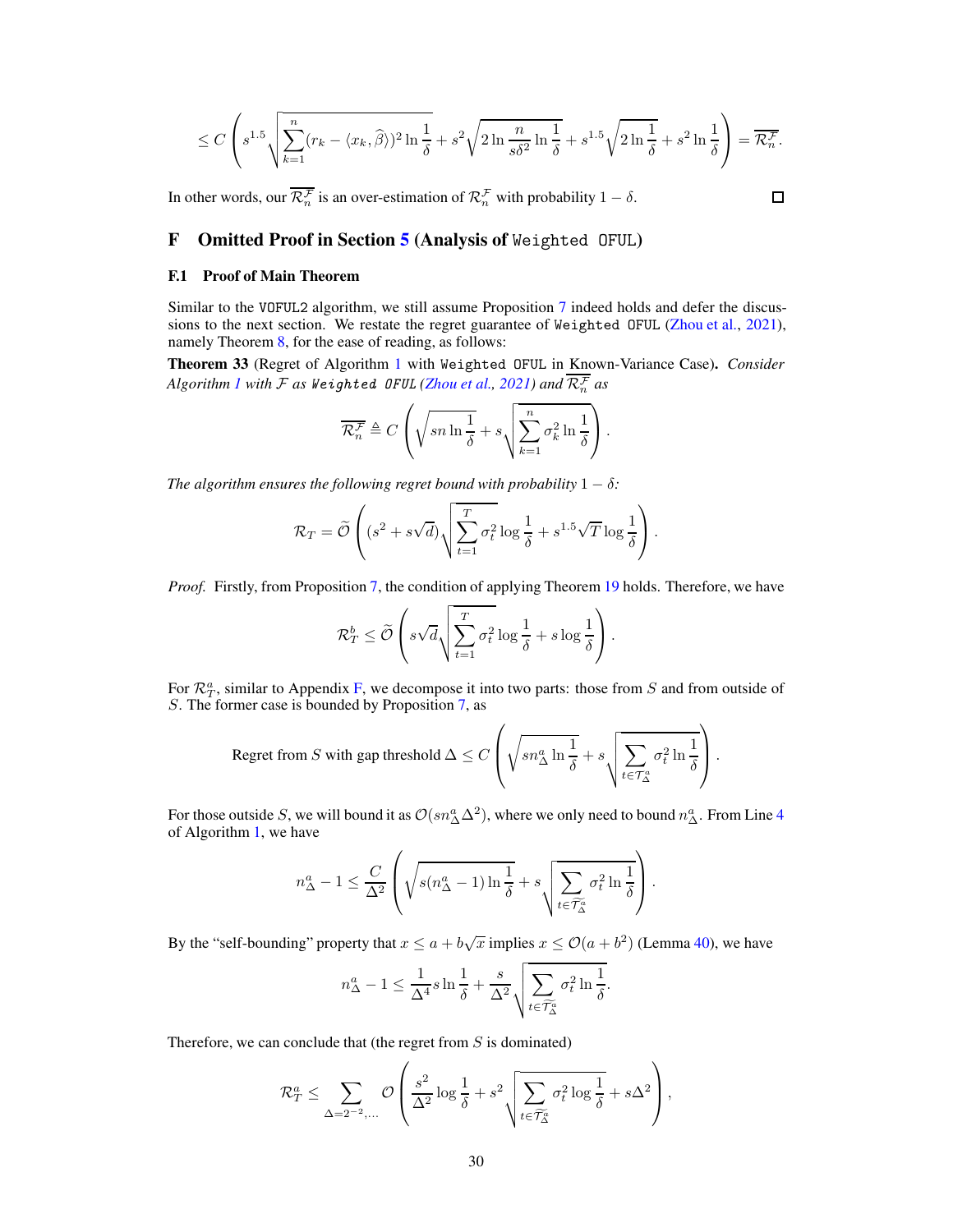where the last term is simply bounded by  $\mathcal{O}(s)$ . Again from Line [4](#page-31-0) of Algorithm [1,](#page-5-0) we will have the following property for all  $\Delta \neq \Delta_f$ :

<span id="page-30-0"></span>
$$
n_{\Delta}^{a} > \frac{C}{\Delta^{2}} \left( \sqrt{sn_{\Delta}^{a} \ln \frac{1}{\delta}} + s \sqrt{\sum_{t \in \mathcal{T}_{\Delta}^{a}} \sigma_{t}^{2} \ln \frac{1}{\delta}} \right).
$$
 (28)

We first bound the second term, which basically follow the summation technique (Eq. [\(18\)\)](#page-19-0) that we used in Appendices [D](#page-17-0) and [E.1:](#page-23-0)

$$
\sum_{\Delta \neq \Delta_f} Cs \sqrt{\sum_{t \in \mathcal{T}_{\Delta}^a} \sigma_t^2 \ln \frac{1}{\delta}} \leq \sqrt{\log_4 X} \sqrt{\sum_{\frac{1}{4} \geq \Delta \geq \Delta_X} \sum_{t \in \mathcal{T}_{\Delta}^a} C^2 s^2 \sigma_t^2 \ln \frac{1}{\delta} } + \frac{1}{X} \sum_{\Delta_X > \Delta > \Delta_f} \sum_{\Delta_f} \frac{Cs}{\Delta^2} \sqrt{\sum_{t \in \mathcal{T}_{\Delta}^a} \sigma_t^2 \ln \frac{1}{\delta}}
$$

where  $X$  is defined as

$$
X = T / \sqrt{\sum_{\Delta \neq \Delta_f} \sum_{t \in \mathcal{T}_{\Delta}^{\alpha}} C^2 s^2 \sigma_t^2 \ln \frac{1}{\delta}}
$$

and  $\Delta_X = 2^{-\lceil \log_4 X \rceil}$ , which means  $\Delta_X^2 \leq \frac{1}{X}$ . Hence, we will have (the second summation will be bounded by  $\frac{T}{X}$  as  $\sum_{\Delta} n_{\Delta}^a \leq T$ )

$$
\sum_{\Delta \neq \Delta_f} C_s \sqrt{\sum_{t \in \mathcal{T}_{\Delta}^a} \sigma_t^2 \ln \frac{1}{\delta}} \leq \widetilde{\mathcal{O}}\left(\sqrt{\sum_{\Delta \neq \Delta_f} \sum_{t \in \mathcal{T}_{\Delta}^a} C^2 s^2 \sigma_t^2 \log \frac{1}{\delta}}\right) = \widetilde{\mathcal{O}}\left(s \sqrt{\sum_{t=1}^T \sigma_t^2 \log \frac{1}{\delta}}\right).
$$

Hence, for the second term, we have

$$
\mathcal{O}\left(s^2 \sqrt{\sum_{t=1}^T \sigma_t^2 \log \frac{1}{\delta} \log T}\right) = \widetilde{\mathcal{O}}\left(s^2 \sqrt{\sum_{t=1}^T \sigma_t^2 \log \frac{1}{\delta}}\right).
$$

At last, we consider the first term. From the same lower bound of  $n_{\Delta}^{a}$  (Eq. [\(28\)\)](#page-30-0), we will have

$$
n^a_\Delta > \frac{C}{\Delta^2} \sqrt{s n^a_\Delta \ln \frac{1}{\delta}} \Longrightarrow n^a_\Delta > \frac{C^2}{\Delta^4} s \ln \frac{1}{\delta}.
$$

By the fact that  $\sum_{\Delta \neq \Delta_f} n_{\Delta}^a \leq T$ , we will have

$$
T \ge C^2 s \ln \frac{1}{\delta} \sum_{\Delta \neq \Delta_f} \Delta^{-4} = \mathcal{O}(1) C^2 s \ln \frac{1}{\delta} (2\Delta_f)^{-4}.
$$

Henceforth,

$$
\mathcal{O}\left(s^2\log\frac{1}{\delta}\cdot\sum_{\Delta=2^{-2},\ldots,\Delta_f}\Delta^{-2}\right)=\mathcal{O}\left(s^2\log\frac{1}{\delta}\Delta_f^{-2}\right)\leq\mathcal{O}\left(s^2\log\frac{1}{\delta}\sqrt{\frac{T}{s\ln\frac{1}{\delta}}}\right)=\mathcal{O}\left(s^{1.5}\sqrt{T\log\frac{1}{\delta}}\right).
$$

Combining all above together gives

$$
\mathcal{R}_T = \mathcal{R}_T^a + \mathcal{R}_T^b \leq \mathcal{O}\left(s^{1.5}\sqrt{T\log\frac{1}{\delta}} + s^2\sqrt{\sum_{t=1}^T \sigma_t^2 \log\frac{1}{\delta}} + s\right) + \widetilde{\mathcal{O}}\left(s\sqrt{d}\sqrt{\sum_{t=1}^T \sigma_t^2 \log\frac{1}{\delta}} + s\log\frac{1}{\delta}\right)
$$
  

$$
\leq \widetilde{\mathcal{O}}\left((s^2 + s\sqrt{d})\sqrt{\sum_{t=1}^T \sigma_t^2 \log\frac{1}{\delta}} + s^{1.5}\sqrt{T}\log\frac{1}{\delta}\right),
$$

as claimed.

 $\Box$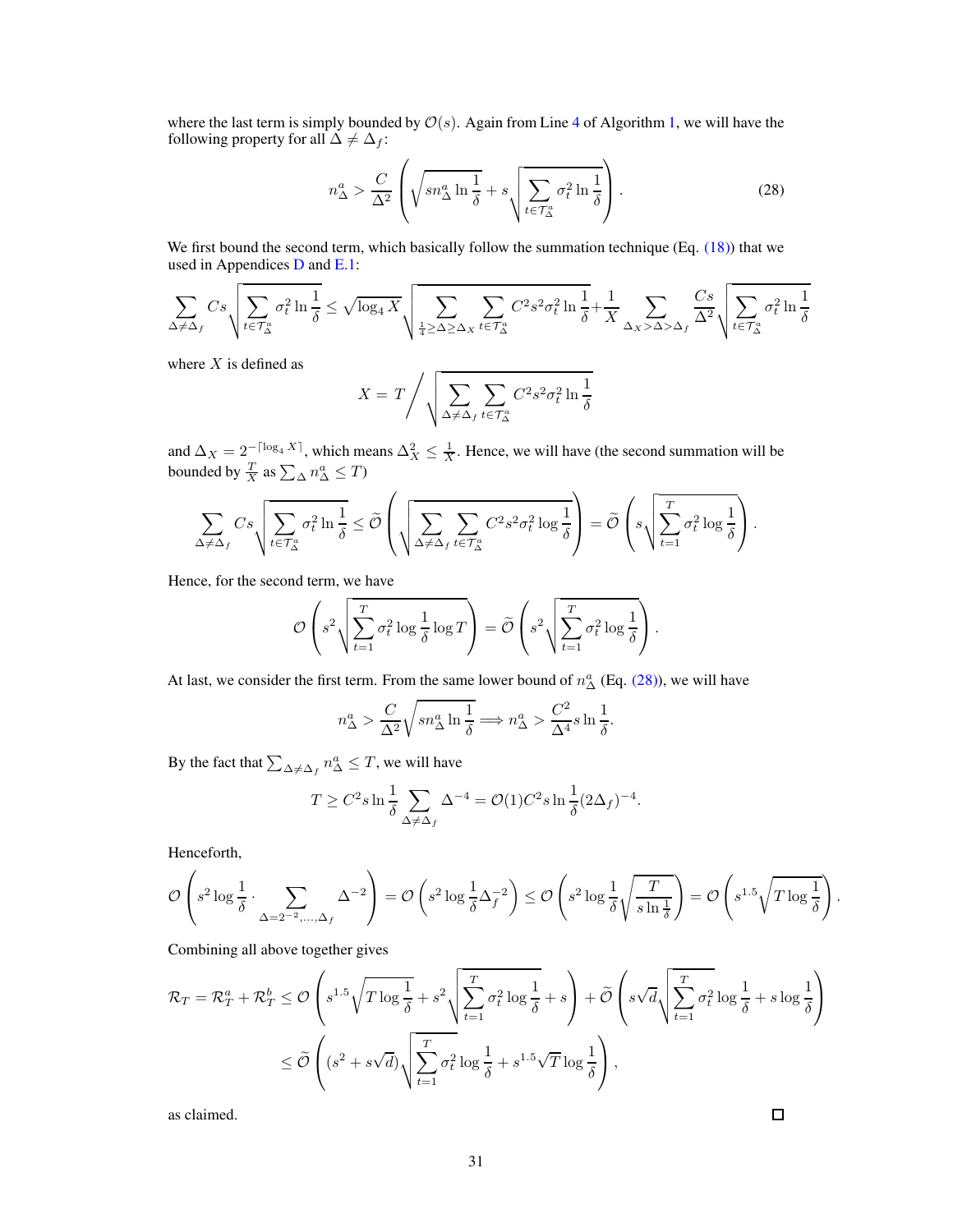#### <span id="page-31-2"></span>Algorithm 4 Weighted OFUL Algorithm [\(Zhou et al.,](#page-11-0) [2021\)](#page-11-0)

1: Intialize  $A_0 \leftarrow \lambda I$ ,  $c_0 \leftarrow 0$ ,  $\widehat{\theta}_0 \leftarrow A_0^{-1} c_0$ ,  $\widehat{\beta}_0 = 0$  and  $\Theta_0 \leftarrow {\theta \mid \|\theta - \widehat{\theta}_0\|_{A_0}} \leq \widehat{\beta}_0 + \sqrt{\lambda} B$ . 2: for  $t = 1, 2, ..., T$  do

3: Compute the action for the  $t$ -th round as

$$
x_t = \underset{x \in \mathcal{X}}{\operatorname{argmax}} \max_{\theta \in \Theta_{t-1}} \langle x, \theta \rangle. \tag{29}
$$

<span id="page-31-0"></span>4: Observe reward  $r_t = \langle x_t, \theta^* \rangle + \eta_t$  and variance information  $\sigma_t^2$ , set  $\overline{\sigma}_t = \max\{1/\sqrt{d}, \sigma_t\}$ , set confidence radius  $\beta_t$  as

<span id="page-31-4"></span>
$$
\hat{\beta}_t = 8 \sqrt{d \ln \left( 1 + \frac{t}{d \lambda \overline{\sigma}_{\min,t}^2} \right) \ln \frac{4t^2}{\delta}},\tag{30}
$$

where  $\overline{\sigma}_{\min,t} \triangleq \min_{s=1}^t \overline{\sigma}_s$ .

5: Calculate 
$$
A_t \leftarrow A_{t-1} + x_t x_t^{\mathsf{T}} / \overline{\sigma}_t^2
$$
,  $c_t \leftarrow c_{t-1} + r_t x_t / \overline{\sigma}_t^2$ ,  $\hat{\theta}_t \leftarrow A_t^{-1} c_t$  and  $\Theta_t \leftarrow \{\theta \mid \|\theta - \hat{\theta}_t\|_{A_t} \leq \hat{\beta}_t + \sqrt{\lambda} B\}$ .

#### <span id="page-31-1"></span>F.2 Regret Over-estimation

We argue that Proposition [7](#page-8-2) still holds under our noise model, i.e., Assumptions [9](#page-13-2) and [10.](#page-14-1) We present their algorithm in Algorithm [4.](#page-31-2)

**Proposition 34.** *Under Assumptions [9](#page-13-2) and* [10,](#page-14-1) *with probability at least*  $1 - \delta$ *, Weighted OFUL executed for* T *steps on* d *dimensions guarantees*

$$
\mathcal{R}_T^{\mathcal{F}} \le C \left( \sqrt{dT \log \frac{1}{\delta}} + d \sqrt{\sum_{t=1}^T \sigma_t^2 \log \frac{1}{\delta}} \right)
$$

where  $C = \mathcal{O}(1)$  and  $\sigma_1^2, \sigma_2^2, \ldots, \sigma_T^2$  are the (conditional) variance proxies of  $\eta_1, \eta_2, \ldots, \eta_T$ , re*spectively.*

*Proof Sketch.* We mainly follow the original proof by [Zhou et al.](#page-11-0) [\(2021\)](#page-11-0) and highlight the differences. We first highlight their Bernstein Inequality for vector-valued martingales also holds under our assumptions, as:

<span id="page-31-3"></span>**Lemma 35** (Analog of Theorem 4.1 from [Zhou et al.](#page-11-0) [\(2021\)](#page-11-0)). Let  $\{\mathcal{F}_i\}_{i=0}^n$  be a filtration,  ${x_i, \eta_i}_{i=1}^n$  be a stochastic process such that  $x_i \in \mathbb{R}^d$  is  $\mathcal{F}_i$ -measurable and  $\eta_i \in \mathbb{R}$  is  $\mathcal{F}_i$ *measurable. Suppose that*  $\mathbb{E}[\eta_t | \mathcal{F}_{t-1}] = 0$  *and*  $\eta_t | \mathcal{F}_{t-1} \sim \text{subG}(\sigma^2)$  *is symmetric. Moreover, assume that*  $||x_t||_2 \leq L$ *. Let*  $r_t = \langle \theta^*, x_t \rangle + \eta_t$  *for all*  $t \in [n]$ *. Set*  $Z_t = \lambda I + \sum_{s=1}^t x_s x_s^T$ *,*  $b_t = \sum_{s=1}^t r_s x_s$  and  $\theta_t = Z_t^{-1} b_t$ . Then,  $\forall \delta \in (0,1)$ ,

$$
\Pr\left\{ \left\| \sum_{s=1}^t x_s \eta_s \right\|_{Z_t^{-1}} \leq \beta_t, \|\theta_t - \theta^*\|_{Z_t} \leq \beta_t + \sqrt{\lambda} \|\theta^*\|_2, \forall t \in [n] \right\} \geq 1 - \delta,
$$

*where*  $\beta_t = 8\sigma \sqrt{d \ln(1 + \frac{tL^2}{d\lambda}) \ln \frac{8t^2}{\delta}}$ δ *.*

The proof, which will be presented later, mainly follows from the idea of their proof of Theorem 4.1, except that we are using a variant of Freedman's inequalities for sub-Gaussian martingale difference sequences (Theorem [14\)](#page-15-1). Check the proof below for more details about this.

With this theorem, we can consequently conclude that the confidence construction is indeed valid by applying Lemma [35](#page-31-3) to the sequence  $\{\eta_t/\overline{\sigma}_t\}_{t\in[T]}$ , which gives

$$
\|\widehat{\theta}_t - \theta^*\|_{A_t} \leq \widehat{\beta}_t + \sqrt{\lambda} \|\theta^*\|_2 \leq \widehat{\beta}_t + \sqrt{\lambda}, \quad \forall t \in [T], \quad \text{with probability } 1 - \delta,
$$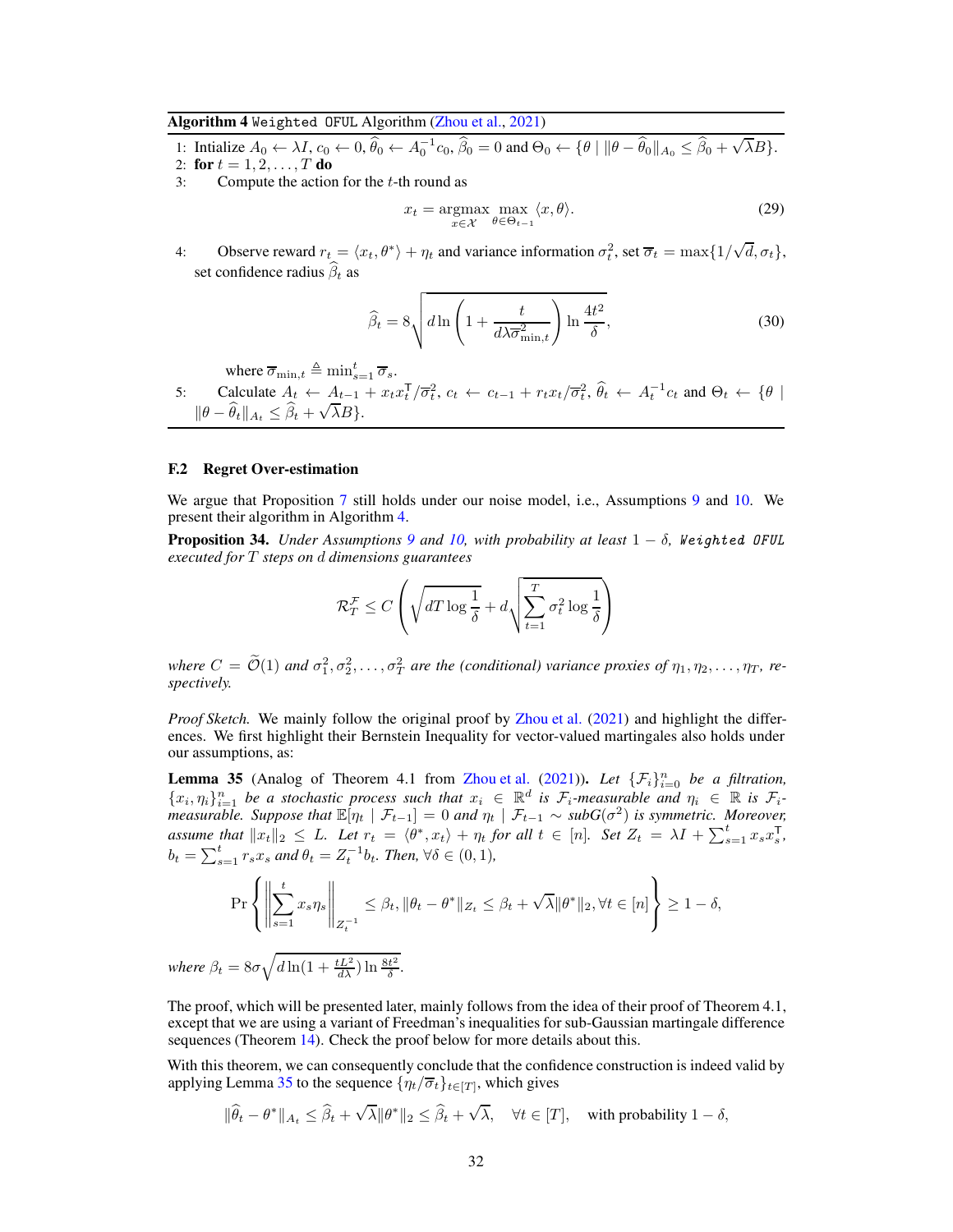where  $\hat{\beta}_t = 8\sqrt{d\ln(1 + \frac{t}{d\lambda \overline{\sigma}_{\min,t}^2})\ln\frac{4t^2}{\delta}}$  $\frac{t^2}{\delta}$ , as defined in Eq. [\(30\).](#page-31-4) Therefore, we can conclude their (B.19) from exactly the same argument, namely

$$
\mathcal{R}_T^{\mathcal{F}} \leq 2 \sum_{t=1}^T \min \left\{ 1, \overline{\sigma}_t (\widehat{\beta}_{t-1} + \sqrt{\lambda}) \| x_t / \overline{\sigma}_t \|_{A_{t-1}^{-1}} \right\}.
$$

Similar to their proof, define  $\mathcal{I}_1 = \{t \in [T] \mid ||x_t / \overline{\sigma}_t||_{A_{t-1}^{-1}} \ge 1\}$  and  $\mathcal{I}_2 = [T] \setminus \mathcal{I}_1$ , then we have (where  $\overline{\sigma}_{min}$  is the abbreviation of  $\overline{\sigma}_{min,T} = \min_{s=1}^T \overline{\sigma}_s$ )

$$
|\mathcal{I}_1| = \sum_{t \in \mathcal{I}_1} \min\{1, \|x_t/\overline{\sigma}_t\|_{A_{t-1}^{-1}}^2\} \le \sum_{t=1}^T \min\{1, \|x_t/\overline{\sigma}_t\|_{A_{t-1}^{-1}}^2\} \le 2d \ln\left(1 + \frac{T}{d\lambda \overline{\sigma}_{\min}^2}\right),
$$

where the last step uses Lemma [37](#page-33-0) and the fact that  $||x_t/\overline{\sigma}_t||_2 \leq \overline{\sigma}_{\min}^{-1}$ . Therefore, we are having the same Eq. (B.21) as theirs, which gives

$$
\mathcal{R}_T^{\mathcal{F}} \leq 2\sqrt{2d\ln\left(1+\frac{T}{d\lambda \overline{\sigma}_{\min}^2}\right)}\sqrt{\sum_{t=1}^T(\widehat{\beta}_{t-1}+\sqrt{\lambda})^2\overline{\sigma}_t^2} + 4d\ln\left(1+\frac{T}{d\lambda \overline{\sigma}_{\min}^2}\right).
$$

By the choice of  $\overline{\sigma}_t = \max\{1/\sqrt{d}, \sigma_t\}$  and  $\lambda = 1$ , we have

$$
\ln\left(1+\frac{T}{d\lambda \overline{\sigma}_{\min}^2}\right) \le \ln\left(1+\frac{T}{d}\right) = \widetilde{\mathcal{O}}(1),
$$

and that

$$
\widehat{\beta}_t + \sqrt{\lambda} = \mathcal{O}\left(\sqrt{d \log T \log \frac{T}{\delta}} + 1\right) = \widetilde{\mathcal{O}}\left(\sqrt{d \log \frac{1}{\delta}}\right),
$$

which gives

$$
\mathcal{R}_T^{\mathcal{F}} = \widetilde{\mathcal{O}}\left(d\sqrt{\sum_{t=1}^T \overline{\sigma}_t^2 \log \frac{1}{\delta}}\right) = \widetilde{\mathcal{O}}\left(d\sqrt{\sum_{t=1}^T \left(\frac{1}{d} + \sigma_t^2\right) \log \frac{1}{\delta}}\right)
$$

$$
= \widetilde{\mathcal{O}}\left(\sqrt{dT \log \frac{1}{\delta}} + d\sqrt{\sum_{t=1}^T \sigma_t^2 \log \frac{1}{\delta}}\right),
$$

as claimed, while the second step uses  $\overline{\sigma}_t^2 = \min\{\frac{1}{d}, \sigma_t^2\} \le \frac{1}{d} + \sigma_t^2$ .

 $\Box$ 

*Proof of Lemma [35.](#page-31-3)* Their original proof mainly use the following two auxilliary results: The first one is the well-known Freedman inequality [\(Freedman](#page-10-18), [1975\)](#page-10-18), which is originally for bounded martingale difference sequences, while the second one is Lemma 11 from [Abbasi-Yadkori et al.](#page-9-2) [\(2011\)](#page-9-2). For the former one, from its variant for sub-Gaussian random variables (Theorem [14\)](#page-15-1), we have:

<span id="page-32-0"></span>**Corollary 36.** *Suppose that*  $\{\xi_i\}_{i=1}^n$  *is a martingale difference sequence adapted to filtration*  ${\{\mathcal{F}_i\}}_{i=0}^n$ , *i.e.*,  $\mathbb{E}[\xi_i \mid \mathcal{F}_{i-1}] = 0$ . Suppose that  $\xi_i \mid \mathcal{F}_{i-1} \sim \text{subG}(\sigma_i^2)$  for some sequence  ${\{\sigma_i\}}_{i=1}^n$ , *then, for all*  $x, v > 0$  *and*  $\lambda > 0$ *, we have* 

$$
\Pr\left\{\exists 1 \leq k \leq n : \sum_{i=1}^k \xi_i \geq x \land \sum_{i=1}^k V_i \leq v^2\right\} \leq \exp\left(-\frac{x^2}{2v^2}\right).
$$

*Moreover, for any*  $\delta \in (0, 1)$ *, with probability*  $1 - \delta$ *, we have* 

$$
\sum_{i=1}^{n} \xi_i \le 2\sqrt{\sum_{i=1}^{n} \sigma_i^2 \ln \frac{2}{\delta}}.
$$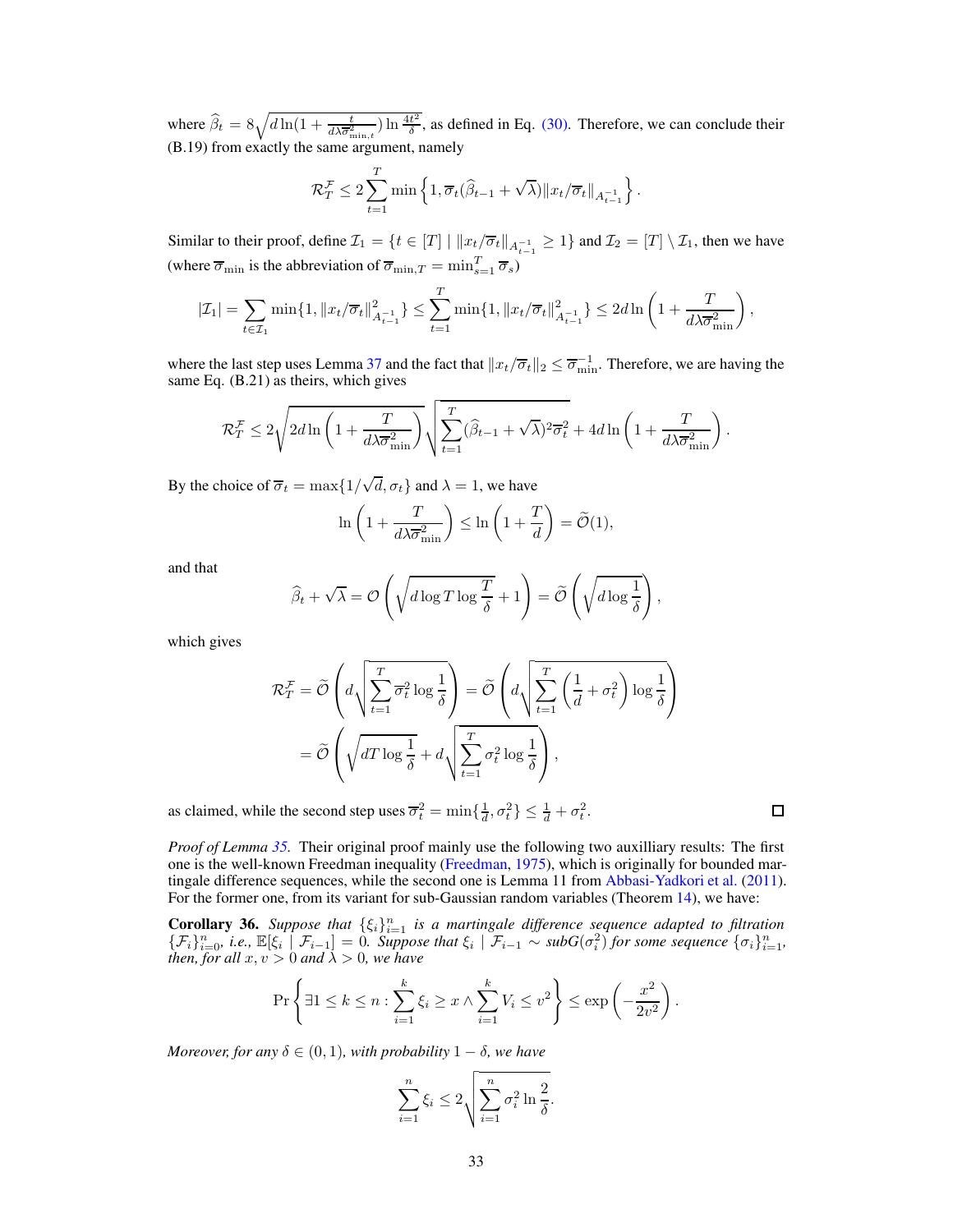*Proof.* The first conclusion is done by applying Theorem [14](#page-15-1) optimally with  $f(\lambda) = \frac{1}{2}\lambda^2$ ,  $V_i = \sigma_i^2$  and  $\lambda = \frac{x}{v^2}$ . The second conclusion is consequently proved by taking  $v^2 = \sum_{i=1}^n \sigma_i^2$  and  $x =$  $2v\sqrt{\ln{\frac{2}{\delta}}}$ .  $\Box$ 

Then for their second auxilliary lemma [\(Abbasi-Yadkori et al.,](#page-9-2) [2011,](#page-9-2) Lemma 11), one can see that the original lemma indeed holds for conditionally sub-Gaussian random variables. Therefore, we still have the following lemma:

<span id="page-33-0"></span>**Lemma 37** [\(Abbasi-Yadkori et al.](#page-9-2) [\(2011](#page-9-2), Lemma 11)). Let  $\{x_t\}_{t=1}^T$  be a sequence in  $\mathbb{R}^d$  and define  $V_t = \lambda I + \sum_{s=1}^t x_s x_s^\mathsf{T}$  for some  $\lambda > 0$ . Then, if we have  $||x_t||_2 \leq L$  for all  $t \in [T]$ , then

$$
\sum_{t=1}^T \min\left\{1, \|x_t\|_{V_{t-1}^{-1}}^2\right\} \le 2\log \frac{\det(V_t)}{\det(\lambda I)} \le 2d\ln \frac{d\lambda + TL^2}{d\lambda}.
$$

Recall the definition that  $Z_t = \lambda I + \sum_{s=1}^t x_s x_s^T$ . Further define  $d_t = \sum_{s=1}^t x_i \eta_i$ ,  $w_t = ||x_t||_{Z_{t-1}^{-1}}$ and let  $\mathcal{E}_t$  be the event that  $||d_s||_{Z_{s-1}^{-1}} \leq \beta_s$  for all  $s \leq t$ . They proved the following lemma, which still hold in our case:

<span id="page-33-1"></span>**Lemma 38** (Analog of Lemma B.3 from [Zhou et al.](#page-11-0) [\(2021](#page-11-0))). *With probability*  $1 - \frac{\delta}{2}$ , with the *definitions of*  $x_t$  *and*  $\eta_t$  *in Lemma* [35,](#page-31-3) *the following inequality holds for all*  $t \geq 1$ *:* 

$$
\sum_{s=1}^t \frac{2\eta_s x_s^\mathsf{T} Z_{s-1}^{-1} d_{s-1}}{1+w_s^2} 1\!\!1[ \mathcal{E}_{s-1}] \leq \frac{3}{4} \beta_t^2.
$$

*Proof.* We only need to verify whether we can apply our Freedman's inequality to  $\ell_s \triangleq$  $2\eta_s x_s^{\mathsf{T}} Z_{s-1}^{-1} d_{s-1}$  $\frac{sZ_{s-1}a_{s-1}}{1+w_s^2}1[\mathcal{E}_{s-1}]$ . It is obvious that  $\mathbb{E}[\ell_s | \mathcal{F}_{s-1}] = 0$ . Moreover, from the following inequality (which is their Eq. (B.3))

$$
|\ell_s| \leq \frac{2\|x_s\|_{Z_{s-1}^{-1}}}{1+w_s^2} \|d_{s-1}\|_{Z_{s-1}^{-1}} \mathbbm{1}[{\mathcal{E}}_{s-1}] \leq \frac{2w_i}{1+w_i^2} \beta_{s-1} \leq \min\{1,2w_i\} \beta_{i-1},
$$

and the fact that  $\eta_s \mid \mathcal{F}_{s-1} \sim \text{subG}(\sigma^2)$ , we have  $\ell_s \mid \mathcal{F}_{s-1} \sim \text{subG}((\sigma \beta_{s-1} \min\{1, 2w_s\})^2)$ . Denote the sub-Gaussian parameter as  $\widetilde{\sigma}_s$  for simplicity. We have

$$
\sum_{s=1}^t \widetilde{\sigma}_s^2 \le \sigma^2 \beta_t^2 \sum_{s=1}^t (\min\{1, 2w_s\})^2 \le 4\sigma^2 \beta_t^2 \sum_{s=1}^t \min\{1, w_s^2\} \le 8\sigma^2 \beta_t^2 d \ln\left(1 + \frac{tL^2}{d\lambda}\right),
$$

where the first inequality is due to the non-decreasing property of  $\{\beta_s\}$  and the last one is due to Lemma [37.](#page-33-0) Therefore, from our Freedman's inequality (Corollary  $36$ ), we can conclude that with probability  $1 - \delta/(4t^2)$ ,

$$
\sum_{s=1}^{t} \ell_s \le 2 \sqrt{\sum_{s=1}^{t} 8\sigma^2 \beta_t^2} d \ln\left(1 + \frac{tL^2}{d\lambda}\right) \ln\frac{8t^2}{\delta}
$$

$$
\le \frac{\beta_t^2}{2} + 16\sigma^2 d \ln\left(1 + \frac{tL^2}{d\lambda}\right) \ln\frac{8t^2}{\delta} = \frac{3}{4}\beta_t^2.
$$

Taking a union bound over t and make use of the fact that  $\sum_{t=1}^{\infty} t^{-2} < 2$  completes the proof.  $\Box$ 

We also have the following lemma:

Lemma 39 (Analog of Lemma B.4 from [Zhou et al.](#page-11-0) [\(2021\)](#page-11-0)). *Under the same conditions as the previous lemma, with probability*  $1-\frac{\delta}{2}$ , we will have the following for all  $\geq 1$  simultaneously:

$$
\sum_{s=1}^{t} \frac{\eta_s^2 w_s^2}{1 + w_s^2} \le \frac{1}{4} \beta_t^2.
$$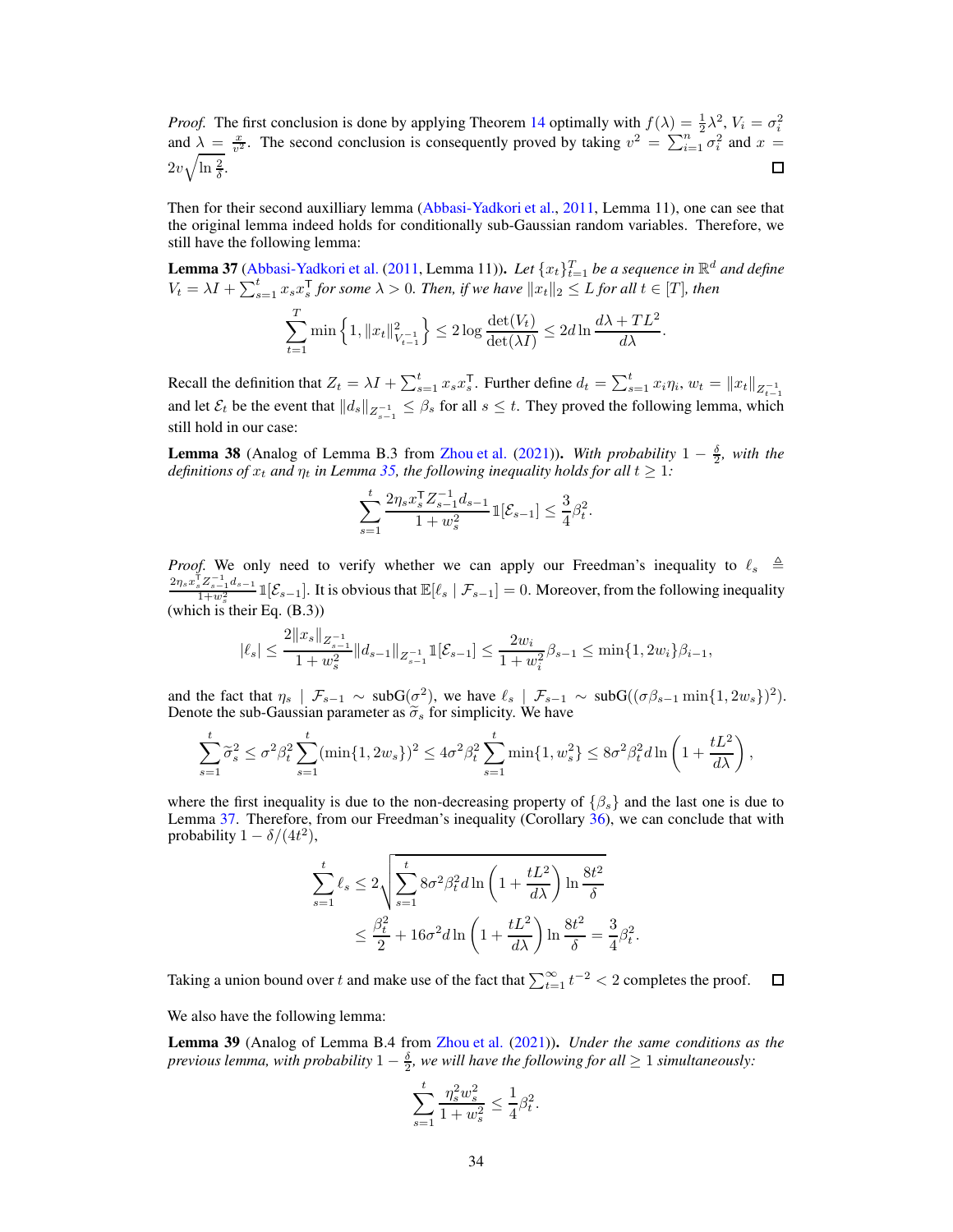*Proof.* We still need to apply our Freedman's inequality (Corollary [36\)](#page-32-0) to

$$
\ell_s = \mathbb{E}\left[\frac{\eta_s^2w_s^2}{1+w_s^2}\bigg|\mathcal{F}_{s-1}\right] - \frac{\eta_s^2w_s^2}{1+w_s^2}.
$$

As  $\eta_s \mid \mathcal{F}_{s-1} \sim \text{subG}(\sigma^2)$ ,  $\eta_s^2 \mid \mathcal{F}_{s-1}$  is a sub-exponential random variable (Theorem [15\)](#page-15-3) such that

$$
\mathbb{E}\left[\exp(\lambda(\eta_s^2-\mathbb{E}[\eta_s^2]))\big|\mathcal{F}_{s-1}\right]\leq \exp(16\lambda^2\sigma^4), \quad \forall |\lambda|\leq \frac{1}{4\sigma^2},
$$

which consequently means

$$
\mathbb{E}\left[\exp(\lambda \ell_s)|\mathcal{F}_{s-1}\right] \le \exp\left(16\lambda^2 \sigma^4 \left(\min\{1, w_s^2\}\right)^2\right), \quad \forall |\lambda| \le \frac{1}{4\sigma^2}.
$$

where the second step used the fact that  $\frac{w_s^2}{1+w_s^2} \le \min\{1, w_s^2\}$  as we used in the proof of Lemma [38.](#page-33-1) Again by Lemma [37,](#page-33-0) we can conclude that

$$
\sum_{s=1}^t \sigma^4 (\min\{1, w_s^2\})^2 \le 2\sigma^2 d \ln\left(1 + \frac{tL^2}{d\lambda}\right).
$$

Then, as we did in the proof of Theorem [16,](#page-15-0) we will apply Theorem [14](#page-15-1) to the martingale difference sequence  $\{\ell_s\}_{s=1}^t$  with  $V_s = \sigma^4(\min\{1,w_s^2\})^2$ ,  $f(\lambda) = 16\lambda^2$  for  $\lambda < \frac{1}{4\sigma^2}$  and  $\bar{f}(\lambda) = \infty$ otherwise. Then for all  $x, v > 0$  and  $\lambda \in (0, \frac{1}{\sigma^2})$ , we have

$$
\Pr\left\{\sum_{s=1}^t \ell_s > x \wedge \sqrt{\sum_{i=1}^n \sigma_i^4 (\min\{1, w_s^2\})^2} \le v\right\} \le \exp\left(-\lambda x + 16\lambda^2 v^2\right).
$$

Picking  $v^2 = \sum_{s=1}^t \sigma_i^4 (\min\{1, w_s^2\})^2$  and  $x = 4\sqrt{2}v \sqrt{\ln \frac{2}{\delta}}$  gives

$$
\Pr\left\{\sum_{s=1}^t \ell_s > 4\sqrt{2\sum_{s=1}^t \sigma_i^4 (\min\{1, w_s^2\})^2 \ln\frac{2}{\delta}}\right\} \le \exp\left(-\frac{x^2}{32v^2}\right) = \frac{\delta}{2},
$$

where  $\lambda$  is set to  $\frac{x}{32v^2} < \frac{1}{\sigma^2}$ . Hence, with probability  $1 - \frac{\delta}{4t^2}$ , we indeed have

$$
\sum_{s=1}^t \ell_s \le 4\sqrt{2\sum_{s=1}^t \sigma_i^4 (\min\{1, w_s^2\})^2 \ln\frac{2}{\delta}} \le 8\sqrt{2\sigma^2 d \ln\left(1 + \frac{tL^2}{d\lambda}\right) \ln\frac{8t^2}{\delta}}.
$$

Moreover, due to Lemma [37,](#page-33-0) we have

$$
\sum_{s=1}^t \mathbb{E}\left[\frac{\eta_s^2 w_s^2}{1+w_s^2} \bigg| \mathcal{F}_{s-1}\right] \leq \sigma^2 \sum_{s=1}^t \frac{w_s^2}{1+w_s} \leq 2\sigma^2 d \ln\left(1 + \frac{tL^2}{d\lambda}\right),
$$

which means, as  $\frac{\eta_s^2 w_s^2}{1 + w_s^2} \le \ell_s + \mathbb{E}[\frac{\eta_s^2 w_s^2}{1 + w_s^2}],$ 

$$
\sum_{s=1}^t \frac{\eta_s^2 w_s^2}{1+w_s^2} \le 2\sigma^2 d \ln\left(1+\frac{tL^2}{d\lambda}\right) + 8\sqrt{2\sigma^2 d \ln\left(1+\frac{tL^2}{d\lambda}\right) \ln\frac{8t^2}{\delta}} \le \frac{1}{4}\beta_t^2.
$$

Taking a union bound over all t and again making use of the fact that  $\sum_{t=1}^{\infty} t^{-2} < 2$  gives our conclusion.  $\Box$ 

Therefore, as long as their Lemmas B.3 and B.4 still hold, we can conclude exactly the same conclusion from their derivation. One may refer to their proof for the details. □